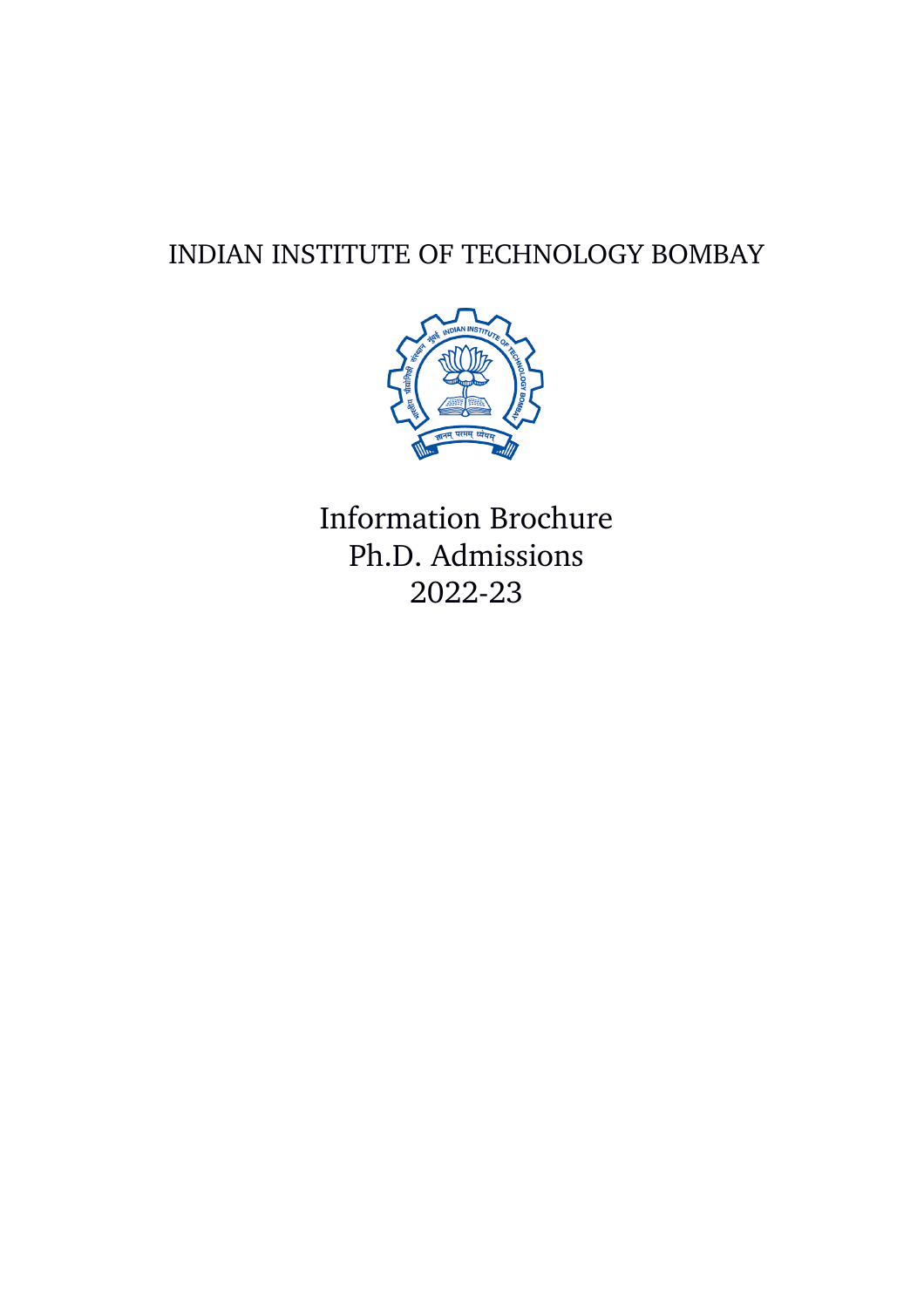# **CONTENTS**

- i Important Guidelines for Ph.D. Application
- ii Important Dates for Autumn and Spring Semester Admission

### **A) GENERAL**

- A.1) The Institute
- A.2) Research Facilities
- A.3) Student Amenities
- A.4) Ph.D. Programme
- A.5) Eligibility Criterion for Admission
- A.6) Application Categories and Financial Support
- A.7) Admission Procedure
- A.8) Payment of Fees and Deposits
- A.9) Registration for the Ph.D. Degree
- A.10) Confirmation of Registration
- A.11) Submission of Thesis and Award of Degree

### **B) INFORMATION ON DISCIPLINES AND ACADEMIC UNITS**

- B.1) Aerospace Engineering (AE) [Department of Aerospace Engineering]
- B.2) Biosciences and Bioengineering (BB) [Department of Biosciences and Bioengineering]
- B.3) Chemical Engineering (CL) [Department of Chemical Engineering]
- B.4) Chemistry (CH) [Department of Chemistry]
- B.5) Civil Engineering (CE) [Department of Civil Engineering]
- B.6) Climate Studies (CM) [Interdisciplinary Group in Climate Studies]
- B.7) Computer Science and Engineering (CS) [Department of Computer Science and Engineering]
- B.8) Design (ID) [Industrial Design Centre (IDC)]
- B.9) Earth Sciences (ES) [Department of Earth Sciences]
- B.10) Educational Technology (ET)
- [Interdisciplinary Programme in Educational Technology] B.11) Electrical Engineering (EE)
- [Department of Electrical Engineering]
- B.12) Energy Science & Engineering (EN) [Department of Energy Science & Engineering]
- B.13) Environmental Science and Engineering (EV)
- [Environmental Science and Engineering Department (ESED) ]
- B.14) Geoinformatics & Natural Resources Engineering)(GNR) [Centre of Studies in Resources Engineering (CSRE)]
- B.15) Humanities and Social Sciences (HSS) [Department of Humanities and Social Sciences]
- B.16) Industrial Engineering & Operations Research (IO) [Interdisciplinary Group in Industrial Engineering & Operations Research]
- B.17) Management (MG) [Shailesh J. Mehta School of Management]
- B.18) Mathematics (MA) [Department of Mathematics]
- B.19) Mechanical Engineering (ME) [Department of Mechanical Engineering]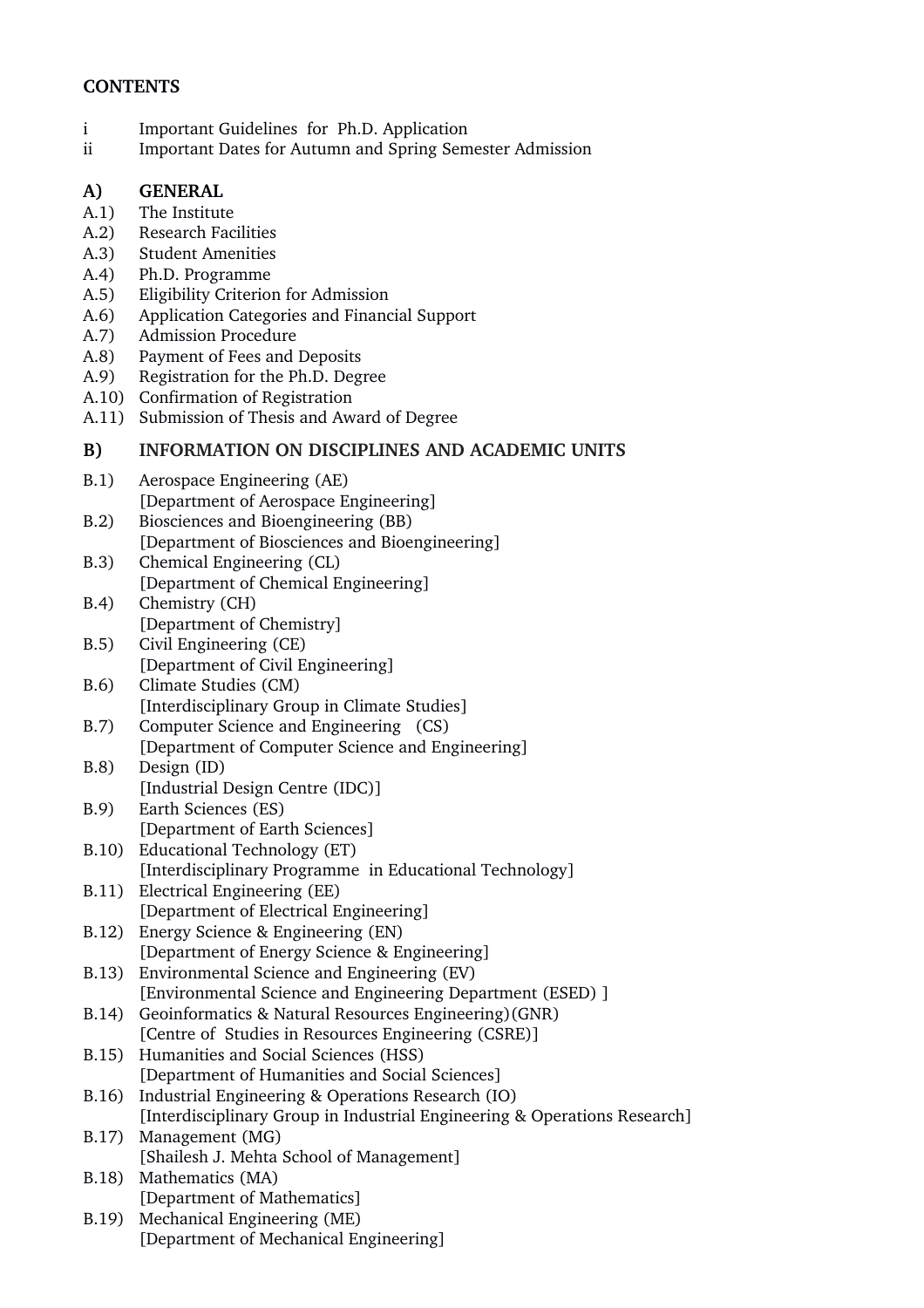|                                          | B.20) Metallurgical Engineering and Materials Science (MM)      |  |
|------------------------------------------|-----------------------------------------------------------------|--|
|                                          | [Department of Metallurgical Engineering and Materials Science] |  |
|                                          | B.21) Nanotechnology & Science (NT)                             |  |
|                                          | [Centre for Research in Nanotechnology & Science (CRNTS)]       |  |
|                                          | B.22) Physics (PH)                                              |  |
|                                          | [Department of Physics]                                         |  |
|                                          | B.23) Policy Studies (PS)                                       |  |
|                                          | [Centre for Policy Studies]                                     |  |
|                                          | B.24) Systems & Control Engineering (SC)                        |  |
|                                          | [Interdisciplinary Group in Systems & Control Engineering]      |  |
|                                          | B.25) Technology and Development (TD)                           |  |
|                                          | [Centre for Technology Alternatives for Rural Areas(CTARA)]     |  |
|                                          | B.26) Urban Science & Engineering (US)                          |  |
|                                          | [Centre for Urban Science & Engineering (CUSE)]                 |  |
| B.27) Digital Health (DH)                |                                                                 |  |
| [Koita Centre for Digital Health (KCDH)] |                                                                 |  |
|                                          |                                                                 |  |

B.28) Machine Intelligence and Data Science ( MInDS) [Center for Machine Intelligence and Data Science (CMInDS)]

# **C) APPENDICES**

- C.1) Fees and Deposits
- $C.2$ ) Sponsorship letter for full-time candidates
- C.3) Employer's Letter in case of candidates joining Ph.D. programme on Study Leave
- C.4) Sponsorship Certificate for External Registration
- C.5) No Objection Certificate for College Teacher
- C.6) Statement of Purpose for Ph.D. Application (SoP)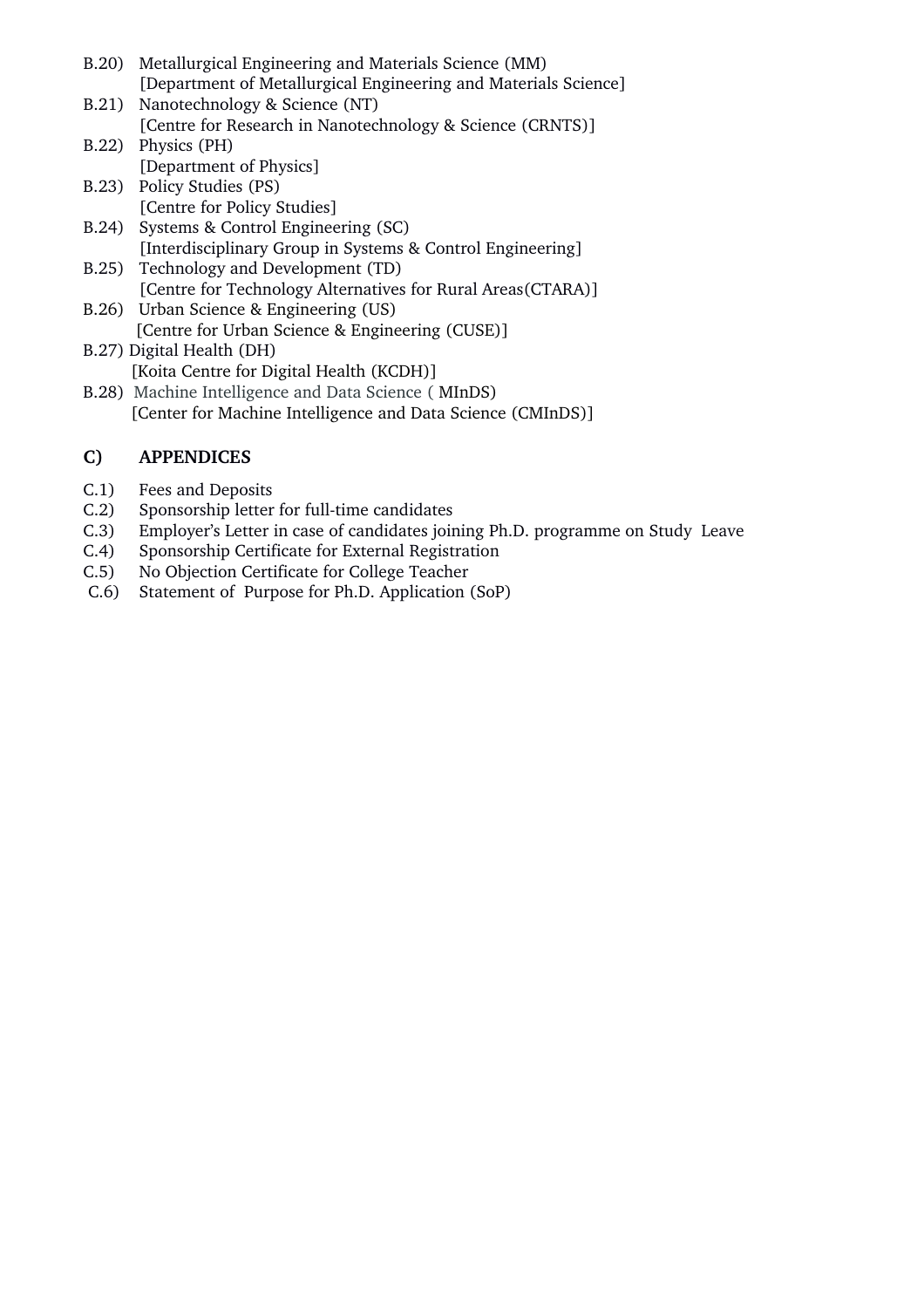### **I. Important Guidelines for Ph.D. Application**

- 1 Please read the instructions given in the brochure carefully before filling up the application form.
- 2 **Online** Application Form & Information Brochure (including the admission schedule along with the important dates) is available on the Institute website at the following link, <http://www.iitb.ac.in/newacadhome/phd.jsp>

You are required to submit the application **ONLINE**. No Downloadable Forms will be available. After filling the form, you are advised to take a print of your application and keep the same for the record.

3 The application fee is as follows,

| Women candidates              | : Rs. $150/-$ |
|-------------------------------|---------------|
| SC/ST/PwD category candidates | : Rs. $150/-$ |
| All other candidates          | : Rs. $300/-$ |

The fee is to be paid by SBI Internet Banking/ Online Payment System and you do not have to submit the printed copy of the application. **Applications without online payment details will not be considered.**

### **APPLICATION FEE IS NON-REFUNDABLE.**

- 4 You can apply for up to **THREE** disciplines/specialisations.
- 5 (i) Along with your application, you have to submit a Statement of Purpose for all academic units.

(ii) If you are applying to Management (SJMSOM), you are required to submit research proposal (1500 words) on a topic of your research interest in place of Statement of Purpose. The proposal should contain (a) problem identification, (b) brief review of literature, and (c) proposed methodology.

(iii) If you are applying to Department of Humanities & Social Sciences, Policy Studies, CTARA or CSRE, you need to upload Statement of Purpose as well as a research proposal along with the application form. The Research Proposal for applying to Policy Studies, Technology & Development (CTARA) should contain (a) problem identification, (b) brief review of literature and (c) proposed methodology. The SOP for CSRE should refer to one or more topics of interest FROM THE LIST of topics announced on CSRE webpage <https://www.csre.iitb.ac.in/phdTopics.php>

(iv). Candidates applying to IDC are required to submit a Statement of Purpose (SOP) along with a research proposal ( $\sim$ 1500 words) that contains (a) the research area, (b) a brief review of the literature and (c) proposed methodology. The candidates must also submit a recent work or paper related to their area of research. A link to the design portfolio (drive folder/website/online documentation), if available, can be provided along with the SOP document.

(v). Candidates applying to Educational Technology are required to submit a Statement of Purpose containing (a) your interests and motivation for applying to ET (max. 50 words), (b) relevance of your recent and current activities (max. 200 words), (c) details about your academic interests including (but not limited to) your areas of interest, a problem that interests you, and what you plan on doing after completing your Ph.D. (max. 250 words).

- 6 You should complete the application form in all respects. Incomplete application will not be considered.
- 7 You **MUST** upload the following while submitting the Ph.D. Application.
	- Scanned version of photograph.
	- Scanned version of signature.
	- Mark-sheet of the last semester/ Consolidated mark-sheet of the qualifying degree. Result awaited candidates have to upload their latest/previous semester mark-sheet.
	- Caste Certificate (OBC-NC/SC/ST), if applicable. An affidavit for having applied in case the certificate is not yet received.
	- **E**conomically Weaker Sections(EWS) candidates needs to submit EWS certificate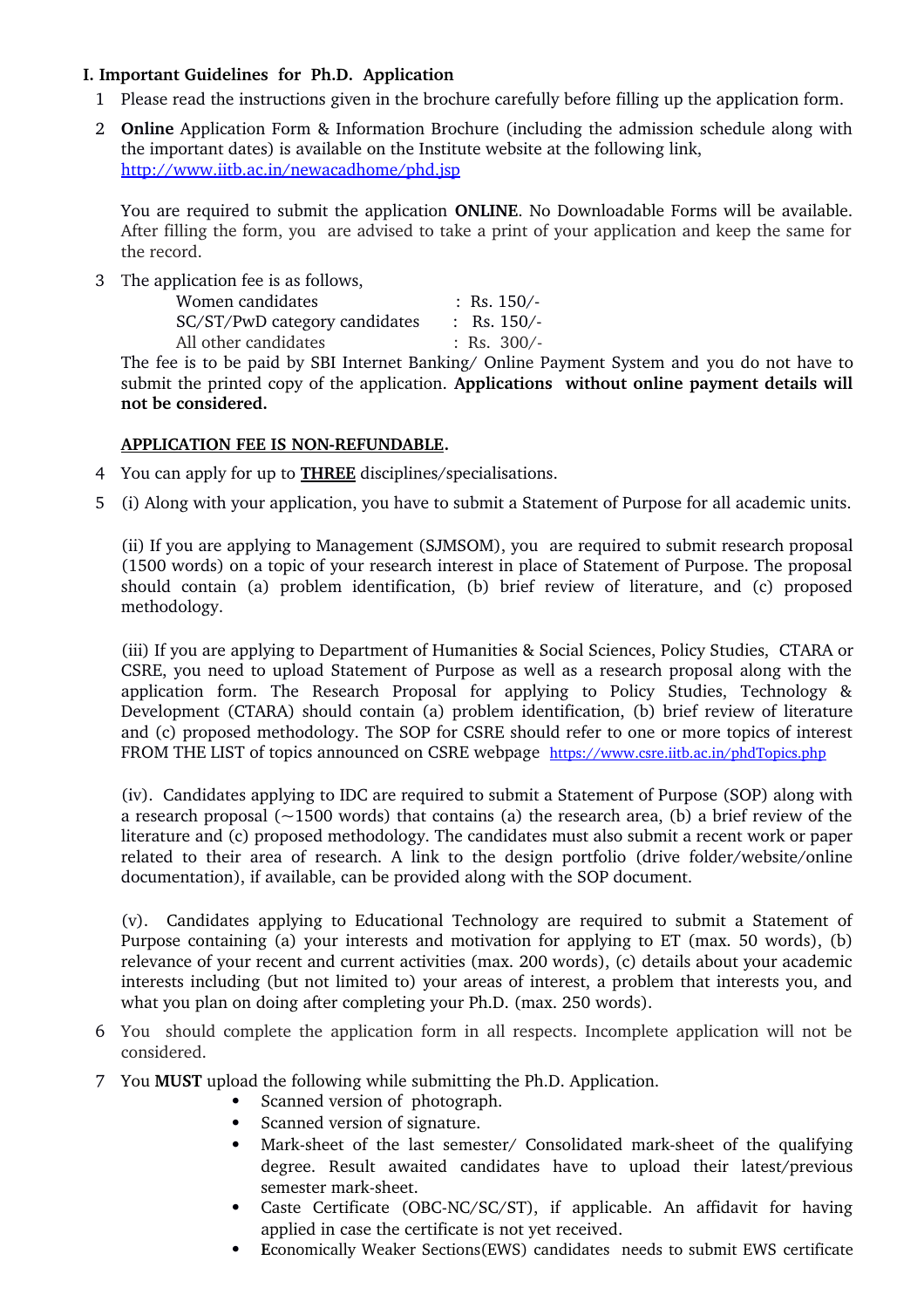issued by the Competent Authority in the prescribed format.

- PwD Certificate, if applicable.
- Sponsorship certificate, if applicable.
- (please upload Sponsorship Certificate, If not available then attach Self-Declarant letter stating that the sponsorship certificate will be given at the time of Interview/ Admission).
- Statement of Purpose (SoP), a sample of writing (if applicable), research proposal (if applicable), as a single file irrespective of the number of disciplines/ specialisations.
- 8 OBC candidates may note that the limit of annual income is Rs. 8 lakhs for determining the creamy layer among Other Backward Classes (OBCs) candidates.

The OBC-NC certificate issued for the financial year 2022-23 by the Competent Authority in the prescribed format must be uploaded in the ONLINE application form and submitted at the time of admission.

The OBC reservation update Information is available in the public domain <http://www.iitb.ac.in/newacadhome/phd.jsp> under OBC Reservation Update.

9 Economically Weaker Sections(EWS) candidates may note that the limit of annual income is Rs. 8 lakhs for determining the eligibility for benefit under Economically Weaker Sections(EWS) reservation.

The EWS certificate issued by the Competent Authority in the prescribed format must be uploaded in the ONLINE application form and submitted at the time of admission.

The EWS reservation update Information is available in the public domain <http://www.iitb.ac.in/newacadhome/phd.jsp> under EWS Reservation Update.

- 10 PwD candidates will be given extra time, as per GOI rules on request by the candidate. Such requests need to be addressed to Head of the concerned academic units through email/hard copy well in advance.
- 11 Seats are reserved for Economically Weaker Sections(EWS)/ Other Backward Class Non-Creamy Layer (OBC-NCL)/ Scheduled Caste (SC)/ Scheduled Tribe (ST) and Person with Benchmark Disability (PwD) Categories , as per Government of India rules.
- 12 You should check the Institute website for results / important announcements.
- 13 You should check emails sent to the email address provided in your application for all important communications and announcements.
- 14 Merely fulfilling eligibility criteria doesn't entitle a candidate to be called for the test and/or interview. Admission is based on GATE/Written test/Interview performance in addition to general eligibility criterion, the applicants must also satisfy the eligibility criteria specified for the respective Departments / Centres / Schools / Interdisciplinary Groups.
- 15 Candidates, if called for written test/interview should show/ bring with them (i) Photo ID Card, (ii) Printed copy of the application submitted online, (iii) Thesis / dissertation / report / publications (iv) copy of certificates and mark-sheets.
- 16 Candidates having degree from foreign universities should submit equivalence certificate from Association of Indian Universities (AIU), New Delhi for qualifying Exam and proof of having First class or 60% (55% for SC/ST/PwD) marks or equivalent in qualifying examination.
- 17 Read the Frequently Asked Questions (FAQ) given on Institute website <http://www.iitb.ac.in/newacadhome/phd.jsp> for more details.
- 18 Contact Details for Ph.D. - [phd\\_unit5@iitb.ac.in](mailto:phd_unit5@iitb.ac.in)
- 19 Students must submit self-attested copies of his/her qualifying degree certificate & final transcripts on or before **30th September, 2022 (admitted in Autumn Semester)/January 30, 2023 ( admitted in Spring Semester)**, failing which admission will stand cancelled.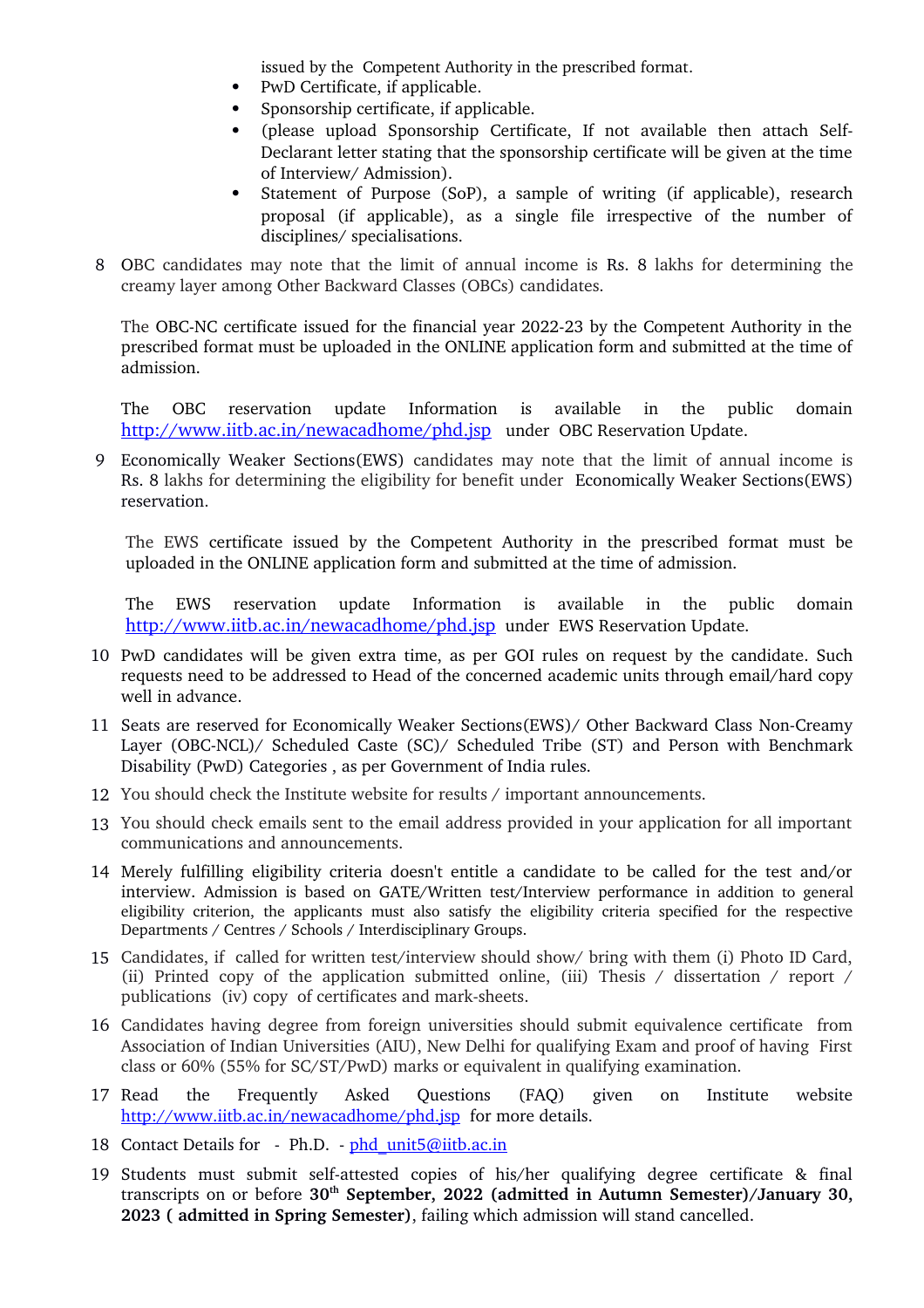# **II) Tentative Schedule of Ph.D. Admission Application form throughout the year**

 **as available on the webpage** <https://www.iitb.ac.in/newacadhome/phd.jsp>

### **(A) Important Dates: {AUTUMN SEMESTER}**

#### **(B) Important Dates: {SPRING SEMESTER}**

No admission for spring semester 2022-23 CPS, Educational Technology, Management & IDC.

Resultswill be declared on IIT website: <http://www.iitb.ac.in/newacadhome/phd.jsp>

The dates given are tentative. Any changes in the dates will be indicated on the website.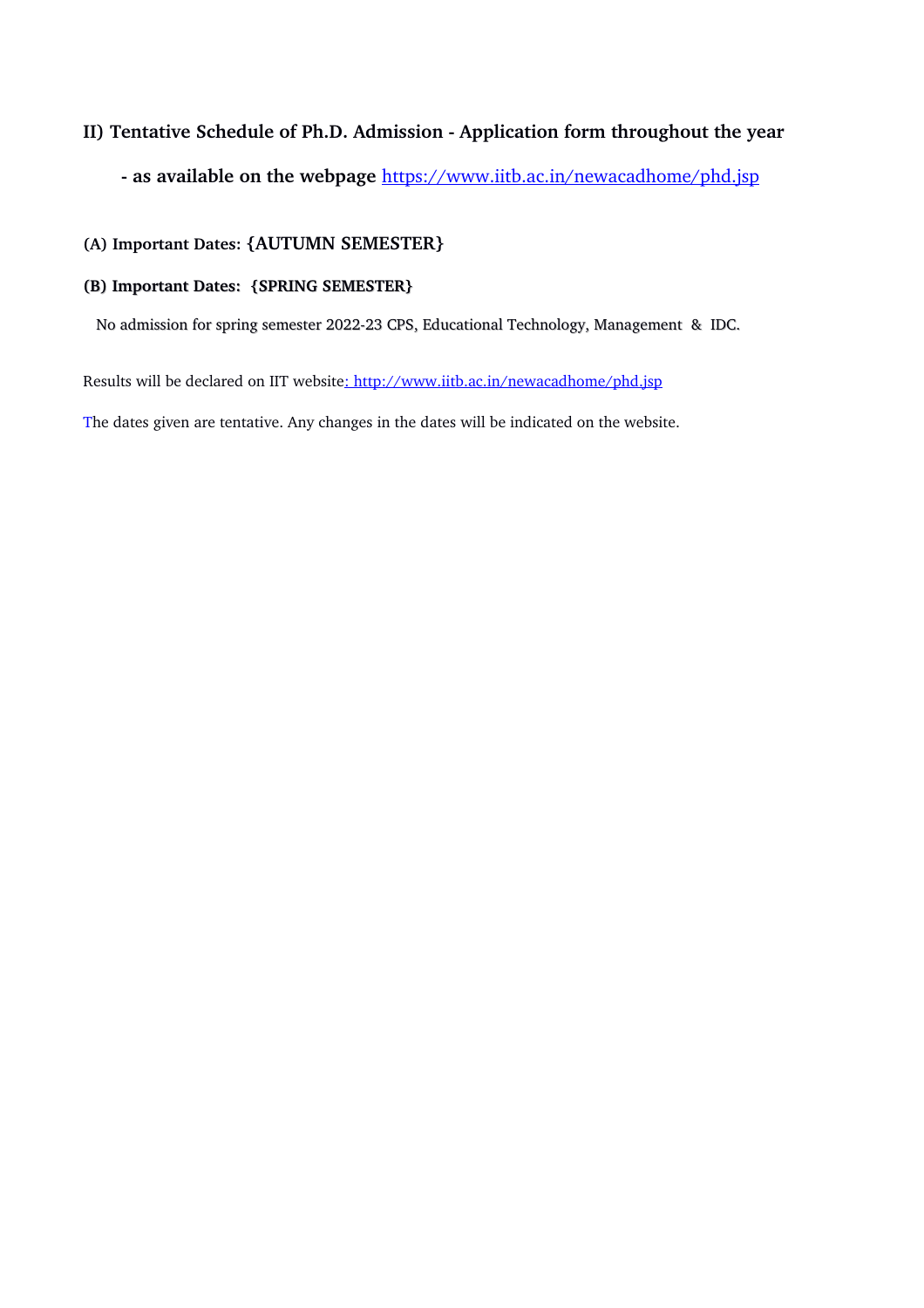# **A) GENERAL**

# **A.1) THE INSTITUTE**

The Indian Institute of Technology Bombay (IIT Bombay) is one of the higher Institutes of Technology in the country set up with the objectives of making available facilities for higher education, research and training in various fields of Science and Technology. The Institute was established in 1958. It is located at Powai in a campus extending over 220 hectares amidst picturesque surroundings with Vihar and Powai lakes on either side.

At present, Undergraduate (B.Tech.), Postgraduate (M.Tech.) and Doctoral (Ph.D.) programmes are offered at IIT Bombay on the Institute website<https://www.iitb.ac.in/newacadhome/toadmission.jsp>

The listing of all the Masters' programmes and Ph.D. programmes offered in various academic units are given below,

| Programmes                                 | Discipline [Academic Unit : Department, Centre, Interdisciplinary Group]                                                                                                                                                                                                                                                                                                                                                                                                                                                                                                                                                                                                                                                                                                                           |  |  |  |
|--------------------------------------------|----------------------------------------------------------------------------------------------------------------------------------------------------------------------------------------------------------------------------------------------------------------------------------------------------------------------------------------------------------------------------------------------------------------------------------------------------------------------------------------------------------------------------------------------------------------------------------------------------------------------------------------------------------------------------------------------------------------------------------------------------------------------------------------------------|--|--|--|
| M.Tech./M.Tech.<br>+Ph.D.(Dual<br>Degree)  | Aerospace Engineering, Biomedical Engineering, Chemical Engineering,<br>Civil<br>Engineering, Computer Science & Engineering, Earth Sciences, Electrical Engineering,<br>Energy Systems Engineering, Environmental Science & Engineering, Geoinformatics<br>and Natural Resources Engineering, Industrial Engineering & Operations Research,<br>Mechanical Engineering, Metallurgical Engineering & Materials Science, Materials,<br>Manufacturing and Modeling, Systems and Control Engineering, Technology and<br>Development, Educational Technology, Urban Systems                                                                                                                                                                                                                             |  |  |  |
| M.Des.                                     | <b>Industrial Design Centre</b>                                                                                                                                                                                                                                                                                                                                                                                                                                                                                                                                                                                                                                                                                                                                                                    |  |  |  |
| <b>MBA</b>                                 | Shailesh J. Mehta School of Management                                                                                                                                                                                                                                                                                                                                                                                                                                                                                                                                                                                                                                                                                                                                                             |  |  |  |
| MBA (Executive)                            | Shailesh J. Mehta School of Management                                                                                                                                                                                                                                                                                                                                                                                                                                                                                                                                                                                                                                                                                                                                                             |  |  |  |
| M.Sc.-Ph.D. (Dual<br>Degree) in Energy     | <b>Energy Science and Engineering</b>                                                                                                                                                                                                                                                                                                                                                                                                                                                                                                                                                                                                                                                                                                                                                              |  |  |  |
| <b>MPP</b>                                 | Centre for Policy Studies                                                                                                                                                                                                                                                                                                                                                                                                                                                                                                                                                                                                                                                                                                                                                                          |  |  |  |
| M.S. by Research                           | Computer Science & Engineering, Data Science and Artificial Intelligence                                                                                                                                                                                                                                                                                                                                                                                                                                                                                                                                                                                                                                                                                                                           |  |  |  |
| MA+Ph.D. (Dual<br>Degree) in<br>Philosophy | Humanities & Social Sciences                                                                                                                                                                                                                                                                                                                                                                                                                                                                                                                                                                                                                                                                                                                                                                       |  |  |  |
| Research (MA.Res.)                         | Master of Arts by Humanities & Social Sciences                                                                                                                                                                                                                                                                                                                                                                                                                                                                                                                                                                                                                                                                                                                                                     |  |  |  |
| Ph.D.                                      | Aerospace Engineering, Biosciences and Bioengineering, Chemical Engineering,<br>Chemistry, Civil Engineering, Climate Studies, Computer Science and Engineering,<br>Industrial Design Centre, Earth Sciences, Educational Technology, Electrical<br>Engineering, Energy Science & Engineering, Environmental Science and Engineering,<br>Geoinformatics and Natural Resources Engineering Humanities and Social Sciences,<br>Industrial Engineering & Operations Research, Management, Mathematics,<br>Mechanical Engineering, Metallurgical Engineering and Materials<br>Science,<br>Nanotechnology & Science, Physicd,<br>Policy Studies, Systems & Control<br>Engineering, Technology and Development, Urban Science & Engineering,<br>Digital<br>Health, Machine Intelligence and Data Science |  |  |  |

The Institute on an average admits 1810 candidates for the Undergraduate programmes and 1728 candidates for different Postgraduate and Doctoral programmes every year. Students from Bangladesh, Egypt, Ethiopia, Fiji, Iran, Iraq, Pakistan, Jordan, Mauritius, Malaysia, Nepal, Palestine, Sri Lanka, Vietnam and Yemen are also undergoing training in various programmes. In addition to these academic programmes, the Continuing Education Programme (CEP) organizes short, intensive courses in specialized topics both for practicing engineers as well as for teachers from engineering colleges; and also conducts seminar and conferences on current scientific and technological developments. Further, teachers from various engineering colleges also join Institute for the postgraduate and doctoral programmes. under Quality Improvement Programme (QIP).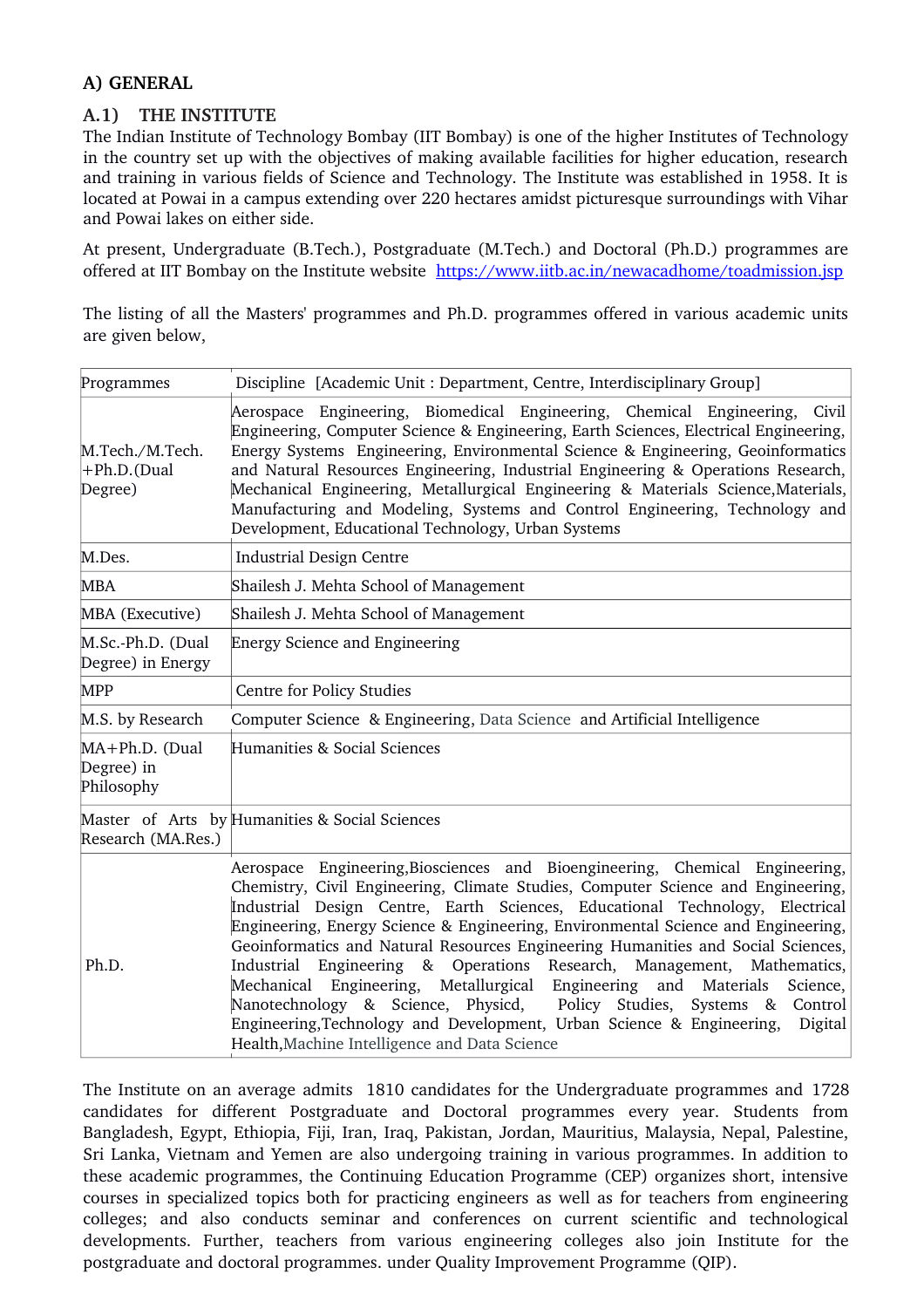# **A.2) RESEARCH FACILITIES**

All the Academic Units of the Institute have well equipped research laboratories and workshop facilities. In addition, there are a number of central facilities such as Central Workshop, Central Library and Computer Centre. The Central Library has more than 3 lakhs books, a large collection of back volumes of periodicals, standard specifications and other literature. It subscribes to over 1500 current journals in Science, Engineering, Humanities and Social Sciences. The Computer Centre provides high-end networked computing facilities.

The Institute has many research collaborations with leading universities in USA, Europe, Japan, and other East Asian countries. As part of these collaborations, the postgraduate students get opportunities to carry out joint research projects with faculty and students from them.

The location of IIT Bombay, in close proximity to several leading R&D Centers and major industrial establishments, offers excellent opportunities to interact with them and plan research programmes in collaboration with them. The Industrial Research and Consultancy Centre (IRCC) coordinates collaborative projects with industry and other research organizations such as BARC, TIFR and CSIR labs. The Institute is actively collaborating with several organizations of other countries on a bilateral basis.

### **A.3) STUDENTS AMENITIES**

The Institute is fully residential and has 18 hostels for students. Each hostel is an independent entity with its own mess facilities, recreation areas, etc. However students may be permitted to have their own arrangements for accommodation outside campus. Some flatlets are available for married research scholars.

Extra-curricular activities are provided by the Students' Gymkhana. These activities include Sports, Cultural programmes and Social Service. Various clubs of the Gymkhana encourage individual talents of students in hobbies such as painting, modeling, music, photography, aeromodelling and fabrication of electronic devices. A swimming pool is an additional facility. A well-planned Student Activities Centre (SAC) routinely organizes several vibrant extra curricular events.

### **A.4) Ph.D. PROGRAMME**

With extensive infrastructural facilities and a sound research base, the Institute offers Ph.D. programme in a wide range of areas in Engineering, Sciences and Humanities & Social Sciences. The broad objectives of the Ph.D. programme are to contribute to expanding the frontiers of knowledge and to provide research training.

The academic programme leading to the Ph.D. degree is broad-based and involves a course credit requirement and a research project leading to thesis submission. The Institute also encourages research in interdisciplinary areas through a system of joint supervision and interdepartmental group activities. The Institute undertakes sponsored research and development projects from industrial and other organizations in public as well as private sector.

Facilities for research work leading to the Ph.D. degree are available in the departments of Aerospace Engineering, Biosciences and Bioengineering, Chemical Engineering, Chemistry, Civil Engineering, Computer Science and Engineering, Earth Sciences, Electrical Engineering, Energy Science & Engineering, Humanities and Social Sciences, Mathematics, Mechanical Engineering, Metallurgical Engineering and Materials Science, Physics, Industrial Design Centre, Environmental Science and Engineering Department, Centre of Studies in Resources Engineering, Centre for Research in Nanotechnology & Science and Centre for Technology Alternatives for Rural Areas , Centre for Urban Science and Engineering, Interdisciplinary Groups in Climate Studies, Educational Technology, Industrial Engineering & Operations Research and Systems & Control Engineering and in Shailesh J. Mehta School of Management.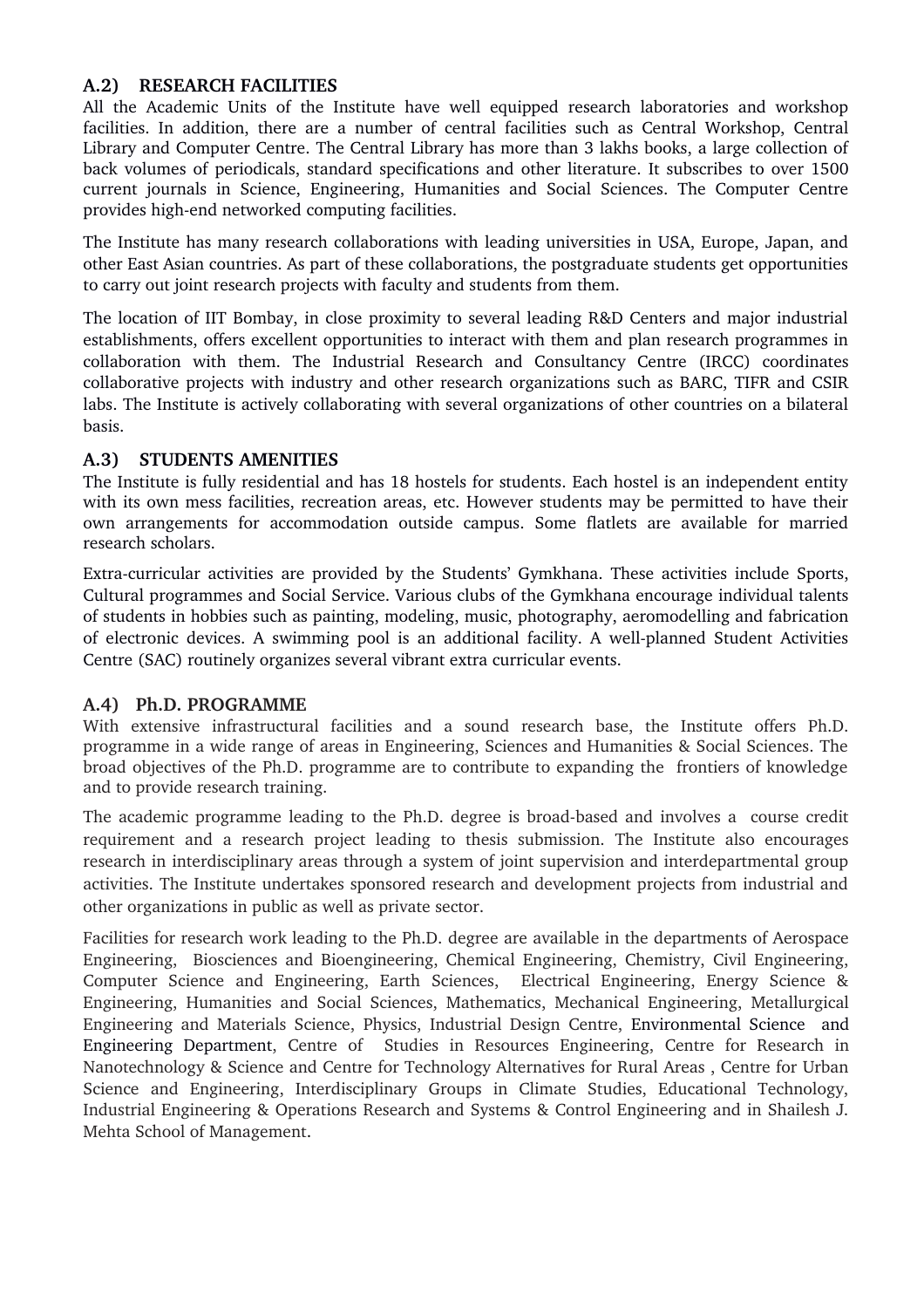# **A.5) ELIGIBILITY CRITERION FOR PH.D. ADMISSION**

A.5.1) General eligibility criterion for Admission in all academic units : Departments, Centres, Schools and Interdisciplinary Groups:

# Qualifying Degree:

1. Master's or equivalent degree in Engineering/Technology

2. Bachelor's degree in Engineering/Technology

3. Master's or equivalent degree in science

4. Master's or equivalent degree in Arts/Commerce (or allied subjects)

For qualifying degree listed under (2), (3) & (4), candidates must also fulfil ONE of the following additional requirements:

a) Valid GATE/CEED/ score

b) Selected through National Eligibility Test – UGC NET including lectureship (Assistant Professorship)

c) Selected through a National level examination conducted by MHRD or its agencies /Institutions such as UGC/ IIT/ IISc./ IISER/ IIIT etc.

(d) Selected provisionally for the DST-INSPIRE Fellowship (provisional award letter to be produced)

e) Minimum of TWO years of professional experience (acquired after obtaining the qualifying degree and completed before the starting of the semester in which admission is sought)

Marks / CGPA / CPI requirement in Qualifying Degrees (listed above):

# **For GN/EWS/OBC (NC) category**

(a) a minimum of 60% marks in aggregate, OR

(b) a First Class as specified by the University, OR

(c) a minimum Cumulative Grade Point Average (CGPA) / Cumulative Performance Index (CPI) of 6.0 on the scale of 0-10, OR

(d) an equivalent to 6.0 on other corresponding proportional requirements when the scales are other than  $0-10$ .

(e) For master's or equivalent degree in Arts/Commerce (or allied subjects, a minimum of 55% marks will be considered for admission to the Ph.D. programmes offered ONLY by Industrial Design Centre and Department of Humanities & Social Sciences.

# **For SC/ST/PwD category**

- (f) a minimum of 55% marks in aggregate, OR
- (g) a First Class as specified by the University, OR
- (h) a minimum Cumulative Grade Point Average (CGPA) / Cumulative Performance Index (CPI) of 5.5 on the scale of 0-10, OR
- (i) an equivalent to 5.5 on other corresponding proportional requirements when the scales are other than 0-10.
- (j) For master's or equivalent degree in Arts/Commerce (or allied \subjects, a minimum of 50% marks will be considered for admission to the Ph.D. programmes offered ONLY by Industrial Design Centre and Department of Humanities & Social Sciences.

A.5.2) All Bachelor's degree undergraduate course leading to a Bachelor's, Integrated Master's or Bachelor-Master Dual Degree in Engineering, Sciences or Architecture offered by IITs (admitted through JEE) having a CGPA/CPI score of 8.00 (on 10 scale) and above from an Indian Institute of Technology or any of the CFTIs is exempted from the requirement of a valid GATE score for the consideration of General Eligibility Requirement for admission.

In addition to general eligibility criterion, the applicants must also satisfy the eligibility criteria specified for the respective Departments / Centres / Schools / Interdisciplinary Groups.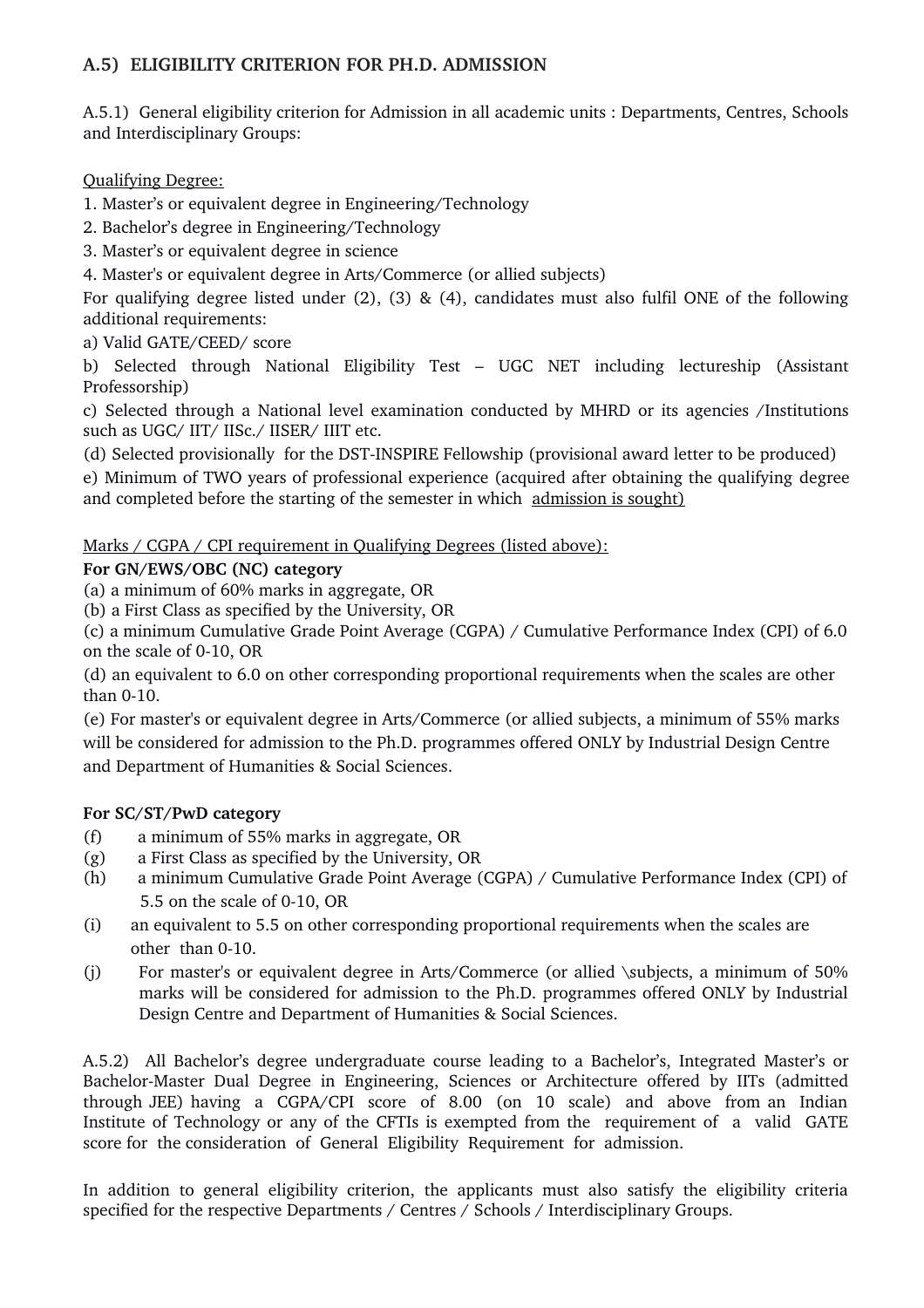Over and above the general eligibility criteria for admission, candidates need to satisfy additional criteria for financial support / fellowship, as specified under specific admission categories [Please refer section 6.0].

The final selection process to Ph.D. programme to any Departments  $\ell$  Centres  $\ell$  Schools  $\ell$ Interdisciplinary Groups at IIT Bombay will be through written test and/or interview as specified by individual Department / Centre / Schools / Interdisciplinary Groups.

# **A.6) APPLICATION CATEGORIES AND FINANCIAL SUPPORT**

### **A.6.1) Teaching Assistantship (TA) [Financial support as per MHRD norm]**

A candidate, selected for the Ph.D. Programme, at IIT Bombay will be eligible for the financial support under the TA category subject to the fulfilment of any one of the following three criteria.

- (I) M.Tech./M.E. or an equivalent degree as the qualifying degree,
- (ii) M.B.A (with B.Tech./ B.E. or an equivalent an degree) as the qualifying degree,
- (iii) B.Tech./B.E./M.Sc./M.A./M.Com. or an equivalent degree as the qualifying degree

AND

a valid GATE/JEST (for Physics) score or a valid Junior Research fellowship (JRF) award letter from UGC/CSIR/NBHM/DBT/ or a national eligibility test /UGC NET including lectureship (assistant professorship)

A B.Tech./B.S./B.E. (or equivalent) degree from any Indian Institute of Technology (IIT) with a CGPA/ CPI score of 8.00 (on 010 scale) and above is exempted from the mandatory requirement of a valid GATE score.

The assistantship is payable for a maximum duration of 5 years or up to the thesis submission, whichever is earlier. The monthly rate of assistantship is Rs. 31,000/ for the first 2 years and enhanced rate of Rs. 35,000/ for the remaining period.

The continuation of assistantship under TA category will be subject to serving as a teaching assistant in a course / laboratory for 8 hours per week as assigned by the concerned academic unit as well as satisfactory academic performance. The assistantship will be paid on the basis of monthly attendance.

As per MHRD directives, the employees on the rolls (with or without pay) of any organization are not eligible for admission under this category.

### **A.6.2) Research Assistantship (RA)**

A candidate, selected for the Ph.D. Programme, at IIT Bombay will be eligible for the financial support under the RA category subject to the fulfilment of any one of the following three criteria.

- (I) M.Tech./M.E. or an equivalent degree as the qualifying degree,
- (ii) M.B.A (with B.Tech./ B.E. or equivalent an degree) as the qualifying degree,
- (iii) B.Tech./B.E./M.Sc./M.A./M.Com. or an equivalent degree as the qualifying degree

AND

a valid GATE/JEST (for Physics) score or a valid Junior Research fellowship (JRF) award letter from UGC/ CSIR/NBHM/DBT/ or a national eligibility test / UGC NET including lectureship (assistant professorship)

A B.Tech./B.S./B.E. (or equivalent) degree from any Indian Institute of Technology (IIT) with a CGPA/ CPI score of 8.00 (on 0-10 scale) and above is exempted from the mandatory requirement of a valid GATE score.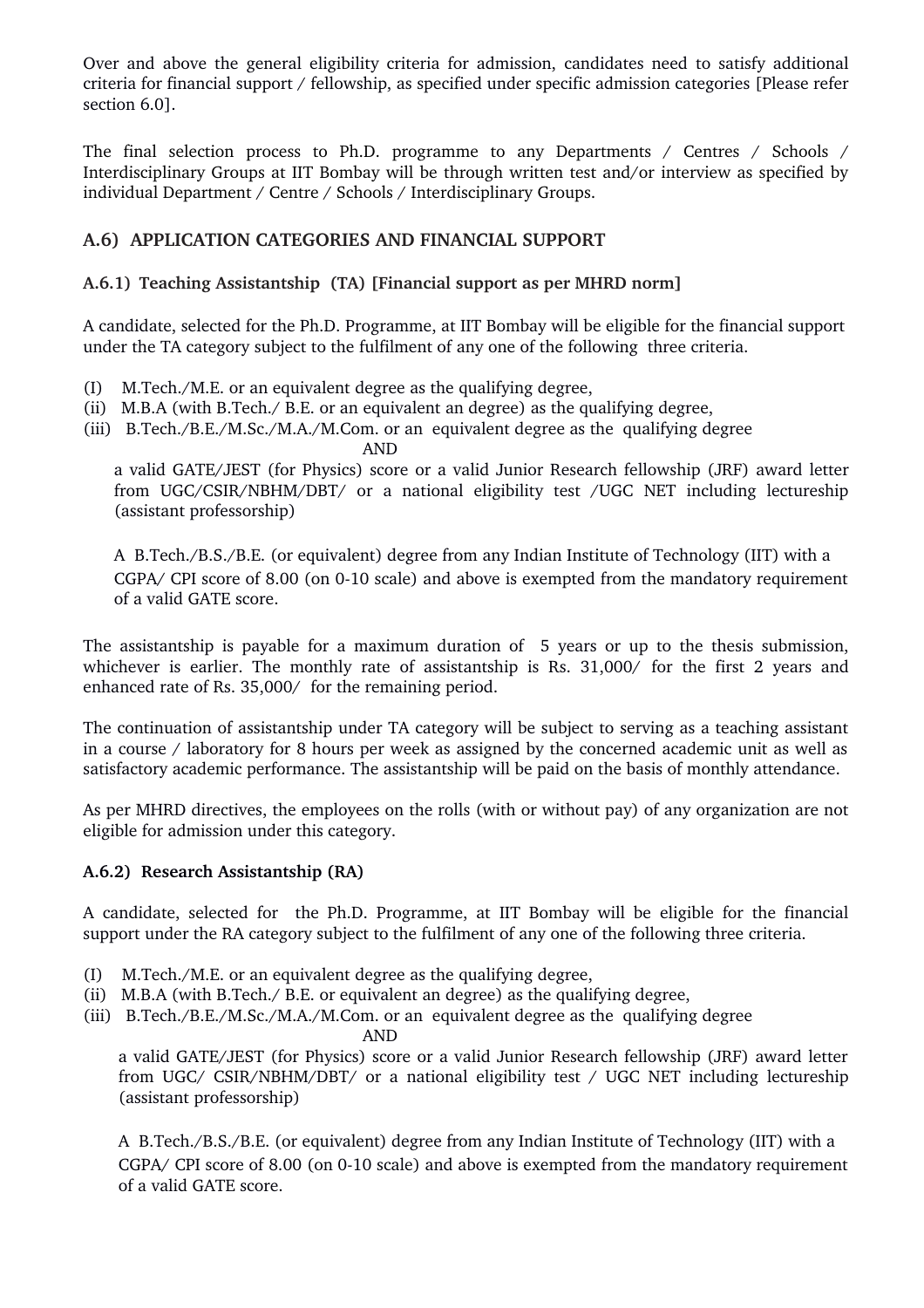The assistantship is payable for a maximum duration of 5 years or up to the thesis submission, whichever is earlier. The monthly rate of assistantship is Rs. 35,000/ for the first 2 years and enhanced rate of Rs. 39,000/ for the remaining period.

The information of availability of RA seats will be available with / published by individual academic units.

Students admitted under RA category will have to look after the laboratories and also assist in teaching or research or other related academic work for about 20 hours per week as assigned by the concerned academic unit. Continuation of assistantship will remain subject to the satisfactory performance in assigned duties as well as satisfactory academic performance. The assistantship will be paid on the basis of monthly attendance.

The employees on the rolls (with or without pay) of any organization are not eligible for admission under this category.

### **A.6.3) Teaching / Research Assistantship Through Project (TAP/RAP)**

The financial support under this category is provided from sponsored projects as per the norms approved by the sponsoring agency and IITB. In case a specified norm is not available, the same approved by MHRD/DST will apply.

- (I) M.Tech./M.E. or an equivalent degree as the qualifying degree,
- (ii) M.B.A (with B.Tech./ B.E. or equivalent an degree) as the qualifying degree,
- (iii) B.Tech./B.E./M.Sc./M.A./M.Com. or an equivalent degree as the qualifying degree

AND

a valid GATE/JEST (for Physics) score or a valid Junior Research fellowship (JRF) award letter from UGC/ CSIR/NBHM/DBT/ or a national eligibility test / UGC NET including lectureship (assistant professorship)

 A B.Tech./B.S./B.E. (or equivalent) degree from any Indian Institute of Technology (IIT) as well as from any of the CFTIs with a CGPA/CPI score of 8.00 (on 010 scale) and above is exempted from the mandatory requirement of a valid GATE score.

The assistantship is payable for a maximum duration of 5 years or up to the thesis submission, whichever is earlier.

The information of availability of TAP/RAP seats will be available with / published by individual academic units.

The continuation of assistantship under TAP / RAP category will be subject to serving for the project as assigned by the concerned project investigator(s) as well as satisfactory academic performance.

The assistantship is paid from the office of Dean,IRCC. As per MHRD directives, the employees on the rolls (with or without pay) of any organization are not eligible for admission under this category.

### **A.6.4) Fellowship Award (FA)**

The financial support under this category is provided by various Govt. / Semi Govt. schemes (CSIR, UGC, DAE,DST, DBT, NBHM, etc.) and some other organizations.

A valid Junior Research fellowship (JRF) award letter from the Govt. / Semi Govt. agencies (e.g. CSIR/UGC /DAE /DST/ DBT NBHM etc.) is required for the execution of this fellowship.

The amount and duration of the fellowship will be as specified by the awarding agency. The disbursement and continuation of the fellowship will be subject to as per the norms specified by the awarding agency or specified by IIT Bombay for TA category, as deemed fit.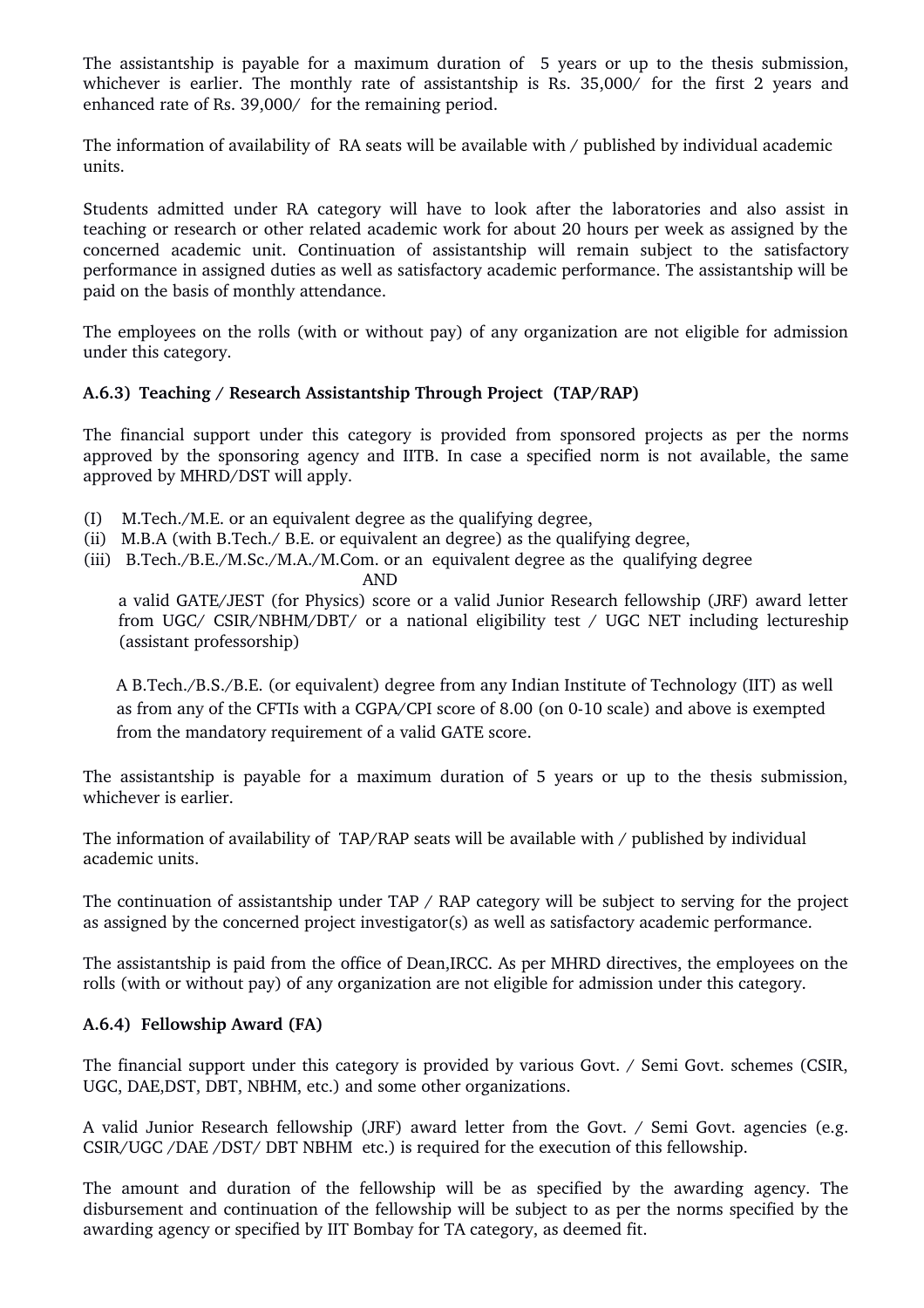# **A.6.5) Sponsored Candidate (SW)**

The students admitted under this category are not eligible for any financial support from the Institute (IIT Bombay) and are sponsored by their employers. They are expected to be released for fulltime course work and research at the Institute for a minimum period of three years.

An appropriate sponsorship letter (Appendix C.1/C.2) should be submitted at the time of written test and/or interview. Students admitted under this category are not generally entitled for hostel accommodation on campus.

### **A.6.6) Selffinanced Indian Nationals, including those on Study Leave (SF)**

The students admitted under this category are not eligible for any financial support from the Institute (IIT Bombay). Students admitted under this category are not entitled for hostel accommodation on campus.

Candidate with the provisional DST-INSPIRE fellowship award letter may apply under Self-Finance (SF) category. After successful admission, if the candidate subsequently clears the final round of selection of DST-INSPIRE, s/he would be allowed to convert from the Self-Finance (SF) to Fellowship Award (FA) category.

Candidates who are released from the Governmental or educational Institutions on study leave for a period not less than three years for doing research work at IITB, can seek for admission under this category. Employer's Letter for Study Leave (Appendix C.3) should be produced at the time of joining, if selected.

### A.6.7) **Self-Financed Foreign Nationals (FRN-SF)**

Foreign Nationals applying under Self-financed (FRN-SF) category should visit the following link for Foreign Students on the website of the IIT Bombay International Relations Office: <https://www.iitb.ac.in/newacadhome/toadmission.jsp>

### **A.6.8) Foreign Nationals with Indian Council for Cultural Relations Award (ICCR)**

These students are sponsored by their Governments and awarded scholarship by them. They should apply for admission through Indian Embassy in their country.

### **A.6.8) Institute Staff of IIT Bombay (IS)**

### **This category is only for the 'permanent' persons employed as Institute Staff at IIT Bombay.**

(i) The candidate should have been employed as Institute Staff for at least 2years (before the starting of the semester in which admission is sought). The candidate must produce a letter of work experience at the time of application.

(ii) The concerned academic unit will shortlist the eligible candidates. Admission will be on the basis of written test and interview as applicable to the concerned programme. The candidates need to submit NOC, from the Head/Office-In-Charge, at the time of application.

(iii) If an employee admitted under this category is not serving as an Institute Staff while pursuing the degree, then he/she cannot continue under the IS category but may seek for changing his/her category to self-financed (SF) category through proper channel.

### **A.6.9) Project Staff (PS)**

Candidate who are employed at IIT Bombay (IITB) in a sponsored project undertaken by the Institution (IITB) can seek for admission under this category provided the duration of the project, in which the candidate is employed, is 3 years or more at the time of admission. In addition, the candidates should have completed six months of service (before the starting of the semester in which admission is sought) in a sponsored project at the Institute (IITB).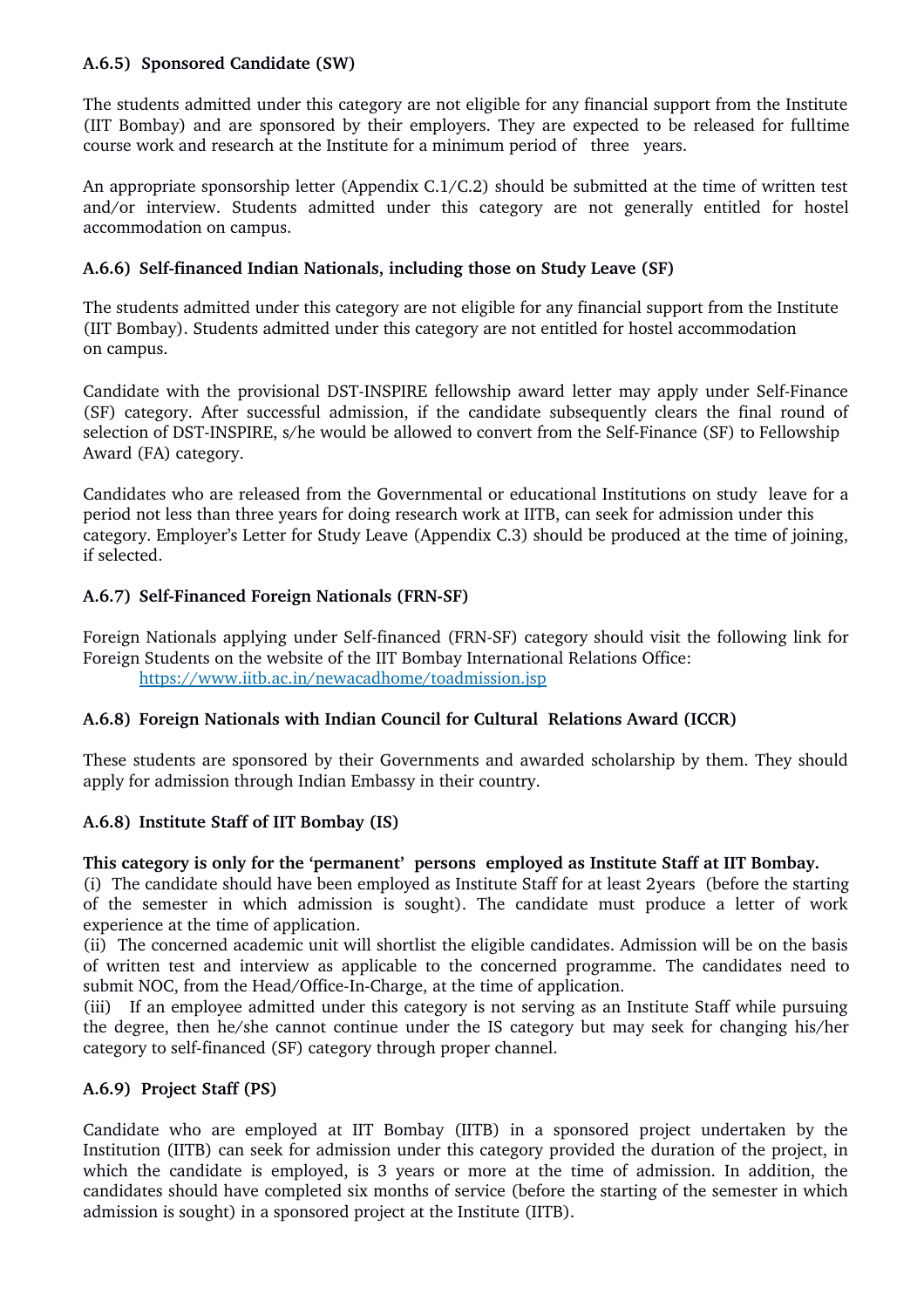In case the candidate has B.Tech./B.S./B.E./M.Sc. or equivalent degree as the qualifying degree and is without a valid GATE score, the six months project experience may be counted as part of the two year mandatory professional work experience (as per the requisite general eligibility criteria).

The short-listed candidates should produce a letter of recommendation from the Principal Investigator of the sponsored project at the time of interview.

# **A.6.10) External (EX)**

The candidates employed in recognized R&D organizations, well-equipped scientific institutions, laboratories, and industrial organizations engaged in research based activities, and desirous of pursuing Ph.D. programme while in employment may apply for admission as external candidates.

These candidates must have a Supervisor (internal) from the Institute (IITB) and an external supervisor from their parent organization where they will be doing the research work. The admissions are based on the following norms:

The competence of these candidates will be assessed along with the regular candidates. After joining, the rules and regulations as specified by the Institution (IITB) for regular candidates with regard to academic performance will remain applicable for candidates under EX category also.

The candidate should submit, a Sponsorship Certificate (Appendix-C.4) from the organization, in which s/he is employed, at the time of application giving an undertaking that s/he would be released from the normal duties to fulfil the course-work requirement (and qualifier examination, if applicable). The certificate should also provide details of facilities relevant to the research programme and available to the candidate.

The candidate has to complete the course-work (and qualifier examination, if applicable) immediately after joining the programme within a period of one to two semesters. Depending on the student's background and the programme requirements, an additional semester may be needed to complete the coursework/qualifier examination. After fulfilling the coursework (and qualifier examination, if applicable) at the Institute, these candidates will be allowed to register for Ph.D.

To promote interaction between the internal and external supervisors, regular meetings between them should be arranged at least once in a year in the Institute or in the sponsoring organization. Persons working in colleges/universities are not eligible under this category and rather apply under college teacher (CT) category.

At the time of joining the programme, the selected candidate will have to produce a the "**Relieving Certificate**" from his / her employer that s/he has been fully relieved from the normal duties to complete the course(and qualifier examination, if applicable) at IITBombay.

### **A.6.13) College Teacher (CT)**

Candidates employed as faculty members in Colleges and Universities and desirous of pursuing Ph.D. Programme, while in employment and without availing study leave may apply for admission under this category.

These candidates must have a Supervisor (internal) from the Institute (IITB) and an external supervisor from their parent organization where they will be doing the research work. The appointment of external supervisor is optional based on recommendations of the supervisor and the respective DPGC. The admissions are based on the following norms:

The competence of these candidates will be assessed along with the regular candidates. After joining, the rules and regulations as specified by the Institution (IITB) for regular candidates with regard to academic performance will remain applicable for candidates under CT category also.

The candidate should submit, a No-Objection Certificate (Appendix-C.5) from the College / University, in which s/he is employed, at the time of application giving an undertaking that s/he would be released from the normal duties to fulfil the coursework requirement (and qualifier examination, if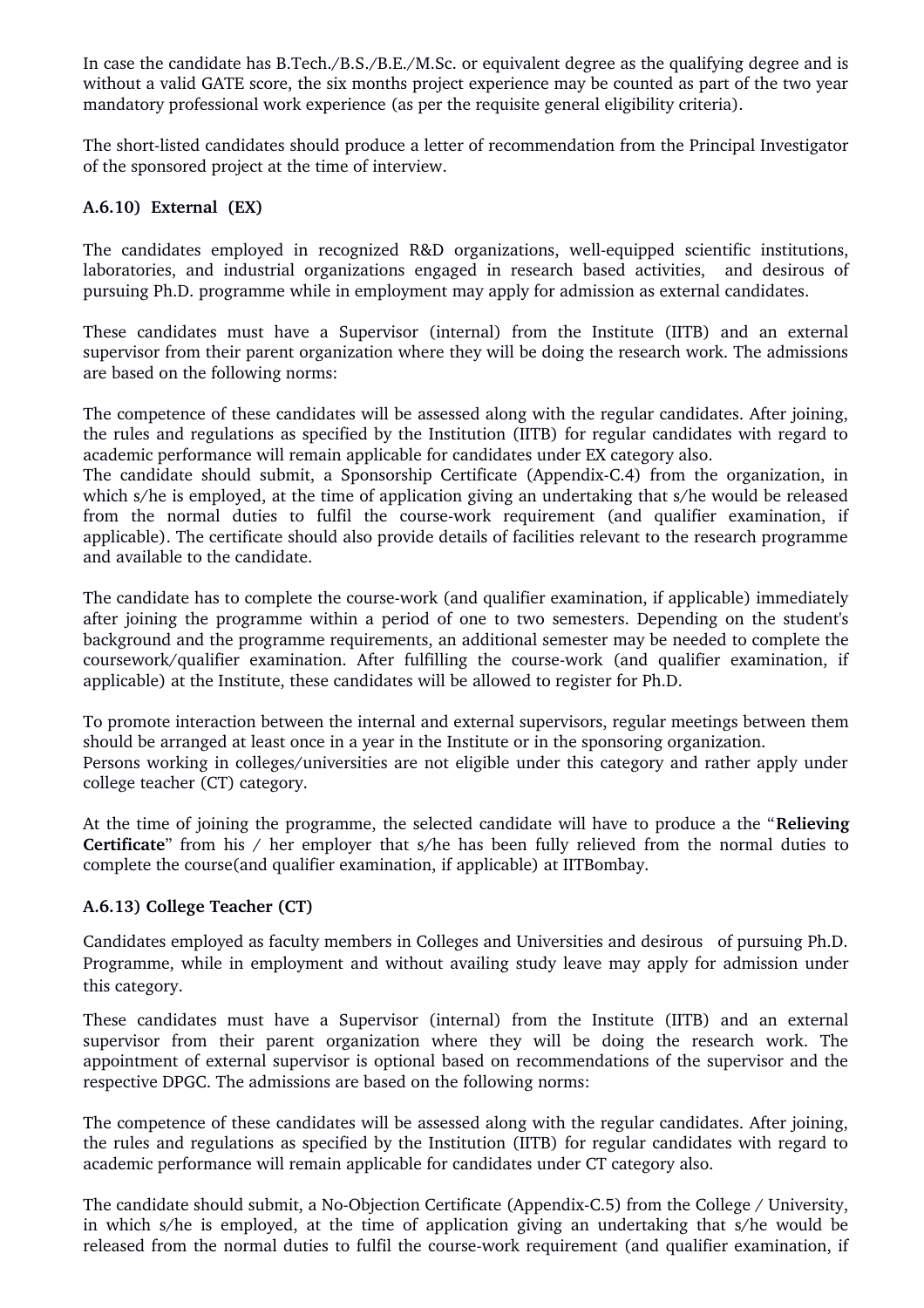applicable). The certificate should also provide details of facilities relevant to the research programme and available to the candidate.

The candidate has to complete the course-work (and qualifier examination, if applicable) immediately after joining the programme within a period of one to two semesters. Depending on the student's background and the programme requirements, an additional semester may be needed to complete the coursework/qualifier examination. After fulfilling the course-work (and qualifier examination, if applicable) at the Institute, these candidates will be allowed to register for Ph.D.

Candidates admitted under CT category is treated on par with SF category as far as payment of fees and deposits are concerned.

Place for research will be treated as IIT Bombay even though candidate may be carrying out part of the work at their Institute. These candidates are required to be available with the supervisor (internal) for interaction during weekends, holidays and vacations, as applicable.

### **A.7**) **ADMISSION PROCEDURE**

Admission is offered on the basis of an interview held usually a month before the commencement of the semester for which admission is sought. The interview may be supplemented by a written test, if necessary. Merely satisfying the general eligibility criterion as well as criterion set for each admission category is no guarantee for being called for test/interview. Depending on the number of applications received and considering the constraints of time and other resources for conducting Written Test and Interview, the Academic Units may put additional academic performance based shortlisting criterion.

Candidates called for the written Test/Interview under Teaching Assistantship (TA) category, only candidates belonging to SC/ST and PwD categories will be paid single second class return railway fare by the shortest route (as per rules) from their place of residence to the Institute. They have to produce evidence (Original/Photocopy of Railway Ticket) in support of their claim. A candidate called for more than one discipline, can submit only one claim.

### **A.8) PAYMENT OF FEES AND DEPOSITS**

Various fees and deposits for the programme are given in  **Appendix C.1.**

### **A.9) REGISTRATION FOR THE PH.D. DEGREE**

After a candidate has been admitted to the Institute, he/she has to make an application on a prescribed form for registration for the Ph.D. degree. This application will be considered by the Departmental Postgraduate Committee (DPGC) which will make appropriate recommendations to the Senate regarding (a) the course work prescribed for the candidate and (b) the date of registration.

The period of validity of Ph.D. registration for all candidates is FIVE/SIX years from the date of confirmation of registration (Registration is confirmed as per rules, after successfully completion of course credit requirements).

### **A.10) CONFIRMATION OF REGISTRATION**

All Ph.D. Admissions are provisional until the "Confirmation of Registration" is completed. This confirmation takes place after six months to a year after admission, and only if academic performance criterion set by the department is met. Some academic units (departments / interdisciplinary groups / centres / schools) prescribe a qualifier examination for the Ph.D. Programme. These must be completed successfully prior to to confirmation of registration. Failure to meet satisfactory performance criterion may lead to termination of studentship.

Ref.: Rules & Regulations for Ph.D. Programme, <http://www.iitb.ac.in/academichome/rules.jsp>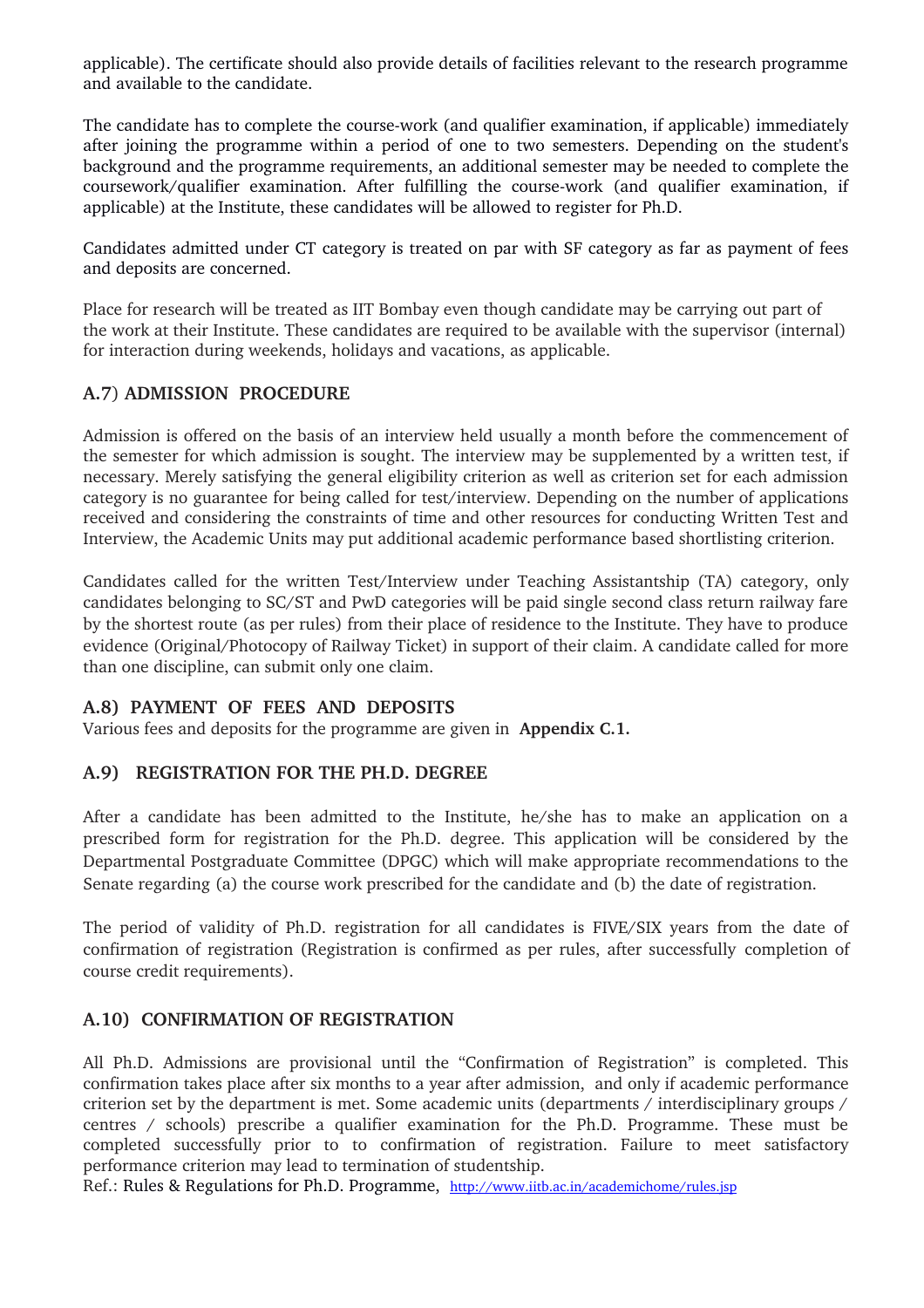# **A.11) SUBMISSION OF THESIS AND AWARD OF DEGREE**

Subject to fulfilling the course credit requirements and other conditions as may be laid down from time to time, the candidate may submit the Ph.D. thesis after two years from the date of registration (3 years for external candidates). The thesis is examined by two/three referees from outside the Institute. The Senate examines the reports of the referees and on acceptance of the thesis, appoints a Board of Examiners to conduct a *viva-voce* examination at which a candidate is required to defend the thesis. On the basis of the report of the Board of Examiners, the Senate decides the student's eligibility for award of the degree of Doctor of Philosophy.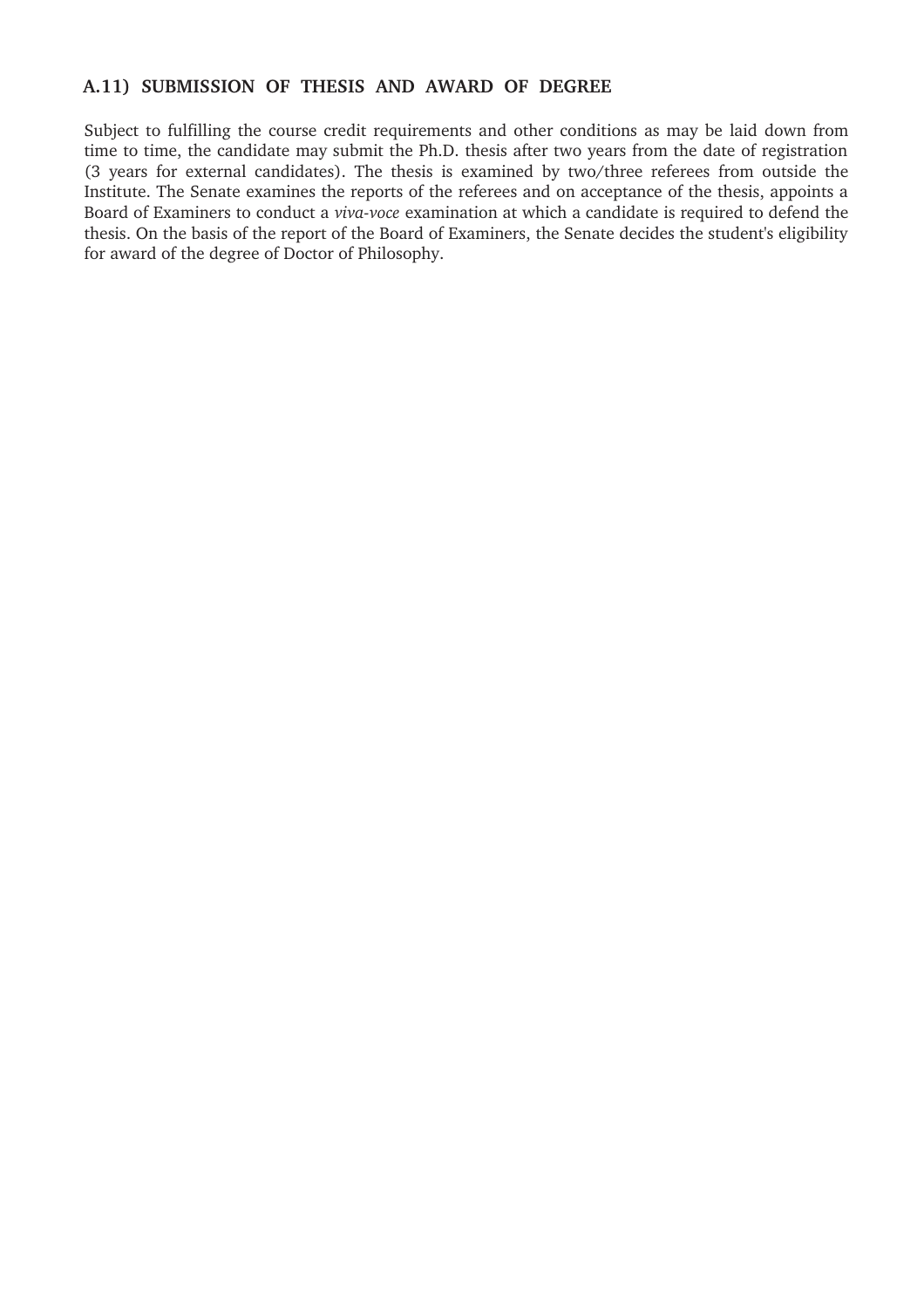# **B) INFORMATION ON DEPARTMENTS, CENTRES, SCHOOLS AND INTERDISCIPLINARY GROUPS**

In addition to the eligibility requirements as given in A.5, the candidate should also fulfill the requirements for admission in the disciplines and specialisations of their choice. 

# **B.1) AEROSPACE ENGINEERING (AE) [Department of Aerospace Engineering**]

### ELIGIBILITY FOR ADMISSION

First Class or 60% marks (55% marks for SC/ST), as specified in the General Eligibility Criterion, in the qualifying degree with any one of the following :

- (i) M.Tech./M.E. or equivalent degree in Aerospace Engineering OR in other branches of engineering relevant to the research areas in the department.
- (ii) B.Tech./B.E. or equivalent degree in Aerospace Engineering OR in other branches of engineering relevant to the research areas in the department,

**OR** Service Contract of the Contract of the Contract of the Contract of the Contract of the Contract of the Contract of the Contract of the Contract of the Contract of the Contract of the Contract of the Contract of the C M.Sc. or equivalent degree in Mathematics OR Physics OR in other specializations relevant to the research areas in the department.

Candidates are advised to follow the web page [https://www.aero.iitb.ac.in/home/admission](https://www.aero.iitb.ac.in/home/admission-announcement)[announcement](https://www.aero.iitb.ac.in/home/admission-announcement) for most admissions-related updates, instructions, and information about the faculties considering guiding new students. Candidates are free to reach out to the listed faculty members if they need to learn more about the available research topics and the corresponding background expected.

# RESEARCH AREAS

**I. Aerodynamics** : Experimental Aerodynamics, Experimental Hypersonic Aerothermodynamics, Shock Waves and their applications, Computational Hypersonic Aerothermodynamics, Computational Fluid Dynamics, Computational Electromagnetics, Computation of incompressible multi-phase flow, Vortex and particle methods, Smoothed Particle Hydrodynamics, Vortex flows, Aeroacoustics, Aircraft Design, Air Transportation, Evolutionary Optimization Techniques, Turbulence modeling and applications, Computational studies of scramjet intakes, Supersonic mixing, Computation of high enthalpy flows, plasma-assisted flow control, Thermoacoustics, Morphing Aircraft, Unmanned Aerial Vehicles, and LighterThan Air Systems, Helicopter aerodynamics.

**II. Dynamics and Control:** Flight mechanics, guidance, trajectory optimization, navigation, state and parameter estimation, tracking and control of launch vehicle , missiles, aircraft, manned and unmanned aerial vehicles, mini aerial vehicles(MAVs), satellites, multi-agent systems, nonlinear adaptive and robust flight control, integrated navigation systems, air-breathing and gas turbine engine control, swarm, path planning and formation flying of aerial vehicles, hardware–in-loop-simulation, co-operative missions for MAVs.

**III. Aerospace Propulsion**: Aircraft and spacecraft Propulsion, Experimental and numerical studies on detonations, Combustion instabilities , Development of new techniques for emission reduction from combustion systems, Heat Transfer, Infrared Signatures of Aerospace Vehicles, Micro-Channel cooling of Gas Turbine Blades.CFD of propulsive systems, Aerodynamic design and performance analysis of axial flow turbomachines, Flow control of turbomachines and internal duct flows, Computational Hypersonic aerothermodynamics, Turbulence modeling and applications, Computational studies of scramjet engines, Supersonic mixing and combustion, Computational studies of high enthalpy flows, Plasma assisted combustion and flow control, Thermoacoustics, Non-Equilibrium, Thermodynamic of Dissipative Structures, Entropy Generation Studies in Micro-Flows, Fuel atomization and sprays, Optical diagnostics of combustion systems.

**IV. Aerospace Structures:** Structural Health Monitoring, Machine Learning Assisted Uncertainty Quantification, Defects and Damages in Composites, Additive Manufacturing, Wave Propagation in Structures, Aeroelasticity, Aerothermoelasticity, Aeroservoelasticity, Reduced-order Modeling, Structural Dynamics & Stability, Multidisciplinary Optimization, Mechanics of Materials,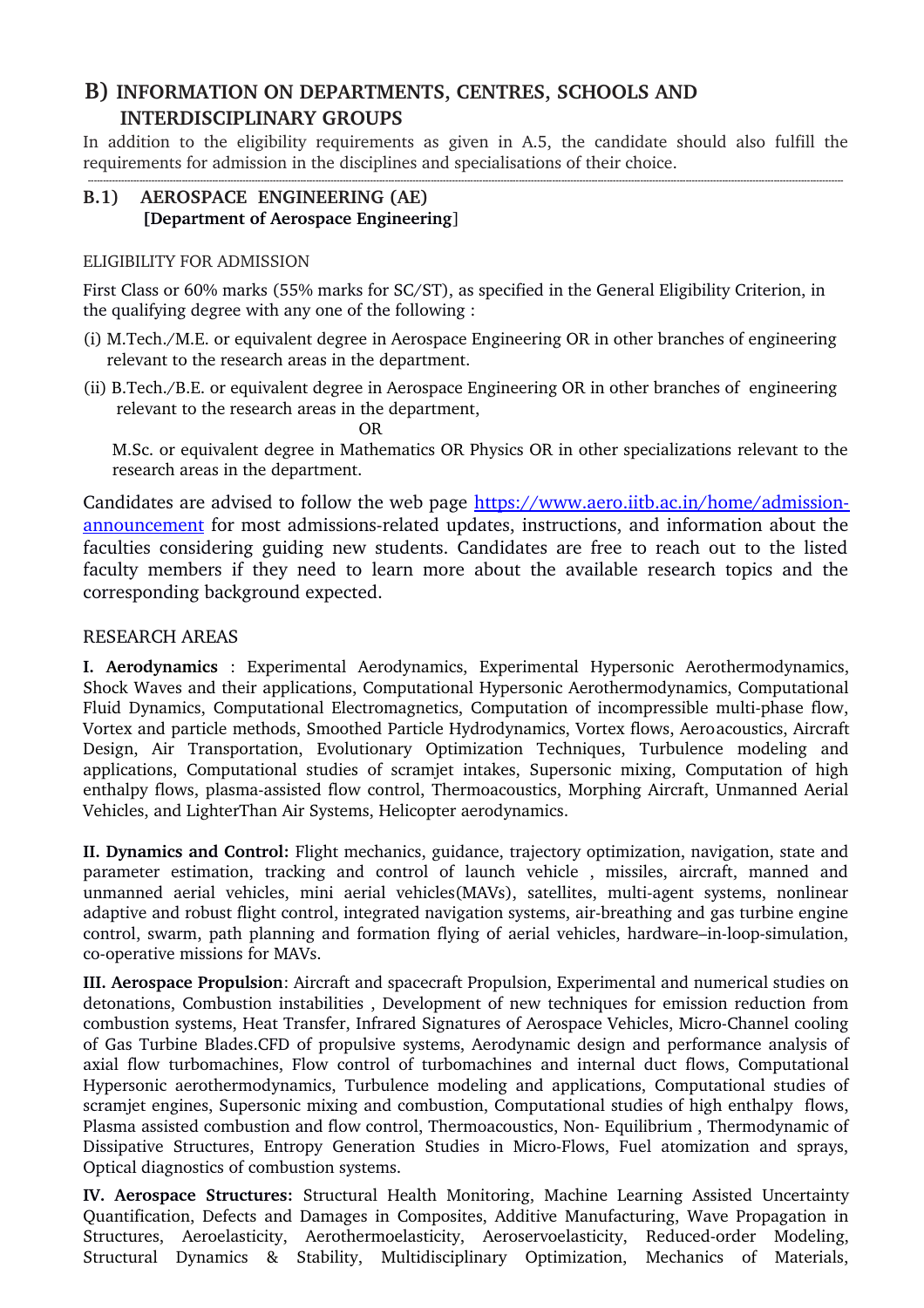Computational Materials Science, Experimental Mechanics, Continuum and Computational Mechanics, Electromagnetic Interactions with Solids, Biomechanics, Multiscale modeling of materials, Fracture and Fatigue in Materials.

### **B.2) BIOSCIENCES AND BIOENGINEERING (BB) [Department of Biosciences and Bioengineering]**

The Department of Biosciences and Bioengineering comprises of Biosciences (BS) and Biomedical Engineering (BME) as core academic groups. Eligibility criterion and research areas for the two groups are mentioned below. Under the item No. 10(b) of Application Form, the candidate should enter the groups (BS, BME) they wish to join in the order of priority.

### **B.2.1. Biosciences (BS)**

### **ELIGIBILITY FOR ADMISSION**

First Class or 60% marks (55% marks for SC/ST), as specified in the General Eligibility Criterion, in the qualifying degree:

i. M.Tech. or equivalent degree in Biotechnology, or Bio-related engineering subjects

ii. MD/MS in Health Sciences including AYUSH

iii. M.Sc. or equivalent degree in subjects related to Life Sciences/Physics/ Chemistry/Mathematics

iv. B.Tech. in Biotechnology, Chemical Engineering, Computer science and Engineering, Electrical Engineering/ Electronics and Telecommunications, Mechanical engineering, Engineering Physics.

Candidates with qualifying degrees in [iii and iv] must fulfill one of the following:

- a) a valid GATE score (for TA/TAP/RA/RAP)
- b) a valid CSIR/UGC/DBT JRF or a valid ICMR JRF not linked to ICMR project (for FA)/BINC any fellowship that will provide scholarship for 5 years.
- c) Experience as specified earlier in A.5 and A.6 (for CT, EX, IS, PS, SF,SW category)

### **RESEARCH AREAS**

(A) Biophysics and Computational Biology: Bioinformatics, Glycobiology, Computational Biology, Protein crystallography, NMR based Structural Biology, Physics of Biological system and Computational Modeling of biomolecules, Dynamics of cytoskeletal filaments and Chromatin remodelling, physical properties of the extracellular matrix, protein folding/misfolding, aggregation and neurodegeneration, Single particle cryo-EM, Time- resolved techniques, Singlemolecule biology and Motor Proteins.

(B) Biochemistry: Enzyme kinetics and enzyme secretion, microbial metabolism and regulation, aromatic hydrocarbon metabolism and genetic engineering, enzyme inhibitor design, molecular mechanisms of DNA replication, repair and packaging in double stranded DNA viruses, Molecular Enzymology.

(C) Microbial Biology: Fungi, Viral assemblies, Bacterial Pathogenesis, Host Pathogen Interactions, molecular parasitology.

(D) Cell Biology: Cellular Biophysics, microtubule dynamics, bacterial cell division, Chromosomal and extra chromosomal segregation in fungi, Neurobiology, Lipid droplet Biology, Membrane remodeling.

(E) Immunology: Molecular immunology and cell signaling, Cellular Immunity, Tumor Immunology, Cancer biomarker.

(F) Genetics and Molecular Biology: Functional Genomics, Epigenetic Regulation, Fungal Molecular Genetics.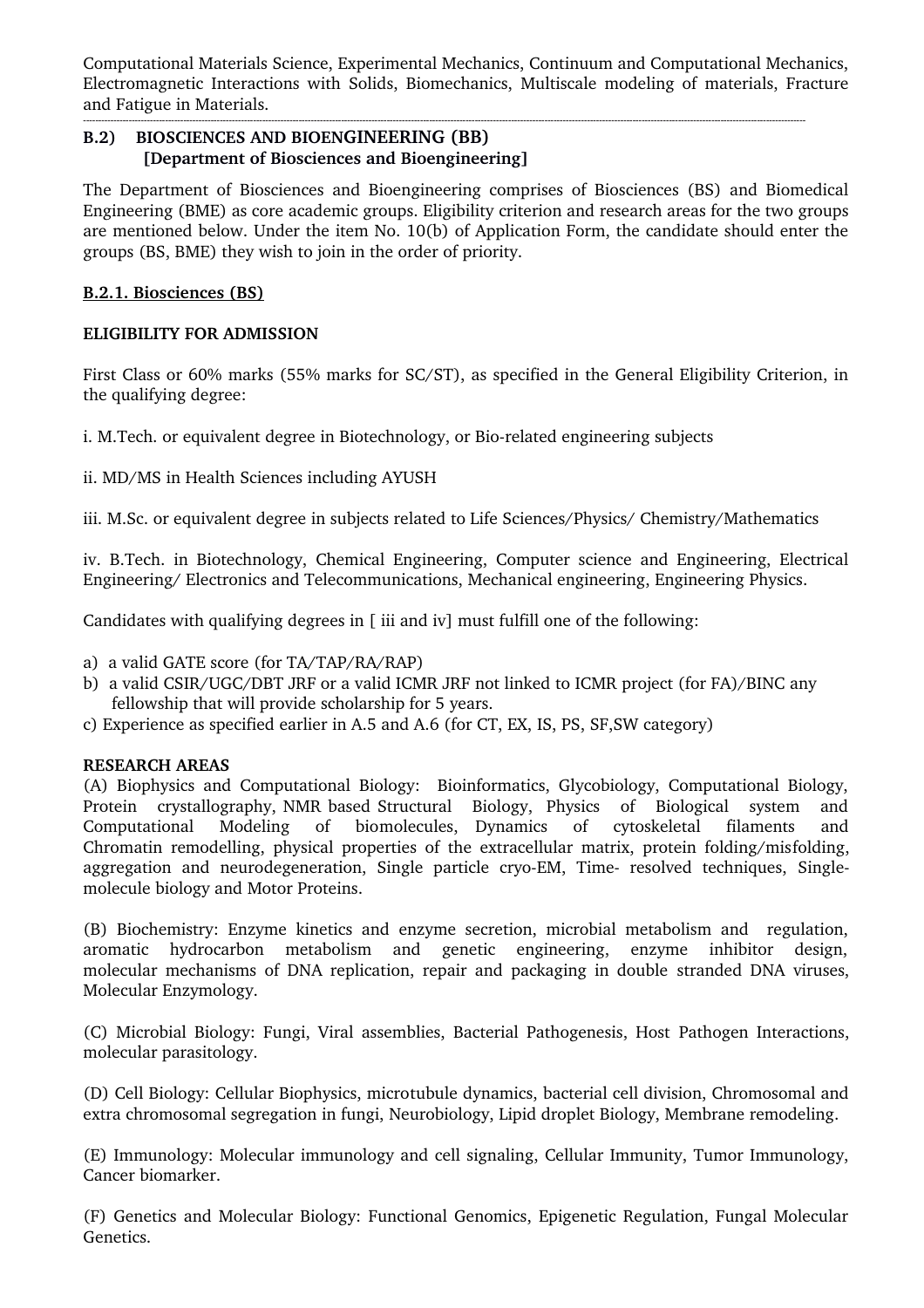(G) Proteomics, System Biology and Biomarkers of infectious diseases.

(H) Fungal Patho-biology, Inter-species interactions, Plant-Pathogen Interactions.

(I) Developmental Biology: Vertebrate embryo development, cell biology of early zebrafish development, maternal to zygotic control of embryonic development, gastrulation, cell migration, cell fate specification, cerebellum development, emergence of 3D shape of organs and embryos.

### **B.2.2Biomedical Engineering (BME)**

### **ELIGIBILITY FOR ADMISSION**

First Class or 60% marks (55% marks for SC/ST), as specified in theGeneral Eligibility Criterion, in the qualifying degree:

i. M.Tech./M.E. or equivalent degree in Biomedical Engineering, Chemical Engineering, Computer Science & Engineering, Electrical Engineering, Electronics/Telecommunications Engineering, Instrumentation Engineering, Mechanical Engineering and Engineering Physics.

ii. M.Pharm. OR MBBS with MD/MS, MVSc, MDS, MPTh, MOTh, MS/MD Health sciences AYUSH.

iii. B.Tech./B.E. or equivalent degree in Biomedical Engineering, Chemical Engineering, Computer Science & Engineering, Electrical Engineering, Electronics /Telecommunications Engineering, Instrumentation Engineering, Mechanical Engineering and Engineering Physics.

iv. M.Sc. or equivalent degree in Biochemistry, Biophysics, Biotechnology, Ceramics, Chemistry, Electronics, Ergonomics, Material Science, Mathematics, Molecular Biology, Physics and Physiology.

v. Health Sciences such as MBBS (Medicine) / BDS (Dental). Must qualify All India level post graduate entrance examination for corresponding disciplines such as AIIMS/ MCI/ /JIPMER/ PGI Chandigarh/ AFMC-Pune/ for MBBS/BDS.

vi. B.V.Sc., B.P.Th. ,B.O.Th.) (Duration 4 years or more). Must qualify All India level post graduate entrance examination for M.V.Sc., M.P.Th., and M.O.Th. GATE examination for all such health science background.

vii. B.Pharm. (with GPAT entrance examination)

Candidates with qualifying degrees in [iii and iv] must fulfill one of the following:

a valid GATE score (for TA/TAP/RA/RAP) a valid CSIR/UGC/DBT JRF or a valid ICMR JRF not linked to ICMR project (for FA)/BINC any fellowship that will provide scholarship for 5 years. Experience as specified earlier in A.5 and A.6 (for CT, EX, IS, PS, SF, SW category)

### **RESEARCH AREAS**

Sensors and Devices: Bioinstrumentation for diagnostics and therapeutics, early detection of carcinoma and tropical diseases, bioMEMS devices, Fluorescent Biosensors, Nanoengineered Sensors, Layer -by-Layer Self-Assembly, Microfluidics for biomedical applications.

Biomaterials, Drug delivery and tissue engineering, Nanobiotechnology, Design of scaffolds for tissue engineering, Controlled Release technologies, Neuroprosthetic devices including aids for the handicapped, Signal processing, Telemedicine and knowledge based systems. Microfibrication for immunotherapy, Computational physiology, Cardiac electrophysiology and muscle mechanics, Computational Neurophysiology, Movement Neuroscience, Rehabilitation technology.

Medical Optics – Optical tomography, Blood flow measurements, Computational Imaging.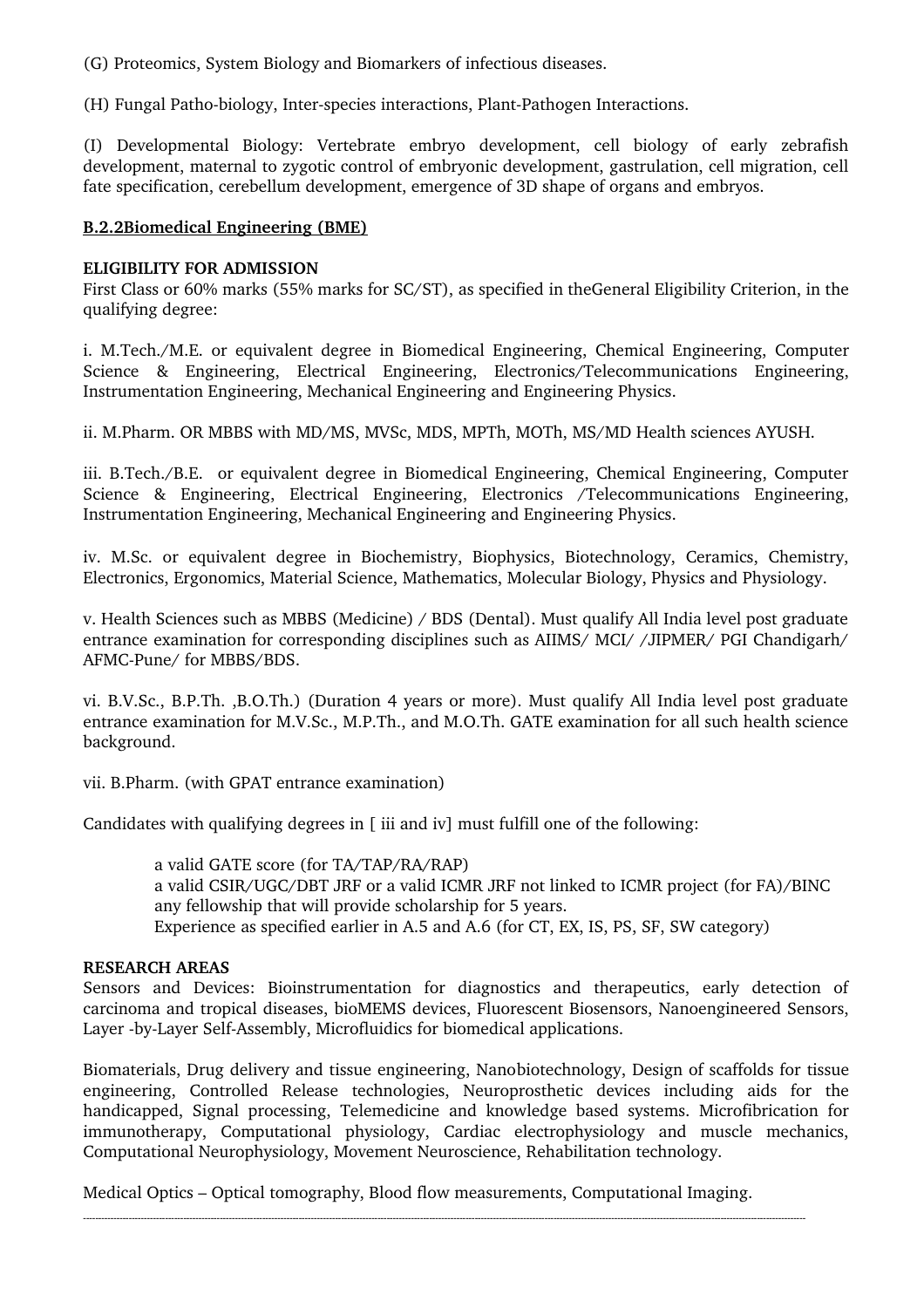# **B.3) CHEMICAL ENGINEERING (CH) [Department of Chemical Engineering]**

### ELIGIBILITY FOR ADMISSION

First Class or 60% marks (55% marks for SC/ST), as specified in the General Eligibility Criterion, in the qualifying degree with any one of the following :

- i. M.Tech./M.E. or equivalent degree in Chemical Engineering OR in other branches of engineering with an academic background relevant with the research areas in the department.
- ii. B.Tech./B.E. or equivalent degree in Chemical Engineering OR in other branches of engineering with an academic background relevant with the research areas in the department.

OR

M.Sc. or equivalent degree in disciplines consistent with the research areas of the department.

Candidates applying to the Department of Chemical Engineering, please visit the following link for information: http://www.che.iitb.ac.in/online/education/phd/phd-admission-information.

#### RESEARCH AREAS

**Process Systems Engineering:** Process Simulation, Optimization, Process Integration and Scheduling, Energy Conservation and Optimal Resource Management, Artificial Intelligence and Mathematical Modelling, Multi-scale Modelling, Systems Identification and Process Safety Analysis, Nonlinear control, fault diagnosis.

**Biotechnology & BioSystems Engineering:** Biosystems Engineering, Metabolic & Genetic Engineering, Bioseparations, Bioinformatics, Systems Biology, Drug Discovery, Enzymology, Bioprocess Development, and Food Engineering.

**Materials Engineering:** Polymer materials, Polymer Reaction Engineering, Polymer Processing, Polymer Physics, Polyurethane, Rubber, Polymer Rheoloyg, Ceramics, Polymers, Biomaterials, Drug Delivery, Microscopy, Nano-composites, Statistical Thermodynamics, and Supercritical Fluids.

Catalysis & Reaction Engineering: Catalysis, Multiphase Reactions, Bio-reaction Engineering and Reactor Modelling, Process intensification & reactive distillation.

**Transport, Colloids & Interface Science:** Fluidization, Granular flows, Powder Mixing, Membrane Separations, Rheology of Complex Fluids, Colloids, Sol-gels, Emulsions & Foams, Paints and Coatings, Microstructural Engineering, Aerosols, Electro-hydrodynamics, Fluid Mechanics & Stability, Computational Fluid Dynamics, Heat & Mass transfer, Flow through porous media, and Microfluidics.

**Energy and Environment:** Climate change, Coal Gasification, Energy Integration, Green Engineering, Renewable Resources, Waste Management, Pollution Control, Air Pollution Prediction & Control and Vermiculture.

### **B.4) CHEMISTRY**  (**CH) [Department of Chemistry]**

First Class or 60% marks (55% marks for SC/ST), as specified in the General Eligibility Criterion, in the qualifying degree with any one of the following :

M.Sc. or equivalent degree in Chemistry / Physics / Biochemistry / Biotechnology / Bioinformatics.

### RESEARCH AREAS

- Biophysical Chemistry
- Coordination Chemistry
- Bio-inorganic Chemistry
- Organometallic Chemistry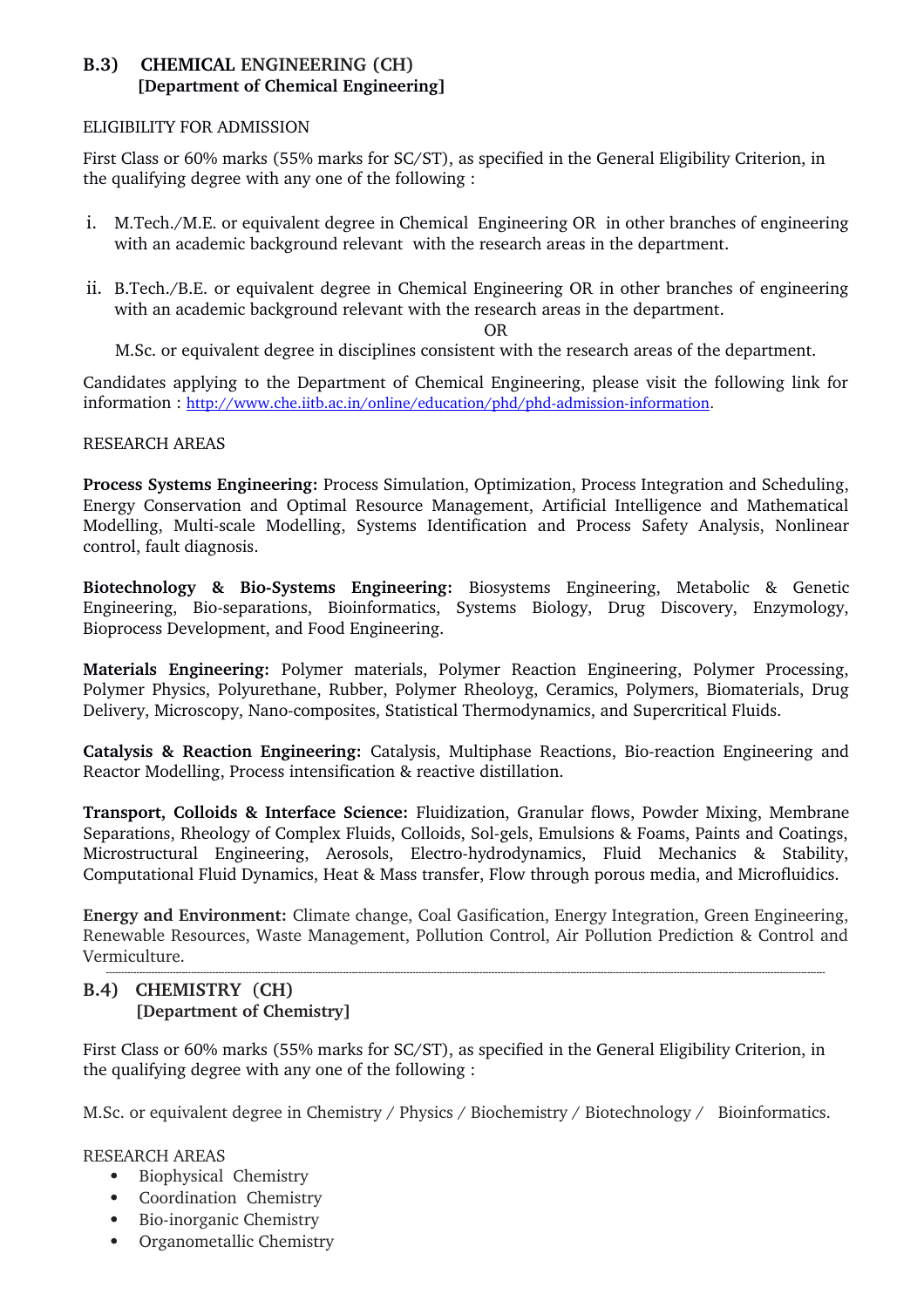- Bio-organic Chemistry
- Chemistry of Natural Products
- Synthetic Organic Chemistry
- Photochemistry and Spectroscopy
- Polymer Chemistry
- Thermodynamics
- Electrochemistry
- Solid state Chemistry and Physics
- Catalysis
- Theoretical and Computational Chemistry

Please visit the following web page regularly for all relevant information and announcements, https://www.chem.iitb.ac.in/phdadmissions\_2021-22\_autumn/

# **B.5) CIVIL ENGINEERING** (**CE) [Department of Civil Engineering]**

ELIGIBILITY FOR ADMISSION

First Class or 60% marks (55% marks for SC/ST), as specified in the General Eligibility Criterion, in the qualifying degree with any one of the following :

i. M.Tech./M.E. or equivalent degree in Civil Engineering OR in disciplines consistent with the research areas of the department

# **OR** Service Service Service Service Service Service Service Service Service Service Service Service Service Service Service Service Service Service Service Service Service Service Service Service Service Service Service S

ii. B.Tech./B.E. or equivalent degree in Civil Engineering OR in disciplines consistent with the research areas of the department

### OR

iii. M.Sc. or equivalent degree in disciplines consistent with the research areas of the department.

Candidates with qualification listed in (ii) or (iii) need to fulfil the additional requirements of minimum Valid GATE score of 700 out of 1000 and minimum of 2 years of professional work experience.

The Institute reserves the right to call for interview only those candidates shortlisted on the basis of their qualification, academic background and requirements

### RESEARCH AREAS

Fulfilling other eligibility criteria, applicant will be shortlisted only for any ONE of the following seven

major research areas in Civil engineering

### **1. Transportation Systems Engineering (CE1)**

Transportation Planning: Sustainable urban transportation planning, Travel survey design and analysis, Travel demand modelling, Travel behaviour and choice modelling, Transport system analysis and economic evaluation, Land use and transport planning models, Air travel demand modelling, Freight transport modelling, public transport planning and design, and Transport network modelling. Traffic Engineering: Traffic flow theory and capacity analysis, Traffic management, operations and control, Pedestrian flow modelling, Intelligent Transportation Systems, and traffic impact assessment and externalities. Highway Planning and Design: Optimal alignment design, Performance based geometric design, Road safety. Pavement Engineering: Characterization and performance tests of pavement materials, Recycled and warm mix asphalt mixes, Asphalt rheology, Constitutive modelling of pavement materials, Pavement maintenance, rehabilitation and management systems, and design and performance evaluation of concrete pavements.

# **2. Geotechnical Engineering (CE2)**

Geotechnical earthquake engineering; Geoenvironmental engineering; Energy geotechnics; Computational geomechanics; Foundation engineering; Seismic hazard study; Liquefaction; Constitutive modelling of soil; Soil-structure interaction; Offshore geotechnical engineering; Pipeline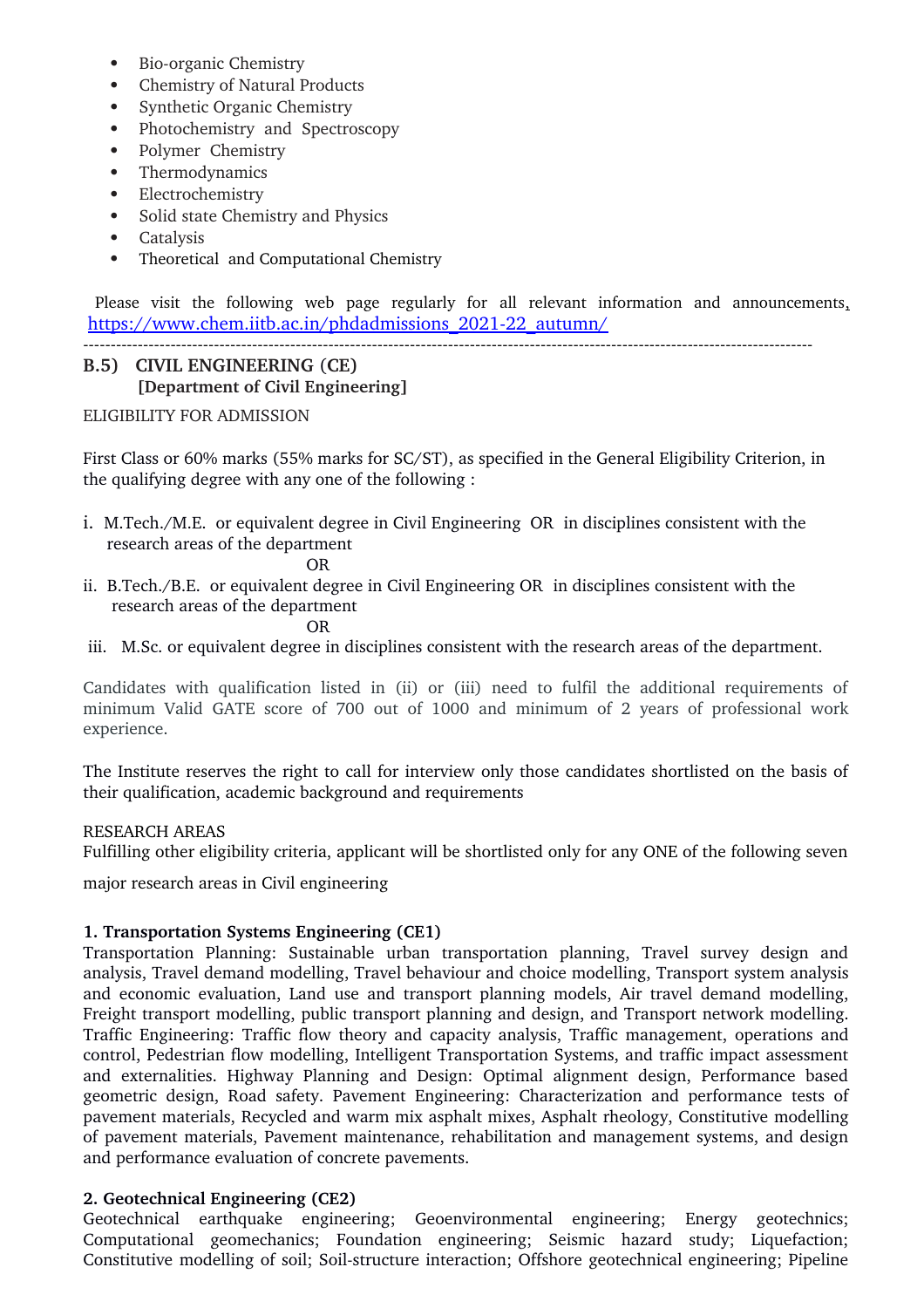geotechnics; Soil Characterization, Foundation for offshore structures, Biogeo interface study; Earth dam problems; Rock Mechanics and tunnelling; Soil dynamics; Soil stabilization; Expansive soils; Earth retention structures; Slope stabilization; Ground improvement; Reinforced soil structures and geosynthetics; Physical modelling in geotechnics; Centrifuge modelling of geotechnical problems; Optimization techniques and environmental geotechnics; Landslides; GIS applications for geotechnical problems; Earthquake resistant design of geotechnical structures; Reliability analysis; Dynamic soil characterization; Landfills and waste containment engineering; Sea walls.

### **3.Water Resources Engineering (CE3)**

a) Experimental Fluid Mechanics and Computational Fluid Dynamics Fluid flow investigation by experimental and numerical studies, Turbulent flows, Sedimentation and erosion problems, Fluid transients in closed conduits, Pipe network analysis; b) Groundwater Flow, Transport Process and Remediation-Groundwater movement and recharge, Seawater intrusion in coastal aquifers, Transport of pollutant in aquifers and aquifer remediation; c) Surface water Hydrology: River and lake hydrodynamics, Contaminant transport process, River basin and watershed scale modelling of hydrologic processes, Hydraulic structures; d) Floods and Droughts studies; e) Water Resource System and Optimization - Reservoir operation and management; f) Urban water management - Urban water supply, Storm water and wastewater management, Water quality modelling; g) Hydroinformatics- GIS and remote sensing applications in water resources, Use of Artificial Intelligence Techniques; h) Simulation optimization for water resources environmental engineering problems; i) Climate change and Impact Studies - Detection and attribution of hydrologic change; Modelling of hydroclimatic extremes, Hydrologic statistics

#### **4. Structural Engineering (CE4)**

Computational Mechanics; Finite element techniques; Composite materials and mechanics; Reinforced and prestressed concrete structures; Steel structures; Strength, stability and dynamics of thin membranes; Plates and shells; Structural optimization; Structural resilience, Structural response to blast, impact and shock loading; Pressure vessels; Reliability analysis; Seismic vulnerability and fragility assessment of structures; Bridge engineering; Machine learning; Probabilistic design methods; Curved grid; Cable networks; Plastic analysis techniques; Structural dynamics; Earthquake engineering; Earthquake disaster management; Vibration control of structures; Wind effects on structures; Inverse problems and artificial intelligence applications; Offshore structures; Shell foundation; Structural health monitoring; Deployable structures and Metamaterials.

#### **5. Ocean Engineering (CE5)**

(a) Physical modelling - wave-tructure interactions, floating body dynamics, offshore and maritime infrastructures design, nearshore dynamics, nonlinear waves and sediment transport;

(b) Numerical modelling coastal processes, tidal hydrodynamics, pollutant dispersion in coastal waters, wave-current interactions, tsunami, storms, surges and extreme events, sea level rise, climate change impacts on met-ocean parameters, oil spill dispersions, coastal erosion, shoreline changes;

(c) Soft computing techniques Application of statistical, stochastic and neural networks analysis on ocean parameters;

(d) Remote Sensing and GIS Application of RS and GIS for assessment of coastal vulnerability and nearshore processes.

#### **6. Remote Sensing (CE6)**

Development of methods and algorithms for digital analysis of Remotely Sensed Data (RSD); Remote Sensing and GIS Applications for Hydrology Water Resources; Decision Support Systems in Watershed Development; Remote sensing for snow and glacier Studies, Ocean Sensing, Remote Sensing of Vegetation (Agriculture & Forests); Thermal Remote Sensing; Microwave remote sensing; Remote sensing data assimilation; Uncertainty modelling; in Geospatial datasets and Unmanned Aerial Systems (UAS) based applications in Civil Engineering

### **7. Construction Technology and Management (CE7)**

Building materials, Concrete technology; Construction management; Infrastructure project management.

For PhD admission in specialization CE7, applications are invited for TA and TAP categories only.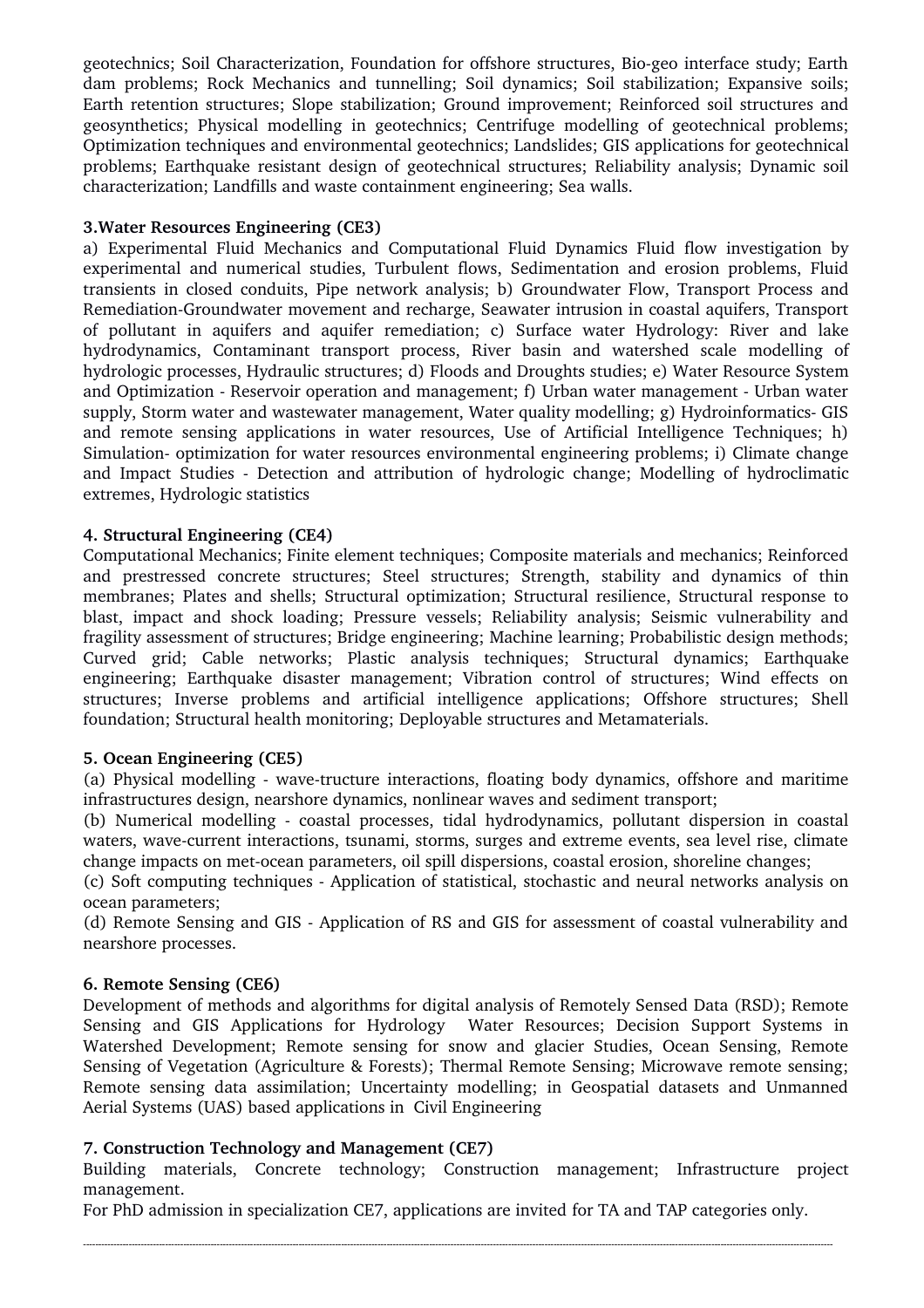### **B.6) CLIMATE STUDIES (CM) [Interdisciplinary Group in Climate Studies]**

The interdisciplinary programme (IDP) in Climate Studies was initiated at the Indian Institute of Technology Bombay, in January, 2012, at the doctoral level. The mission of the IDP in Climate Studies is to foster a fundamental understanding and problem centered analysis of climate change science and solutions, from local to global scales. The IDP in Climate Studies has over 30 faculty participants drawn from 10 departments, across IIT Bombay, with expertise in climate science, vulnerability assessment and adaptation and mitigation and policy. The doctoral curriculum in the IDP in Climate Studies includes an introductory course and advanced courses in two broad tracks of climate science and climate policy, on a broad range of theoretical and practical topics.

### ELIGIBILITY FOR ADMISSION

First Class or 60% marks (55% marks for SC/ST), as specified in the General Eligibility Criterion, in the qualifying degree with any one of the following :

i. M.Tech./M.E. or equivalent degree in Aerospace Engineering, Atmospheric Science, Chemical Engineering, Civil/ Construction Engineering, Computer Science Engineering/ Information Technology, Electrical/ Instrumentation Engineering, Energy Science & Engineering, Environmental Science /Engineering/ Management, Mechanical Engineering, Resource Engineering, Geoinformatics, Agricultural Engineering, Materials Engineering, Mining Engineering, or any other related Engineering discipline.

OR

- M.Des./M.Arch./M.Planning or equivalent degree.
	- OR
- M.Phil.(2-year) or equivalent degree in Social Sciences (Economics, Geography, Sociology etc.) OR

M.Mgt./MBA or equivalent degree.

- ii. M.Sc/MA or equivalent degree in Atmospheric Science, Chemistry, Earth Science, Energy Science, Environmental Science, Geophysics, Physics, Social sciences (Economics, Geography, Sociology, Planning etc.) or any other related discipline with
	- valid GATE score
	- or CSIR/UGC JRF
	- or DST INSPIRE Fellowship

or Minimum of 2 years of professional experience (acquired after obtaining the qualifying degree and completed before the starting of the semester in which admission is sought).

iii. B.E./B.Tech. or equivalent degree in Aerospace Engineering, Atmospheric Science, Chemical Engineering, Civil/ Construction Engineering, Computer Science Engineering/ Information Technology, Electrical/ Instrumentation Engineering, Energy Science & Engineering, Environmental Science/ Engineering/ Management, Mechanical Engineering, Resource Engineering, Geoinformatics, Agricultural Engineering, Materials Engineering, Mining Engineering, or any other related Engineering discipline with valid GATE score or Minimum of 2 years of professional experience (acquired after obtaining the qualifying degree and completed before the starting of the semester in which admission is sought).

### WRITTEN TEST

Shortlisted candidates will be called for a written test and interview. The syllabus for the written test and sample question papers can be found on the website of the IDP at www.iitb.ac.in/climate.

### RESEARCH AREAS

i. Climate Science: Detection, attribution and prediction of climate extremes,, factors affecting the Indian monsoon, aerosol radiative processes, LES of cloud processes, causality analysis and data assimilation, impact on hydrology and water resources, climate change impact on ocean processes, ocean mixing dynamics.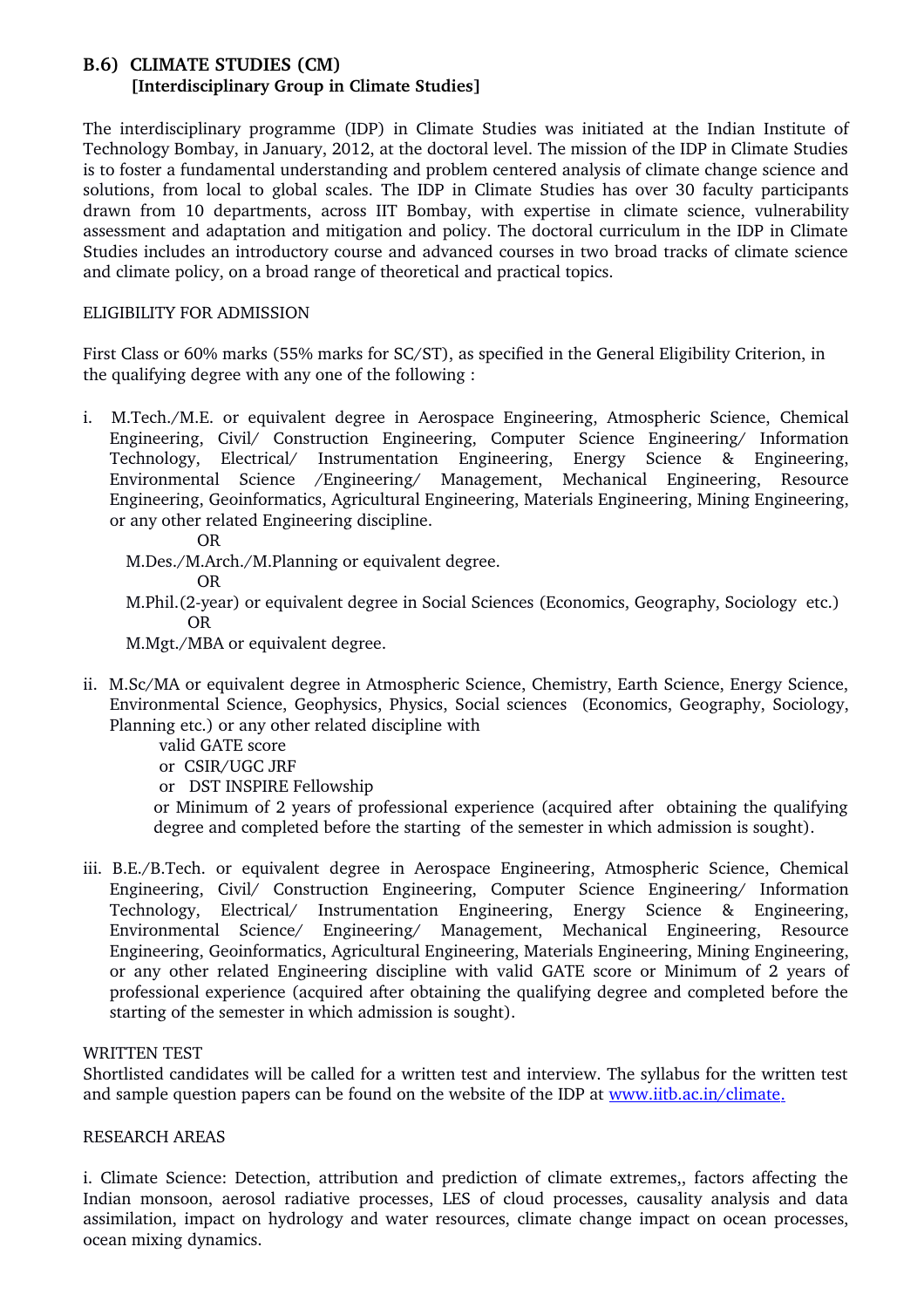ii. Vulnerability Assessment and Adaptation: Climate change impacts on cities, drivers and costs of adaptation; vulnerability analysis at national, sub-national and community levels; social & economic implications of climate change.

iii. Mitigation and Policy: Climate mitigation, strategies for low-carbon development, assessment of climate change policies and mechanisms, enhanced carbon capture systems, multi-criteria mitigation assessment.

# **B.7) COMPUTER SCIENCE AND ENGINEERING (CS)** [Department of Computer Science and Engineering]

### ELIGIBILITY FOR ADMISSION

First Class or 60% marks (55% marks for SC/ST), as specified in the General Eligibility Criterion, in the qualifying degree with any one of the following :

- i. M.Tech./M.E. or equivalent degree in Engineering/Technology
- ii. B.Tech./B.E. or equivalent degree in Engineering/Technology

**OR** OR

M.Sc. or equivalent degree in Science or MCA

Such candidates have to fulfill one of the following additional requirements:

- Valid GATE score
- CSIR / UGC / NBHM / DBT award
- Minimum of 2 years of professional work experience

### WRITTEN TEST

Shortlisted candidates will be called for written test and interview. The syllabus for written test can be found on the website of the department at https://www.cse.iitb.ac.in/admission/phd22.php.

### WAIVER FOR WRITTEN TEST

Eligible candidates meeting one of the following criteria may apply for a waiver of the written test:

- B.Tech. from the IITs who have graduated with a degree in Computer Science and Engineering/ Information Technology within the last five years and with a CPI/CGPA of 8/10 and above.
- Masters from the IITs/IISc who have graduated with a degree in Computer Science and Engineering/ Information Technology within the last five years and with a CPI/CGPA of 9/10 (7.2/8) and above.

Candidates seeking a waiver should email to **pgadm@cse.iitb.ac.in** expressing their interest in the waiver before the last date for submission of completed application forms. Further, their application material must contain documents providing proof of the criteria mentioned above. Candidates for whom the waiver has been approved will be notified by email.

### INDUSTRY SPONSORED FELLOWSHIPS

Industry sponsored fellowships covering tuition fees, generous contingencies, and providing monthly stipends of approximately Rs.25,000/- per month are available to meritorious Ph.D. Students.

#### RESEARCH AREAS

i. Theoretical Computer Science: Algorithms, Combinatorial Optimization, Combinatorics, Complexity Theory, Cryptography and Graph Theory.

ii. Natural Language Processing: Natural language understanding; Machine translation, Semantics Extraction; Document understanding; Cross lingual information Retrieval; Intelligent interfaces.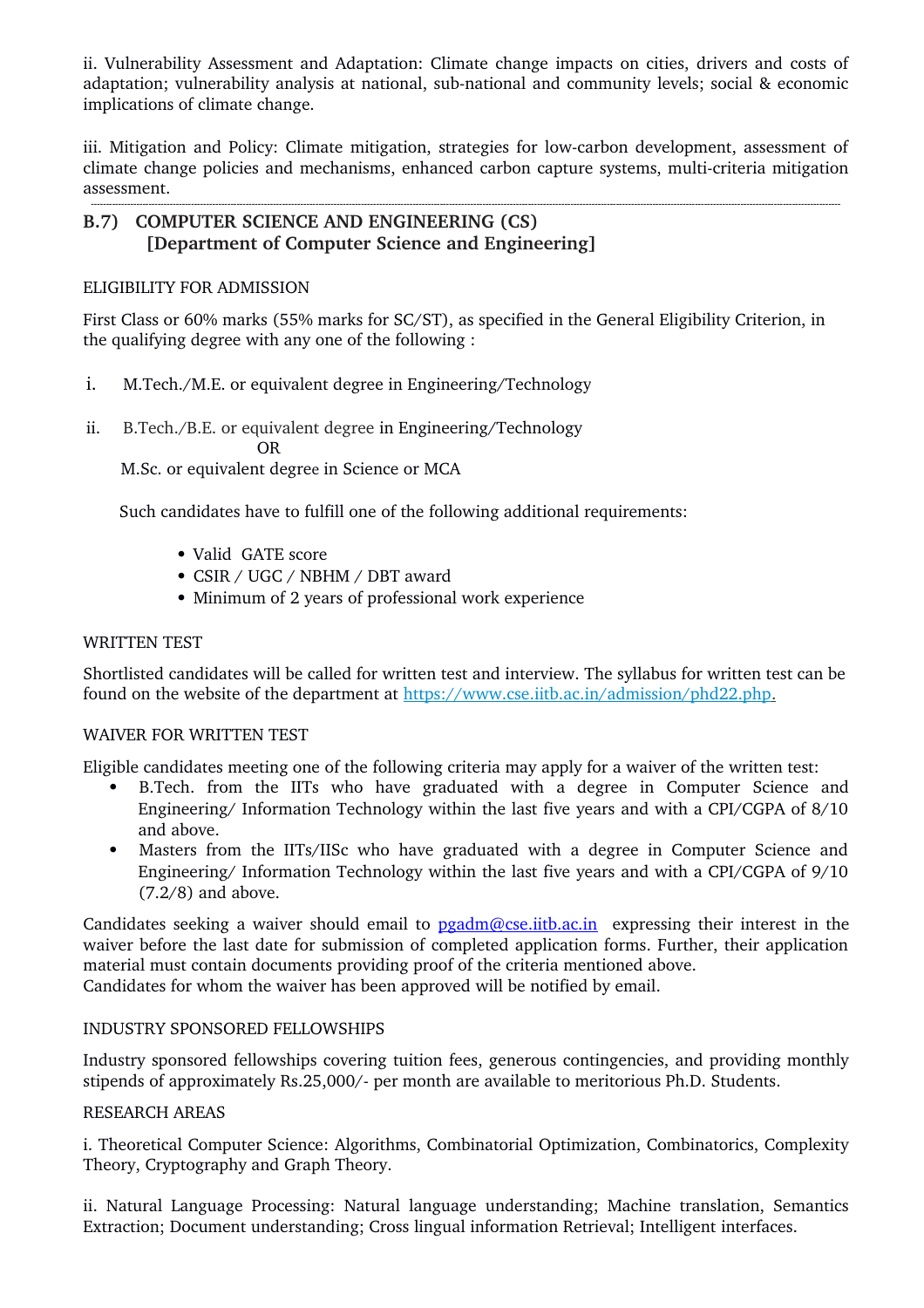iii. Visual Computing: Computer graphics, Geometry processing, Image and signal processing, Computer vision and medical image computingRendering (photorealistic, non-photorealistic, realtime, immersive); animation (character, physics-based); sketch-based systems; augmented and virtual reality; camera and imaging systems. Image and geometry reconstruction; restoration; compressed sensing; compression; pattern recognition; localization; segmentation; tracking; registration; quantization; shape analysis; group analysis; retrieval; affective computing. Machine learning methods; deep learning; matrix analysis; statistical methods.

iv. Computer Security and Applied Cryptography: Information flow-based security modeling, language and OS security, web and browser security, security analytics, secure multi-party communication, verification of cryptographic protocols, side channel attacks and hardware security, computation on encrypted data.

v. Computer Networks: Performance modeling, analysis and design of wired and wireless networks, Implementation and verification of network security protocols. Deployment, data management, communication and energyefficiency issues in Sensor Networks, Design of content distribution networks for data dissemination, Architectures and protocols for metro optical networks, Network algorithms, Utility and Pricing models, Quality of service protocols, Mobile Computing, Voice Routing, Voice over IP, RFID networks, Enterprise networks, Access and Broadband networks.

vi. Database and Information Systems: Query Optimization, with a focus on parallel and distributed databases (aka Big Data systems), Holistic optimization of database applications, data generation for testing and grading SQL queries, Real time databases, Database support for Embedded and IoT systems, Spatial databases.

vii. Machine Learning and Information Retrieval: Data integration models and algorithms, Graphical models, Information extraction and retrieval, Forecasting and smart e-business, Text and Web data mining. Integrated mining with relational DBMS, Temporal mining, Integrating mining with OLAP

viii. Distributed Systems: Performance Evaluation, fault tolerance and scalability issues in distributed systems; Distributed object-based systems, Programming models and runtimes for generic agents, Parallel Computing, High performance cluster computing, Distributed operating systems, Selfconfiguration using abstract performance and capacity models of distributed component based applications, Topology based problem detection and root cause isolation in enterprise environments.

ix. Formal Methods: Formal specification, design and verification of hardware and software systems including distributed systems; Logic, automata theory and their applications in reasoning about systems; Automated theorem proving; Model checking; Reachability analysis of large and infinite state spaces: exact and approximate techniques.

x. Programming languages and Compilers: Theory of code optimization; Optimizing and parallelizing compilers; Analysis and implementation of functional and logic programming languages; Theory of programming languages.

xi. RealTime, Embedded, Cyber Physical Systems: Functional Programming Applications, Reconfigurable computing, Automobile Telematics, Embedded control units, Design and development of robots and sensor platforms, temporal constraints, time critical applications

xii. Software Engineering and Paradigms: Software Architecture, Program Synthesis and Analysis, Design, Evolution and Re-engineering of Programs, Conceptual Models of Programs, Abstractions and Paradigms, Design Quality of Program Structure.

xiii Computer Architecture :Data and instruction cache optimizations for emerging (server, desktop, mobile, domain-specific) workloads, microarchitecture optimizations for address translation in virtualized environments, memory hierarchy for persistent memory systems, Energy-efficient memory hierarchy for mobiles and servers, transient execution and timing attacks, secure processor and memory hierarchy, trusted execution environments like Intel SGX and ARM TrustZone, attack detectors, security-performance tradeoffs.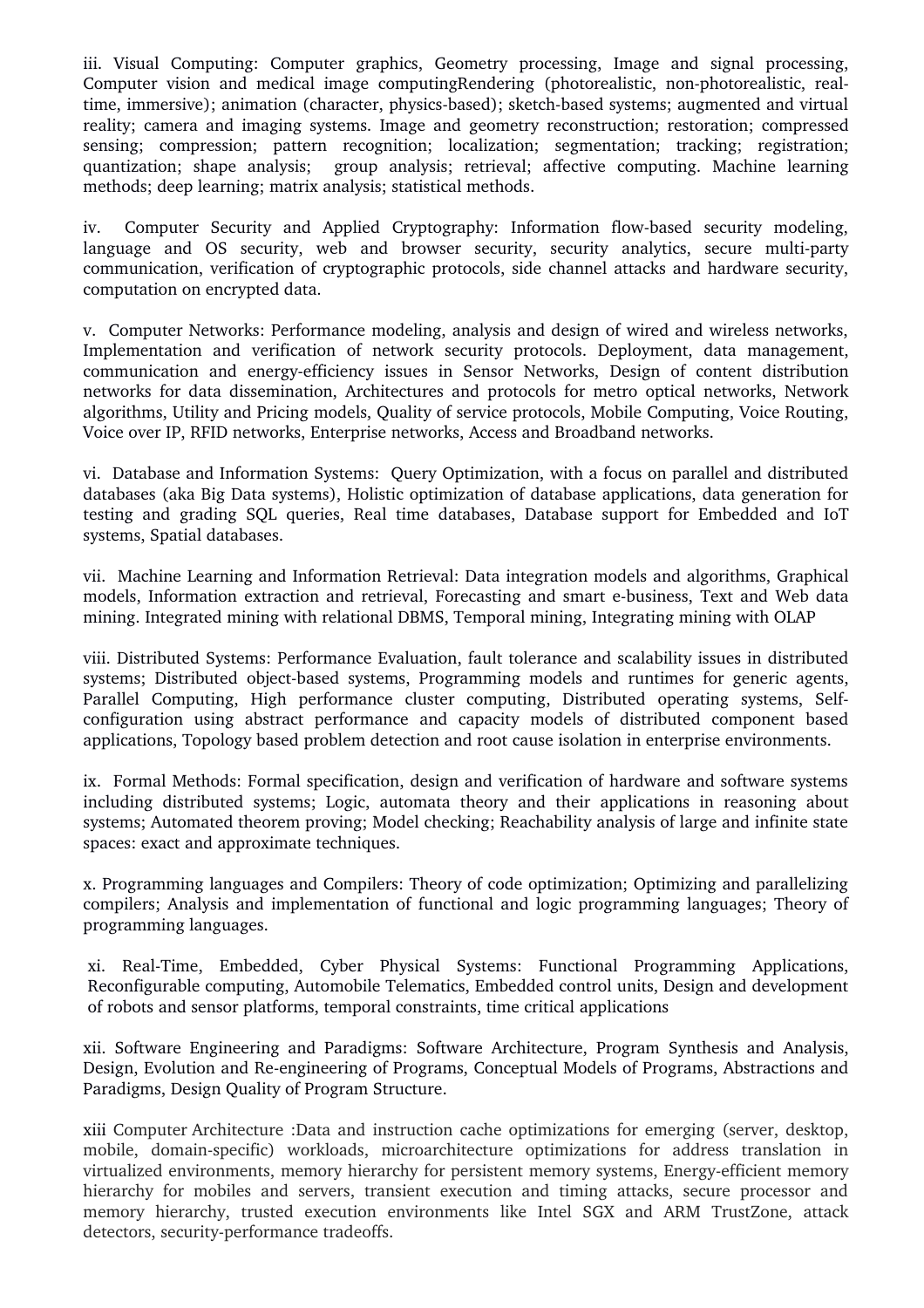Refer to the department web page (www.cse.iitb.ac.in) for more information about various RESEARCH AREAS. Candidates are also encouraged to visit individual faculty member's home page to learn about his/her research interest.

#### B.8) DESIGN (ID)  **[Industrial Design Centre (IDC)]**

IDC School of Design invites candidates to apply for PhD in the following core domains: Industrial Design, Communication Design, Interaction Design, Animation and Film, Mobility and Vehicle Design, Human Factors and Ergonomics.

Besides these core domains, the PhD programme fosters an open interdisciplinary approach involving the disciplines such as engineering, social sciences, media and education. Refer to the section below on Research Areas & Topics' for more details.

At IDC School of Design, students are admitted to the PhD programme once a year—in the Autumn Semester.

### ELIGIBILITY FOR ADMISSION

#### Qualifying degree and eligibility:

- i. M.Des. / M.Arch. / M.Tech. / M.Phil. (2-year degree) / MFA / Postgraduate Diploma in Design of NID, Ahmedabad and equivalent degree with First Class or 60% marks (55% marks of SC/ST) as specified in the General Eligibility Criterion.
- ii. B.Des. / B.Arch. / BFA / MA / M.Sc. / Undergraduate Diploma in Design of NID, Ahmedabad or equivalent degree with First Class or 60% marks (55% marks of SC/ST) as specified in the General Eligibility Criterion and with exceptionally outstanding design related work.

OR

MA or equivalent degree with 55% marks (50% marks of SC/ST) and with exceptionally outstanding design related work.

Such candidates should have valid CEED score. Candidates with a minimum three years of relevant professional experience without CEED score can also be considered, but will not be eligible for TA/TAP/RA/RAP.

#### RESEARCH AREAS

- 1. Biomimetics
- 2. Cinema
- 3. Cognitive & Physical Ergonomics
- 4. Comics Studies
- 5. Data Visualization
- 6. Design for Craft
- 7. Design for Health
- 8. Design Forecasting / Design for Future
- 9. Design Theory
- 10. Game Design
- 11. Human-Computer Interaction
- 12. Human Factors and Socio-technical Systems
- 13. Human-Machine Interaction / Human-Automation Interaction
- 14. Immersive Media Design (VR/AR/XR)
- 15. Information Design
- 16. Design Innovation and Entrepreneurship
- 17. Instruction Design
- 18. Interaction Design
- 19. Mobility Design / Future Mobility / Vehicle Form & Aesthetics
- 20. Sustainable Design
- 21. Systems Thinking and Design
- 22. Typography / Calligraphy / Type Design
- 23. Visual Language & Storytelling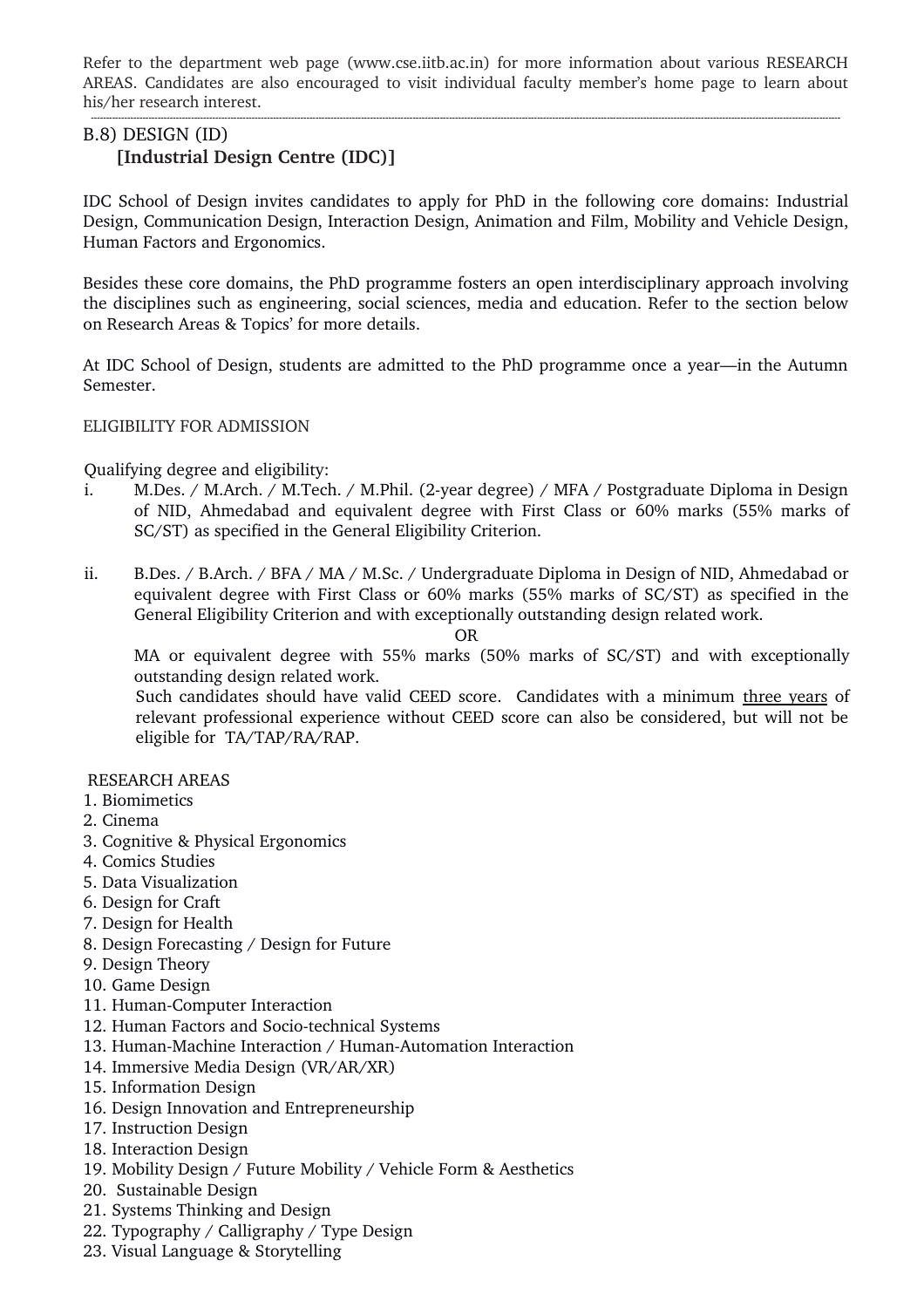Before applying, the candidates are strongly suggested to check the research areas of the faculty members at IDC School of Design and the research topics that are suggested for this intake, by visiting this link: http://www.idc.iitb.ac.in/admission/phd-research-areas

Candidates are strongly encouraged to contact and discuss their research interests with individual faculty members of IDC School of Design before applying, to gain a better understanding of the current research focus. Candidates are also encouraged to work with the faculty member, for a few months, and develop their research areas before the application.

Admission Process

To know more about the PhD admission process of IDC School of Design please visit: http://www.idc.iitb.ac.in/admission/phd-admission

#### **B.9) EARTH SCIENCES** (**ES) [Department of Earth Sciences]**

First Class or 60% marks (55% marks for SC/ST), as specified in the General Eligibility Criterion, in the qualifying degree with any one of the following :

- i. M.Tech./M.Phil. (2-year degree) or equivalent degree in Geology, Geophysics or in any other related Geosciences field.
- ii. M.Sc. or equivalent degree in Geology, Geophysics, or in any other related Geosciences field.

**OR** Service Service Service Service Service Service Service Service Service Service Service Service Service Service Service Service Service Service Service Service Service Service Service Service Service Service Service S M.Sc. or equivalent degree in Physics, **Material Physics',** Chemistry, Mathematics, Oceanography, Life Sciences, Marine Sciences, Atmospheric Sciences or equivalent and having Geology / Physics /Mathematics/ Chemistry at the Bachelors level as principal subjects, and with relevance to the research areas advertised online for a particular round of admission.

OR

B.Tech./B.E. or M.Tech./M.E. in Civil Engineering, Mining Engineering, Electrical Engineering, **Chemical Engineering** or Computer Science and Engineering with relevance to the research areas advertised online for a particular round of admission.

#### RESEARCH FACILITIES

Ar–Ar mass spectrometer, fission-track dating facility, electron probe micro-analyzer (EPMA), quadrupole inductively coupled plasma - mass spectrometer (ICP-MS), X-ray fluorescence spectrometer (XRF), X-ray diffractometer (XRD), scanning electron microscope (SEM), heatingfreezing stages for fluid inclusion studies, micro-laser Raman spectrometer, gas chromatograph - mass spectrometer (GC-MS), rock-eval pyrolyser, ASD spectroradiometer, airborne spectrometer and radiometric thermal camera, high precision GPS, geomechanical and engineering geological testing equipments, broadband seismographs, gravimeter, magnetometers, magnetotelluric instrument, multielectrode resistivity imaging system.

#### RESEARCH AREAS

Active Tectonics and Tectonics Electromagnetism Economic Geology Earthquake Seismology Engineering Geology Exploration Seismology Geochemistry Geostatistics Geomagnetism GPS and Geodesy Gravity and Magnetic Hydrogeology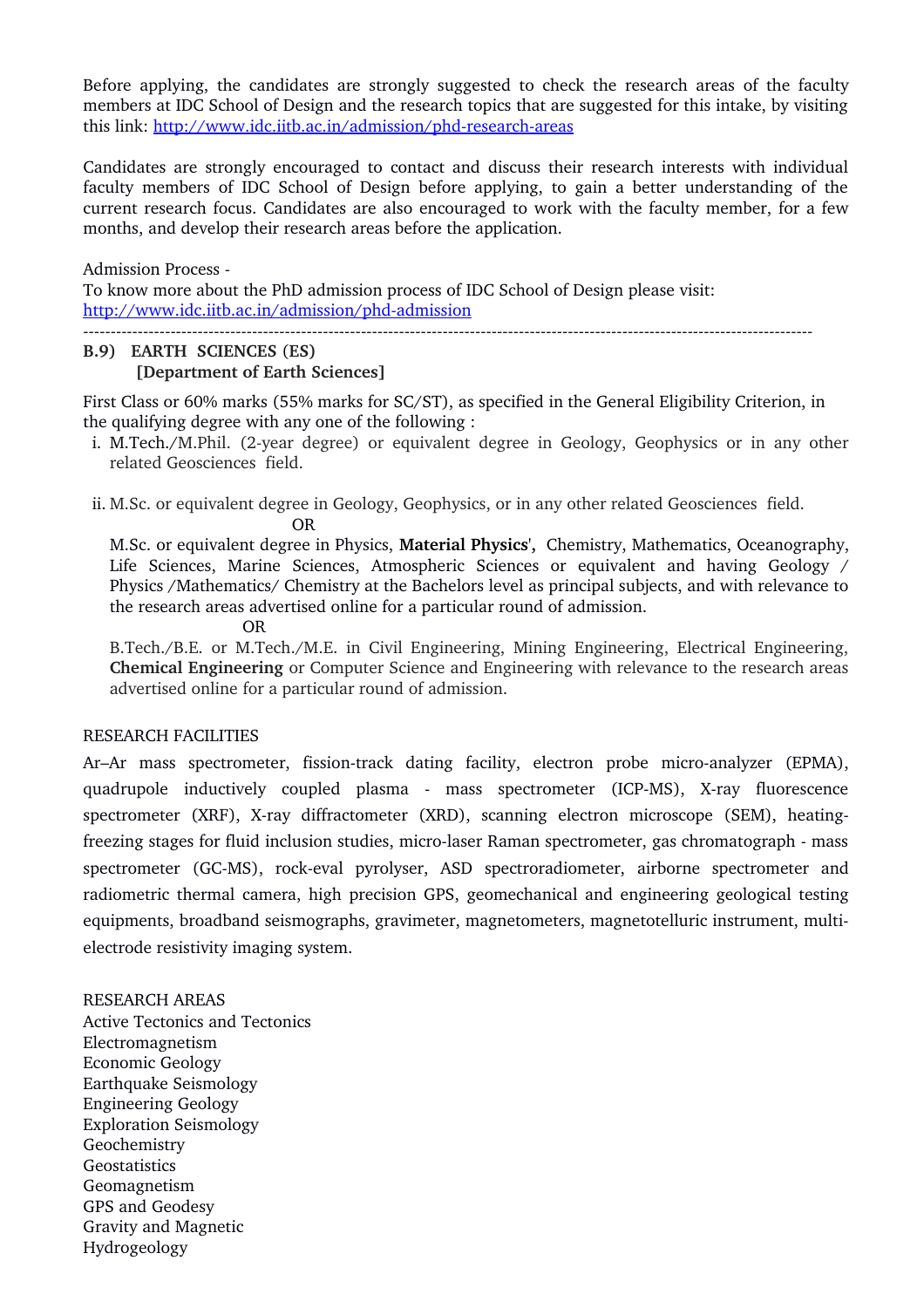Ichnology Isotope Geology Igneous Petrology Mineralogy Micropalaeontology Metamorphic Petrology Ore Petrology and Ore deposit modeling Organic Geochemistry Petroleum Geology Petrophysics Sedimentology Structural Geology Stratigraphy Volcanology Numerical modeling in Geophysics Geophysical Signal Processing Geochronology and Thermochronology Geomechanics

Faculty members of the Department pursue research in the above broad areas. However, for admission to the Ph.D. programme, research areas/topics only on a subset from the above will be offered for each round of admission and this information will be displayed in the Department's web site (www.geos.iitb.ac.in) as and when online application form is available in the Institute's web page. Candidates should check this information before applying.

# **B.10) EDUCATIONAL TECHNOLOGY (ET) [Interdisciplinary Programme in Educational Technology]**

The Interdisciplinary Programme in Educational Technology (IDP-ET) at IIT Bombay is actively involved in research and education in the area of technologies to improve the teaching-learning process. IDP-ET focuses on designing learning environments leveraging effective pedagogy and innovative technology scaffolds for supporting individual and collaborative learning in formal and informal contexts. IDP-ET is composed of core faculty members with additional associate members from various disciplines across IIT Bombay covering engineering, sciences, humanities and social sciences, design, and management.

# ELIGIBILITY FOR ADMISSION

First Class or 60% marks (55% marks for SC/ST), as specified in the General Eligibility Criterion, in the qualifying degree:

(i) M.Tech./M.E. or equivalent degree in any branch of Engineering

 OR M.Des. OR M.Phil. (2-year degree) in Social Sciences OR MBA

(ii) M.A./M.Sc./M.Phil. (1 year)

OR

M.Ed. (with technology adoption and assessment studies)

# **For applicants with degrees in (ii) above, one of the following will be required in addition :**

- a valid GATE score (eligible for Institute TA/RA) OR
- a valid CSIR/UGC JRF (eligible for Institute TA/ RA) OR

a valid UGC/CSIR Lectureship (eligible only for project positions) OR

 Two or more years of research experience in fields related to educational technology (eligible only for project positions)

For other admission-related details, please visit the Admissions page of the IDP in Educational Technology:  http://www.et.iitb.ac.in/Admissions.html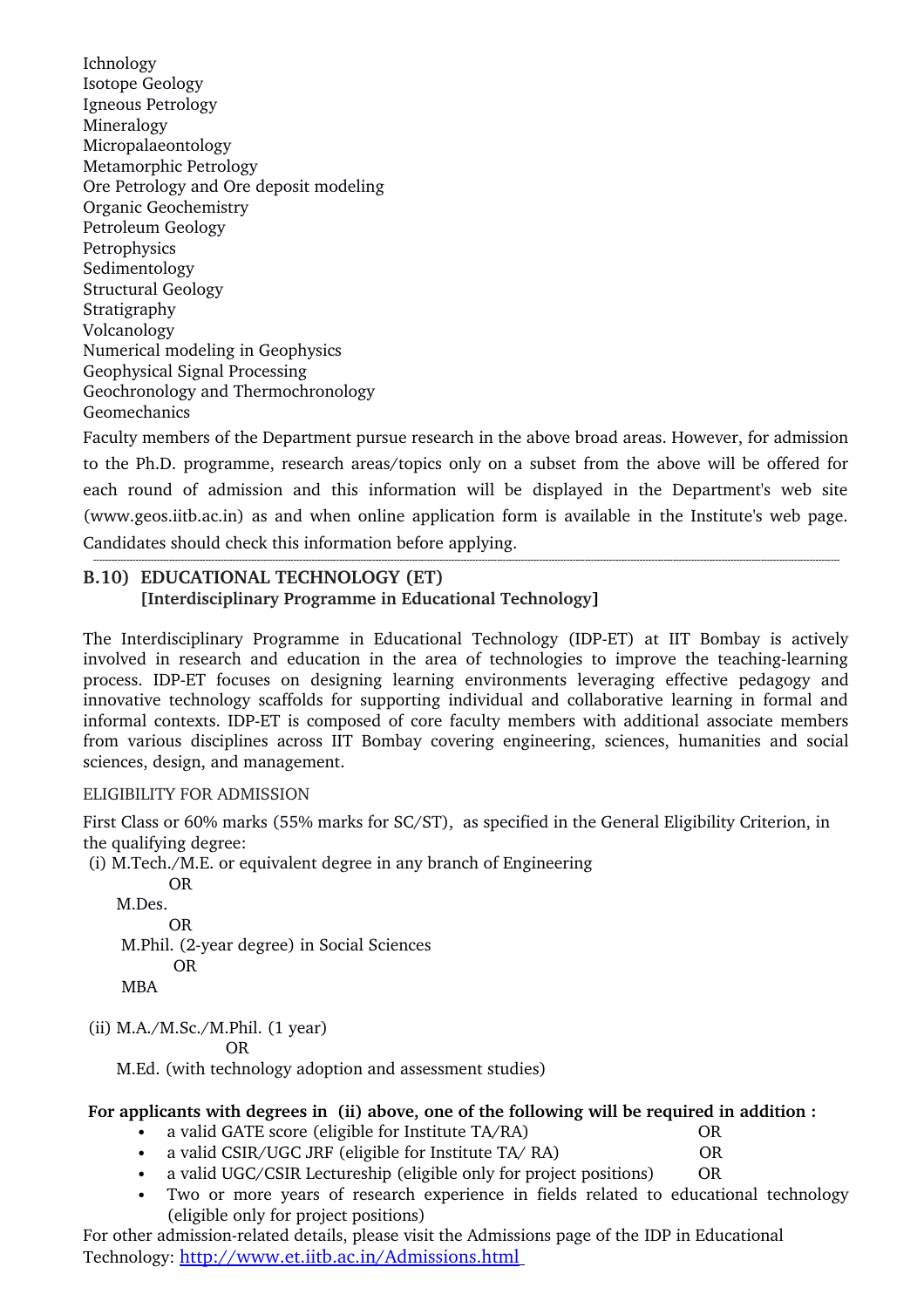A ONE page (~500 words) document containing the Statement of Purpose (SoP) must accompany the application. The Statement of Purpose should contain (a) your interests and motivation for applying to ET (max. 50 words), (b) relevance of your recent and current activities (max. 200 words), (c) details about your academic interests including (but not limited to) your areas of interest, a problem that interests you, and what you plan on doing after completing your Ph.D. (max. 250 words)

# RESEARCH AREAS

The thrust areas of research of the IDP in Educational Technology are:

- i. Technology-enhanced learning of disciplinary practices such as estimation skills, decision making, design thinking, computational thinking, troubleshooting, and so on
- ii. Frameworks for teacher-use of educational technology tools and strategies
- iii. Development of AI & ICT based tools for above teaching-learning goals
- iv.. Educational data analytics using technologies such as GSR, EEG and eye tracking to understand teaching-learning processes

Please visit **http://www.et.iitb.ac.in** for details regarding the research group and recent activities.

# **B.11) ELECTRICAL ENGINEERING** (**EE) [Department of Electrical Engineering]**

### **AREAS OF SPECIALIZATION**

- 1. Communication Engineering EE1
- 2. Control and Computing EE2
- 3. Power Electronics and Power Systems EE3
- 4. Microelectronics EE4
- 5. Electronic Systems EE5
- 6. Integrated Circuits & Systems EE 6
- 7. Solid State Devices EE 7

# Additional Information:

- 1. There will be two categories of candidates as given below:
	- a. Category A: Those candidates who satisfy the Eligibility Criteria for admission (A.5), but do not fall in Category B.

b. Category B: Those candidates who satisfy the Eligibility Criteria for admission, and who also satisfy any of the following criteria,

i. They are in the pre-final semester of the BTech degree programme from the IITs with a minimum CPI of 8.0 (on scale of 10) at the end of the most recently completed semester. ii. They are in the pre-final semester of the MTech degree programme from the IITs with a minimum CPI of 8.5 (on a scale of 10) at the end of the most recently completed semester. iii. They are in the prefinal semester of a BE/BTech or ME/MTech degree programme, and have a GATE score\* in the EE or in the EC discipline, obtained in a GATE exam conducted within the past one year.

\* GATE score cut-off will be decided before the start of the admission process.

- 2. Admissions for Category A will continue to be done as per the current schedule.
- 3. Students in Category B will be eligible to apply in the December round of PhD admissions and will be eligible for early offers of admission (the joining date will be in July of the following year).
- 4. The students admitted under Category B may be in Teaching Assistant (TA) or Teaching Assistant Project (TAP) or PS category.
- 5. The number of early admission offers to Category B candidates in December will be decided by the department. This number will be adjusted under the departmental TA quotas of the academic year in which they are to join, with due regard to their birth category.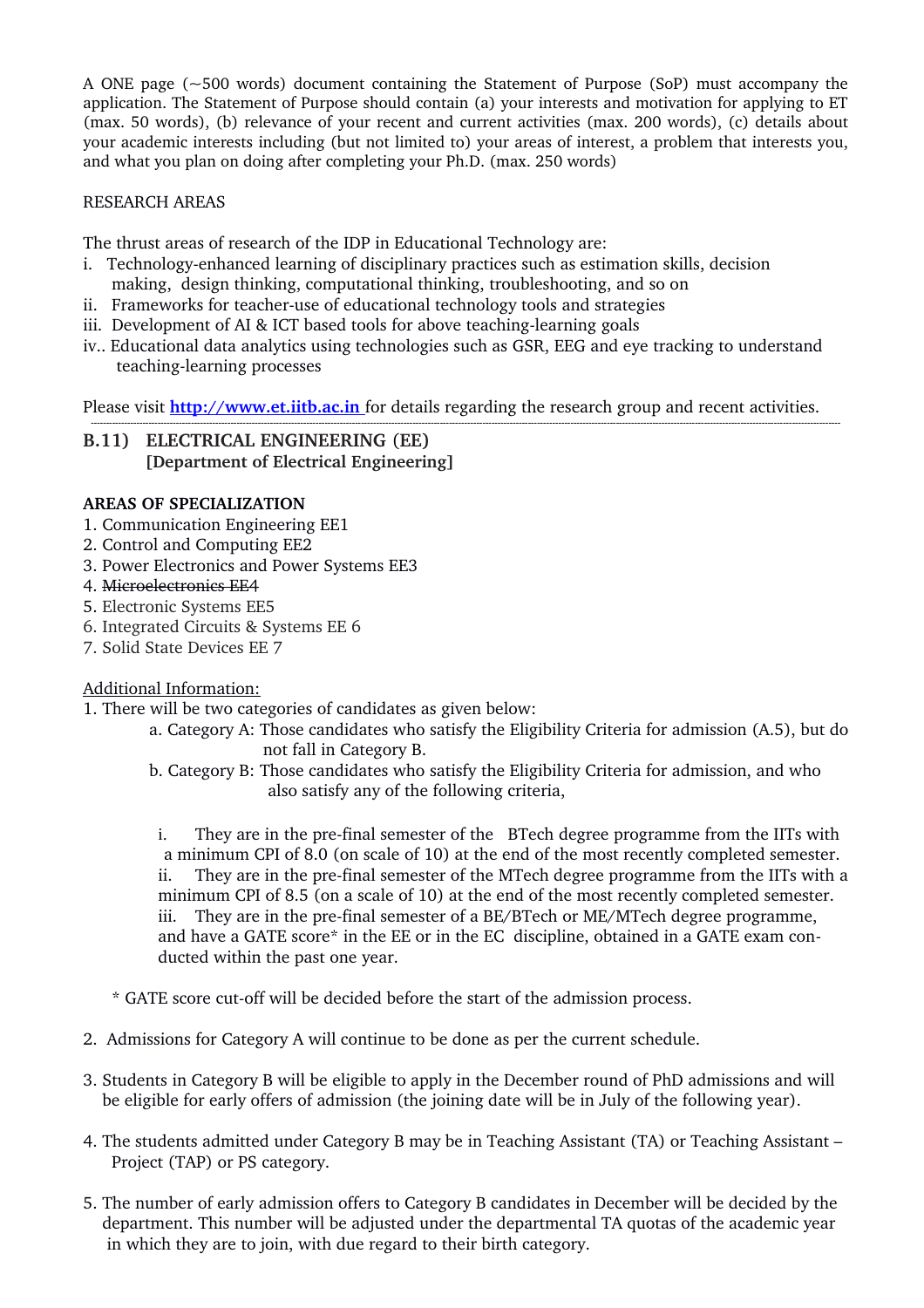#### **ELIGIBILITY FOR ADMISSION**

First Class or 60% marks (55% marks for SC/ST), as specified in the General Eligibility Criterion, in the qualifying degree with any one of the following :

- i. M.Tech./M.E. or equivalent degree in Biomedical Engineering, Computer Science, Computer Science and Engineering, Electrical Engineering, Electronics/ Telecommunications Engineering, Instrumentation Engineering, Engineering Physics, Materials Science and Engineering.
- ii. B.Tech./B.E. or equivalent degree in Biomedical Engineering, Computer Science, Computer Science and Engineering,Electrical Engineering, Electronics/Telecommunications Engineering, Instrumentation Engineering, Engineering Physics, Materials Science and Engineering.

#### OR

M.Sc. or equivalent degree in Mathematics, Physics, Electronics / Electronic Sciences.

### **RESEARCH AREAS**

#### **Communication Engineering (EE1)**

- Communication Systems
- Communication Networks and Internet
- Computational Electromagnetics
- Image Processing and Computer Vision
- Microwaves, RF and Antennas
- Multimedia Systems
- Optical Communication and Photonics
- Signal Processing
- Speech Processing
- Wireless and Mobile Communication
- Information Theory and Coding
- Magnetic Resonance Imaging
- Machine Learning and Data Science

#### **Control and Computing (EE2)**

- Linear Systems Theory
- Optimal Control and Optimization
- Modeling and Identification of Dynamical Systems
- Control of Distributed Parameter Systems
- Nonlinear Systems
- Modern Filter and Network Theory
- Behavioral Systems Theory
- Computational Methods in Electrical Engineering
- Software and System Reliability
- Cryptography and Security
- GPU based Computing

#### **Power Electronics and Power Systems (EE3)**

- FACTS, HVDC and Power Ouality
- Distributed Generation
- Power System Restructuring
- Wide Area Measurements and System Protection
- EMI / EMC
- Coupled Field Computations
- Electrical Machines: Modeling, Analysis, Design and Control
- Special Machines
- Power Electronic Converters, Electric Drives
- Power Electronics for Nonconventional Energy Sources
- Reliability in Power Systems and Power Electronic Systems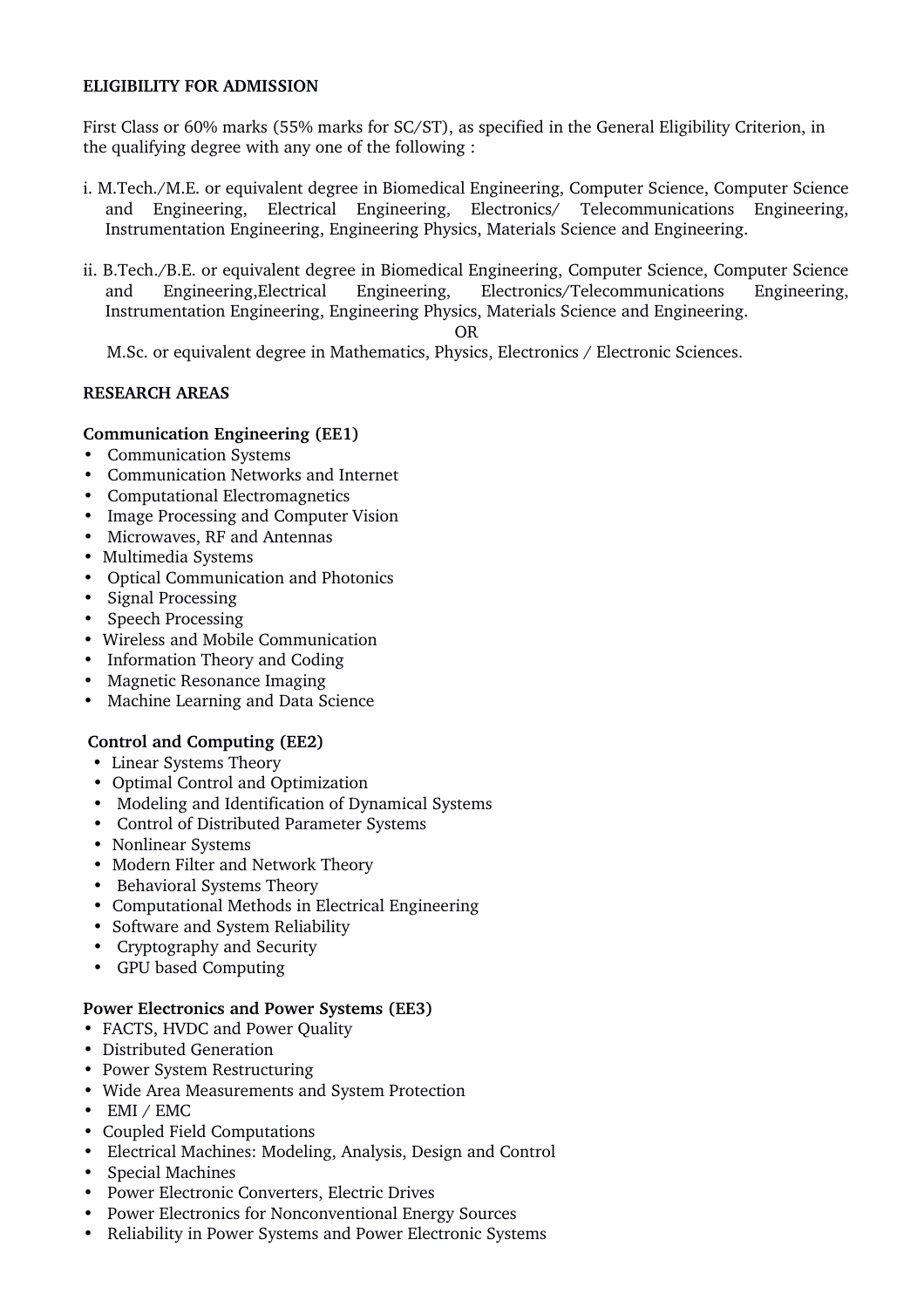- Smart Grids for Energy Harvesting
- Power System Planning, Operations and Control
- Power System Economics
- Use of wide band gap devices in Power Electronic converters
- Electric Vehicles
- **Insulation diagnostics**

### **Electronic Systems (EE5)**

- Electronic Instrumentation
- Signal Processing Applications
- Speech and Audio Processing
- Biomedical Electronics
- Embedded System Design

### **Integrated Circuits & Systms (E**E6)

- Development of microprocessor architectures along with design, test and verification methodologies
- RF and millimeter wave IC (integrated circuit) design for communication, navigation and imaging applications
- Electronic and photonic IC design for high-speed wireline and optical interconnects
- Power amplifiers for wireless communications
- CAD (computer aided design) techniques for VLSI design
- Integrated circuits for biomedical, agricultural and IoT applications
- FPGA based designs and techniques for hardware acceleration and AI/ML applications.
- ICs for power management and energy harvesting

### **Solid State Devices (EE7)**

- Non-volatile memory technologies (Flash, RRAM, FERAM, MRAM, etc.)
- Device Fabrication (CMOS, Solar cells, Detectors, etc.)
- Theory, modeling, and simulation of Electronic devices
- Novel materials and devices (III-V, Graphene, 2D, etc.)
- Spintronics, Quantum Computing, Quantum sensing, and related technologies
- Photonics, MEMS, Neuromorphic Engineering
- Photovoltaics c-Si, Organics, Perovskite, quantum dots, etc.
- Reliability of semiconductor devices and systems (e.g., Solar panels, PV systems)
- Nanoscale energy conversion
- Flexible devices and sensors (bio, chemical, and quantum)
- Light emitting diodes (III-Nitride UV) and photodetectors (quantum dot, etc)
- Wide Bandgap Power Devices

# **B.12) ENERGY SCIENCE AND ENGINEERING (EN) [Department of Energy Science & Engineering]**

Energy is critical for the development of society and the economy. There are numerous issues in conventional and sustainable/renewable energy that need to be addressed to enable large-scale development and sustainable/renewable energy deployment. In the short run, India has to pursue energy efficiency and demand-side management aggressively. This will improve the efficiency of supply and utilization devices and systems. The development of new energy technologies offers several technological challenges as well as significant business opportunities. In order to help meet these challenges, the Department of Energy Science and Engineering (DESE) was established with a mission to develop sustainable energy systems and solutions for the future. There is a substantial unfulfilled requirement for high quality trained manpower in the energy sector. There is also room for engineering innovators/entrepreneurs. The department has various experimental laboratories and computational facilities to cater to teaching and research requirements in various research areas in conventional and non-conventional energy. In addition to this, DESE students are actively involved in varied research and development activities. DESE faculty have been organizing a biennial international conference on research advances in energy as well as several continuing education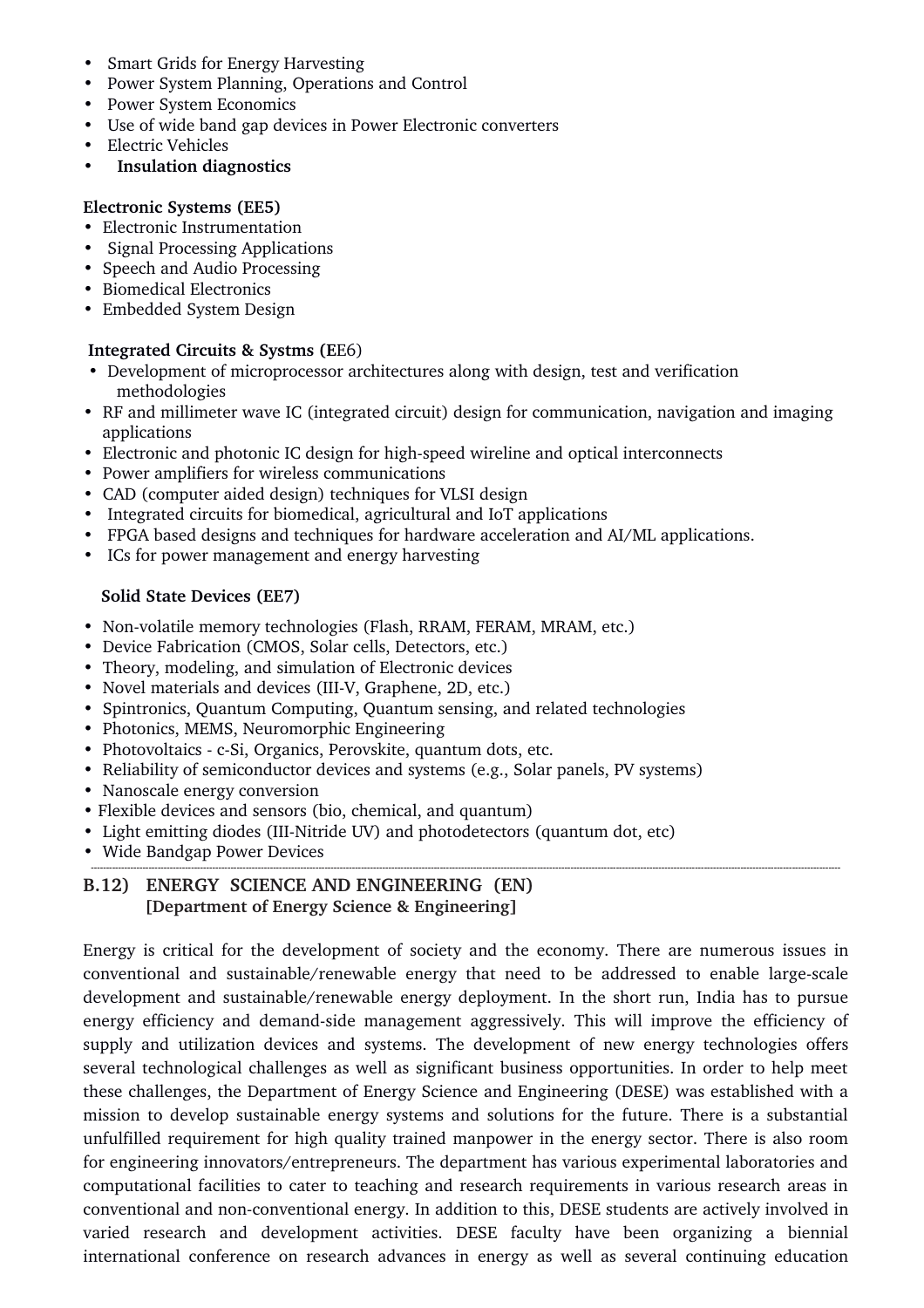programmes on renewable energy, energy management, process integration, passive solar architecture, etc. DESE has established links with industries like Thermax, Forbes Marshall, BSES, Mahindra & Mahindra, BHEL, and organizations such as Atomic Energy Regulatory Board, Ministry of Newand Renewable Energy, International Energy Initiative, and The Energy and Resource Institute which have sponsored MTech/PhD projects. This has ensured sustained relevance of the department's research output.

### ELIGIBILITY FOR ADMISSION

First Class or 60% marks (55% marks for SC/ST), as specified in the General Eligibility Criterion, in the qualifying degree with any one of the following :

- i. M.Tech./M.E. or equivalent degree in Aeronautical/Aerospace Engineering, Chemical Engineering, Petroleum Engineering, Civil Engineering, Electrical Engineering, Energy Science & Engineering, Mechanical Engineering, Metallurgical Engineering or equivalent disciplines relevant to energy.
- ii. B.Tech./B.E. or equivalent degree in Aeronautical/Aerospace Engineering, Chemical Engineering, Petroleum Engineering, Civil Engineering, Electrical Engineering, Energy Science & Engineering, Mechanical Engineering, Metallurgical Engineering or equivalent disciplines relevant to energy. OR

M.Sc. or equivalent degree in Chemistry, Physics, Mathematics or equivalent disciplines relevant to energy.

#### RESEARCH AREAS

**Renewable / Sustainable Energy: i**ndustrial solar thermal concentrators, Stirling engine systems, testing of solar collectors and systems, passive solar architecture, development of photovoltaic (PV) cells, thin film solar cells, perovskite solar cells, flexible PV devices, reliability and performance of PV, characterization, modelling, and simulation of defects and degradation in solar cells and modules, thermal non-destructive evaluation by infrared thermography, grid integration of distributed and decentralized energy resources,smartgrids / microgrids, converter topologies and control, hvbrid systems for rural electrification, wind energy, low cost solar driers, fuel cells, solar photovoltaic concentrators, development of engines for vegetable oil, biodiesel, dual fueling, etc., biodiesel manufacturing processes, biomass gasifiers: design, development and testing, liquid fuels from biomass, complex fluid dynamics for granular materials and multiphase flows, molecular dynamic simulation of particulate flows .

**Energy Efficiency/Improving Conventional Energy Systems:** heat pumps, energy integration, process integration for resource optimization, population balance modeling, pinch analysis development of techniques for optimization of utility systems, demand side management/load management in the power sector, variable speed drives, power generation and systems planning, energy management and auditing, efficient motor drive systems, electronic ballasts, static var compensators, illumination control, power electronics in energy efficient systems, electric vehicles, boilers and fluidised bed combustion, exhaust heat recovery, cogeneration, building energy management, efficient air conditioning systems, IC engines, combustion, exhaust after-treatment systems, coal gasification, thermal management of living spaces

**Energy Storage Devices and Systems:** Li-ion and Na-ion batteries: electrode materials, electrolyte, fabrication, metal sulfur batteries for electric vehicles and stationary applications, commercial scale battery prototyping research and analysis, thermal management of batteries, flow battery modelling and design, supercapacitors, materials for hydrogen storage, hydrogen storage systems, thermal management in metal hydride beds, applications of metal hydride based hydrogen storage systems, carbon nano-tubes for hydrogen storage

Oil and Gas: Oil-water separation, wax deposition in petroleum flow, pipeline shut-in and restart processes, bulk and interfacial rheology, mechanism of gas hydrates formation

**Nuclear Energy:** nuclear safety, nuclear waste management, thermal hydraulics research, computer simulation models for analysis of transients in pressurized heavy water reactor, advanced numerical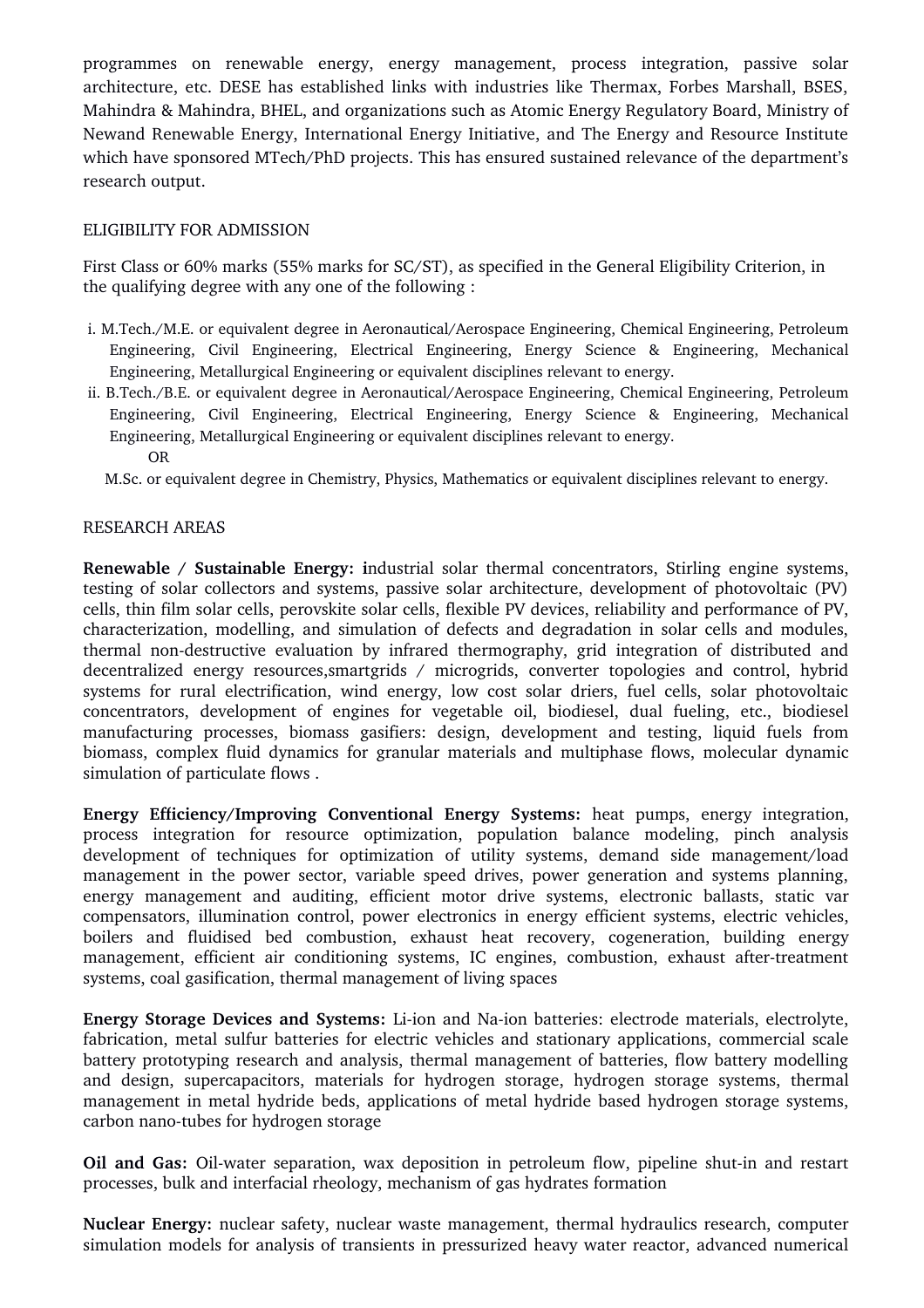methods for neutron diffusion and fluid flow, two-phase flow modeling, nuclear thermal hydraulics and safety, analytical solutions of multilayer heat conduction problems. 

### **B.13) ENVIRONMENTAL SCIENCE AND ENGINEERING (EV) [Environmental Science and Engineering Department (ESED**)**]**

In view of the interdisciplinary nature of the Environmental Science and Engineering subject, students from diverse areas of sciences, engineering and medical sciences are permitted to apply for Ph.D. However, students who do not have adequate background knowledge will have to take additional courses to enable them to successfully pursue research in Environmental Science and Engineering Department (ESED) For further details, visit [www.esed.iitb.ac.in](http://www.esed.iitb.ac.in/)

#### ELIGIBILITY FOR ADMISSION

First Class or 60% marks (55% marks for SC/ST), as specified in the General Eligibility Criterion, in the qualifying degree with any one of the following :

- i. M.Tech./M.E. or equivalent degree in Aeronautical/Aerospace Engineering, Agricultural Engineering, Atmospheric Science, Chemical Engineering, Civil Engineering, Energy Science & Engineering, Biotechnology, Environmental Science & Engineering, Mechanical Engineering, Metallurgical Engineering & Materials Science, Mining Engineering.
- ii. B.Tech./B.E. or equivalent degree in Aeronautical/Aerospace Engineering, Agricultural Engineering, Atmospheric Science, Chemical Engineering, Civil Engineering, Energy Science & Engineering, Biotechnology, Environmental Science & Engineering, Mechanical Engineering, Metallurgical Engineering & Materials Science, Mining Engineering.

OR

M.Sc. or equivalent degree in Atmospheric Science, Biochemistry, Biotechnology, Chemistry, Earth Sciences, Environmental Toxicology, **Environmental Science\***, Meteorology, Microbiology, Physics, Public Health & Statistics. Mathematics at  $10+2$  level is a mandatory requirement.

#### **\* The applications from other specializations in field of Environment (not listed above) may also be considered depending upon the academic profile.**

As per the last degree obtained, the candidates must also fulfil the additional requirements mentioned in "Eligibility criterion for Ph.D. admission" under Section A ('General').

Please note that merely fulfilling eligibility criteria doesn't entitle a candidate to be called for the test and/or interview.

Broad areas of research and sub-themes (indicative only) in ESED are as follows:

### • **Air Quality Management and Pollution Control**

Air quality assessment, source identification and mitigation; satellite remote sensing for air quality; emission measurements and emission factor estimation; particulate matter characterization; air pollution exposure modelling and health effects.

### **• Environmental & Water Resources Systems Modelling**

Modelling of hydro-climatic extremes at a national-scale; mapping vulnerability to natural and humaninduced hazards using GIS; development of optimization models for surface water quality monitoring and management; design and evaluation of water & wastewater conveyance systems.

### **• Solid and Hazardous Waste Management**

Municipal solid waste (MSW) treatment and recycling by biological and hydrothermal processes; energy from waste through incineration and gasification processes; life cycle assessment for prediction of environmental impacts; management of hazardous industrial waste.

### **• Water and Wastewater Treatment, Reuse and Management**

Removal of geogenic contaminants from groundwater; biological processes in engineered and natural treatment systems for removal of carbonaceous organics pollutants and nutrients from wastewater;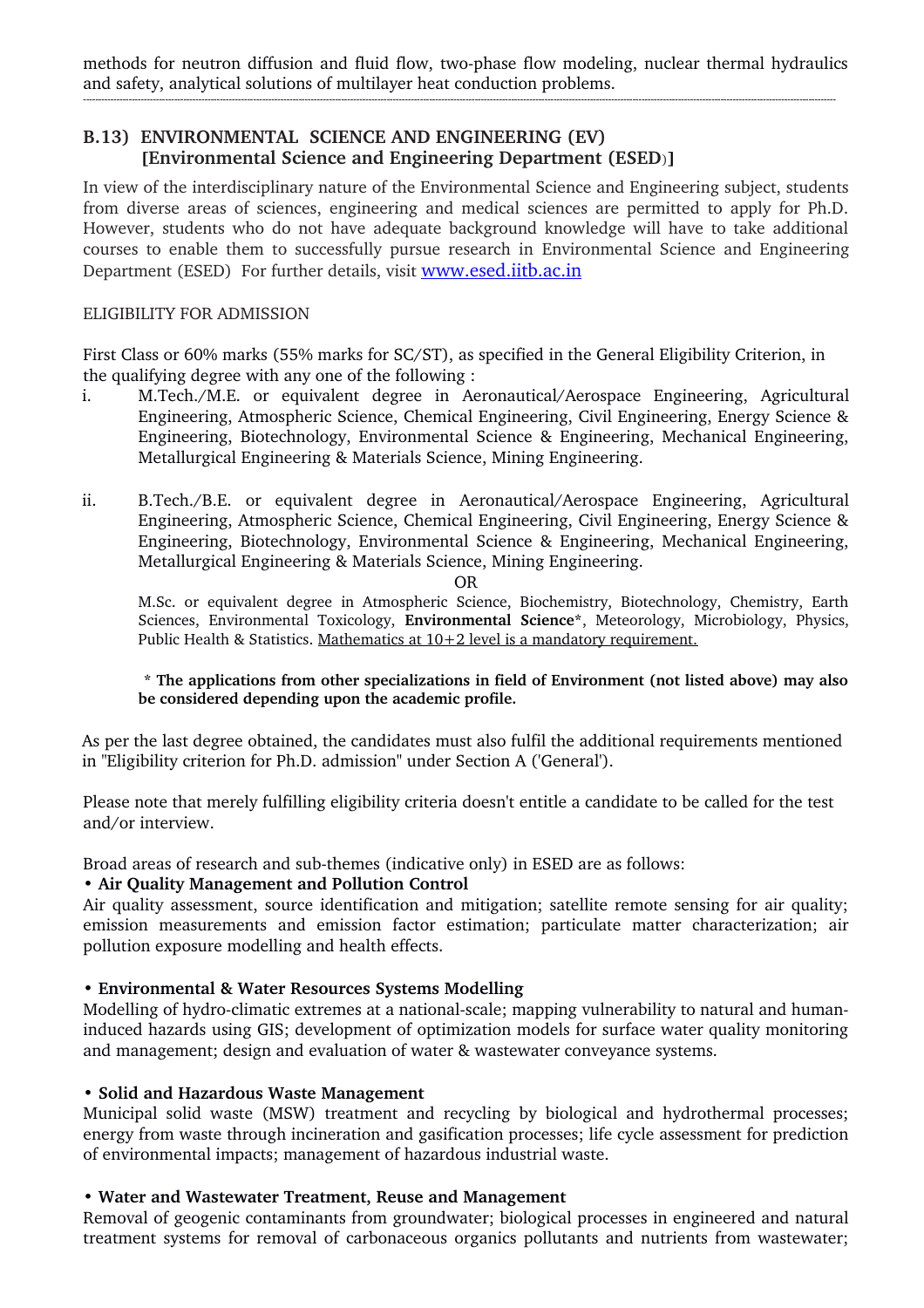advanced oxidation processes for treatment of recalcitrant industrial effluents and micropollutants; greywater recycling and reuse; treatment and reuse of sewage and industrial sludge.

For more details, please visit http://www.esed.iitb.ac.in/research-areas

# **B.14) GEOINFORMATICS & NATURAL RESOURCES ENGINEERING (GNR) [Centre of Studies in Resources Engineering (CSRE)]**

Geoinformatics and Natural Resources Engineering is an interdisciplinary area encompassing diverse issues in exploration and management of natural resources such as land, water, mineral, forest, soil and ocean resources; socioeconomic aspects of sustainable development with respect to environmental impact of natural resources exploitation; renewable energy resources management; global warming and climate change. Contemporary techniques of scientific assessment using satellite remote sensing, GIS and GPS are evolved and used in the study of natural resources. Researchers in this area come from diverse backgrounds of science and engineering and work may be of applied or theoretical nature as in the fields listed below.

#### ELIGIBILITY FOR ADMISSION

First Class or 60% marks (55% marks for SC/ST), as specified in the General Eligibility Criterion, in the qualifying degree with any one of the following:

- (I) M.Tech./M.E. or equivalent degree in Agricultural Engineering, Civil Engineering, Environmental Science & Engineering, Mining Engineering, Electrical Engineering, Electronics/ Telecommunication Engineering, Computer Science & Engineering, Information Technology, Remote Sensing, Geoinformatics, Geomatics, Architecture and Town Planning. Applicants who carried out M.Tech./M.E. after M.Sc. Must have studied mathematics at 10+2 level, which is a mandatory requirement.
- (ii) B.Tech./B.E. or equivalent degree in Agricultural Engineering, Civil Engineering, Environmental Science & Engineering, Mining Engineering, Electrical Engineering, Electronics/ Telecommunication Engineering, Computer Science & Engineering, Information Technology, Remote Sensing, Geoinformatics, Geomatics, Architecture and Town Planning.

OR

M.Sc. or equivalent degree in Earth Sciences, Environmental Science, Geology, Geophysics, Marine Sciences, Agriculture, Physics, Mathematics, Computer Science, Information Technology (Mathematics at  $10+2$  level is a mandatory requirement for all applicants with M.Sc. degree).

#### SELECTION PROCESS

Candidates will be shortlisted based on an interview for assessing their preparedness for a Ph.D. in the field of Geoinformatics and Natural Resources (GNR) in general, and on the topic selected by them in particular. Factors that contribute to shortlisting include knowledge of the PhD topic selected, relevance of background, knowledge academic performance in the qualifying degree, papers published in the qualifying program, work experience, if relevant, and a statement of purpose that demonstrates an understanding of the area the applicant wishes to work in.

The interested applicants are advised to visit CSRE webpage <https://www.csre.iitb.ac.in/phdTopics.php> for a detailed and updated list of topics / research areas.

### RESEARCH THEMES

Water resources Terrain evaluation Land-use planning and monitoring Agro-informatics and precision agriculture Geologic remote sensing and mineral exploration Planetary remote sensing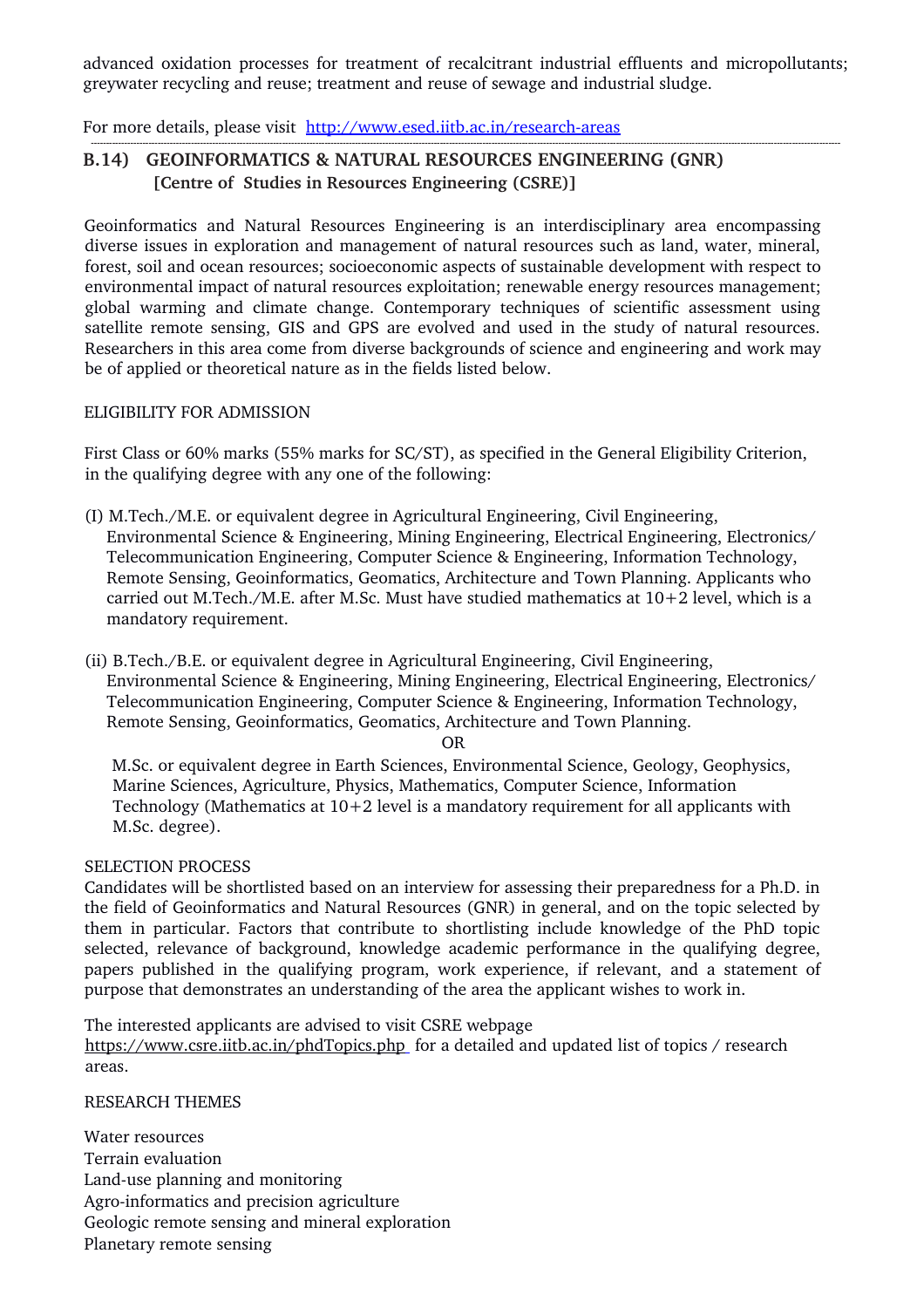Natural Hazards Snow, Glaciers and cryospheric studies Machine learning, image processing, computer vision Digital Photogrammetry, GPS

Faculty members of CSRE pursue research within the above broad themes. It may be noted that for admission to the Ph.D. programme purposes, topics will be offered covering only a subset from the above themes for any round of admissions. The list of actual topics offered by the faculty members for the current round of admissions may be found on the CSRE website at <https://www.csre.iitb.ac.in/phdTopics.php>Interested applicants must refer to this link while applying for the Ph.D. programme offered by CSRE. A statement of purpose must be enclosed along with the application in the specified format (available at the same link as above) in which the title of topic of candidate's interest should be mentioned with a detailed justification how the candidate's academic background is suitable to pursue research in that area. (Mathematics at  $10+2$  level is a mandatory requirement for applicants with M.Sc. as one of the degrees). Applicants who have M.Sc. as one of the degrees must clearly declare in the application the subjects they studied at  $10+2$  level. 

### **B.15) HUMANITIES AND SOCIAL SCIENCES (HSS) [Department of Humanities and Social Sciences]**

#### ELIGIBILITY FOR ADMISSION

i. M.Phil. (awarded by IIT Bombay or equivalent 2-year degree) in any of the disciplines pertaining to the research areas in the Department, with First Class or 60% marks (55% marks for SC/ST) as specified in the General Eligibility Criterion.

ii. M.A. or equivalent degree in Humanities & Social Sciences subjects, with 55% marks (50% for SC/ST).

OR

Master's degree in Commerce with 55% marks (50% for SC/ST).

**OR** Service Service Service Service Service Service Service Service Service Service Service Service Service Service Service Service Service Service Service Service Service Service Service Service Service Service Service S

 M.Sc. or equivalent degree in Science, with First Class or 60% marks (55% marks for SC/ST) as specified in the General Eligibility Criterion.

**OR** Service Service Service Service Service Service Service Service Service Service Service Service Service Service Service Service Service Service Service Service Service Service Service Service Service Service Service S

 B.Tech./B.E. or equivalent degree in Engineering/Technology, with First Class or 60% marks (55% marks for SC/ST) as specified in the General Eligibility Criterion.

Candidates with degrees in Science, Commerce, Design, Architecture, Management and Engineering/ Technology or candidates with two years of PGDM from recognised Govt. Institution will be considered for research areas consistent with their academic background.

Candidates having UGC-NET Lectureship (LS)/ GATE are also eligible for Teaching Assistantship in addition to other academic qualifications

#### RESEARCH AREAS

**Economics - Autumn and Spring semester 2022** : Open-economy Macroeconomics; Environmental Economics-Socio-Economic Impacts of Climate Change; Energy Economics; Green Accounting; Development Policy; Natural resource and environmental economics; Water resource Economics; Climate change; Environmental Policy; Strategic TradeTheory and Policy; International Finance; Indian Economy; Analysis of Economic Policies; Productivity-Measurement-Comparisons and Determinants; Development Economics; Industrial Economics; International Business; Industry-Environment Linkages; Financial Economics; Monetary Economics and Macroeconomics; Industrial Economics; Corporate Investment; Health Economics; Applied Econometrics; Corporate governance; Labour economics; Microeconomics-Game Theory; Behavioural Economics; Experimental Economics; Agricultural Economics; Nonlinear time series analysis.

**English -** Literature and Performance Studies- only in Autumn Semester 2022, Linguistics - - Autumn and Spring semester 2022 : Narratology;Intertextuality;Victorian Novel; Indian Writing in English; Films and Disnarration; Women's Studies; Autobiography Studies; "Crisis" in English Studies; African American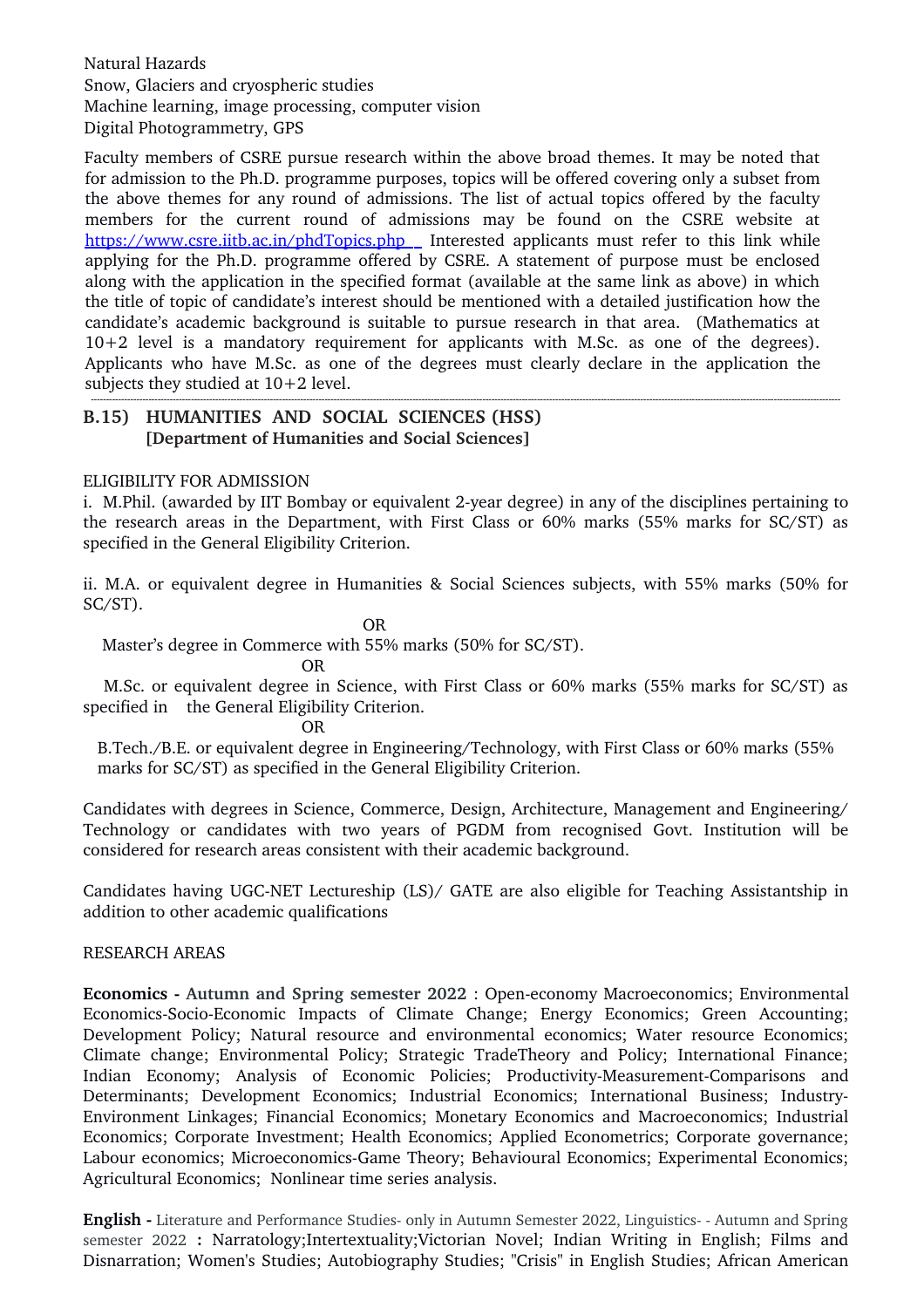Writing: The Partition of 1947; the 'Turbulent40s' in Bengal:South AsianFiction-in English: and in Translation; Postcolonial Theory and Literature; Feminist Theory and Women's Writing; Cultural Studies; Feminist Theory; Literary Theory; Film Studies; Regional Literatures; and Cultures in India; Adaptation Studies; Shakespeare and Renaissance Drama;EuropeanLiterature;19th Century Bengali Literature; Literature and Other Arts; Translation Studies; World Literature; Historical Musicology & Ethnomusicology; Performance Studies, Theatre Historiography, Linguistics: Theoretical Linguistics, Language Acquistion and Language Learning

**Psychology only in Autumn semester 2022**: Psychological Perspectives and Theory; Organizational Behaviour; Personality Studies; Qualified MBTI user; Organizational Culture and Values; Role of Psychology in Development; Health and Contraceptive Use; Developmental Neuropsychology; Education and Child Development; Eyewitness Testimony; Cognitive Ergonomics; EEG /Event Related Potential; Working Memory and Prospective Memory and Developmental Dyslexia; Health-Neurocognitive Psychology; Subjective Well-Being; Ergonomics; Visual Perception; Memory; Attention; Cognitive / Perceptual Load; Response Inhibition; ODD; Decision-Making; Delay Aversion; Perception; Cognition and Emotion; Value-Learning; Reward and Punishment Processing; Consciousness-Unconsciousness; Visual Awareness; Dyslexia; Cognitive Neuroscience; Task Switching; Meditation; Child Development; Cognitive Disorders; ADHD; Autism; Depression; Error Monitoring; Time Perception; Face Processing

**Sociology -** only in Autumn semester 2022 : Urban Studies; Development Studies; Rural/Agrarian Sociology; Law and Governance; Legal Pluralism; Vulnerability and Adaptation to Climate Change; Gender and Development; Disaster Studies; Ethnicity and Multiculturalism;; Sociological Theory; Anthropology of corruption; Constitutional Law; Sociology of Higher Education; Sociology of Religion and Kinship; Conversion; Christianity in India; Caste today; Religious Institutions; Hierarchy/Stratification; Sociology in/of India; Contemporary Karnataka; Sociology of Development and Environment; Natural Resource Conflicts; Issues of Livelihoods and Problems of Marginalized Class; Resource Rights; Subaltern Resistance and Movements and Political Ecology; Sociology and political economy of Finance; Political Economy of Development; Indian Political Economy; Theories of Money; Classical Political Economy; New and Old Institutionalism and History of Economic Thought; Issues of Gender and Sexuality; Medical Anthropology; Anthropology of the Body and Embodiment; Post-Colonial Studies; Post-Modern Feminist Studies and Southern Theories; Caste: Civility and Democracy; Civil Society, Ethnography Studies; Inclusion and Exclusion; Environmental Sociology; Social and Environmental Movements; Environmental Politics with a focus on Social inequality and Natural Resource Conflicts especially in Rural India; Issues of Livelihood and Problems of Marginalized Class and Political Ecology; Science and Technology Studies

**Philosophy**  Autumn and Spring semester 2022 **:** Philosophy of Mind, Analytic Philosophy, Classical Indian Philosophy (Buddhism, Sankya and Vedanta), Philosophy of Religion and Comparative Philosophy, Epistemology and Science, Analytic Philosophy, Existentialism, Phenomenology, Continental Philosophy, Applied Ethics, Philosophy of Language Contemporary Indian Philosophy, Existentialism, Phenomenology, Continental Philosophy, Applied Ethics, Twentieth Century Continental Philosophy, Philosophy of Artificial Intelligence, Philosophy of Mind, Cognitive Science, Wittgenstein, Alfred Korzybski, Philosophy and Popular Culture, Ethics, Ethics and Social-Political Philosophy, Feminist Philosophies, American philosophy, Continental philosophy, 20th Century Continental Philosophy: Heidegger, Foucault, Husserl, Gadamer, Phenomenology and Hermeneutics, Epistemology: Implications of the Historicity of Knowledge for its Universal Validity, Metaphysics: Implications of an Ontology of Events for Political Philosophy, History of Western Philosophy, Classical Indian Philosophy, Philosophical hermeneutics of Abhinavagupta, Indian Philosophy of Language, Indian Aesthetics and the Philosophy of Art

**Cell for Indian Science and Technology in Sanskrit -- Autumn and Spring semester 2022** Indian Science and Technology;Indian Philosophy;Logic and Epistemology; Sanskrit language;Panini and Grammar;Philosophy of Language.

History - Autumn and Spring semester 2022 : Archeology, Ancient history, Medieval history & Modern History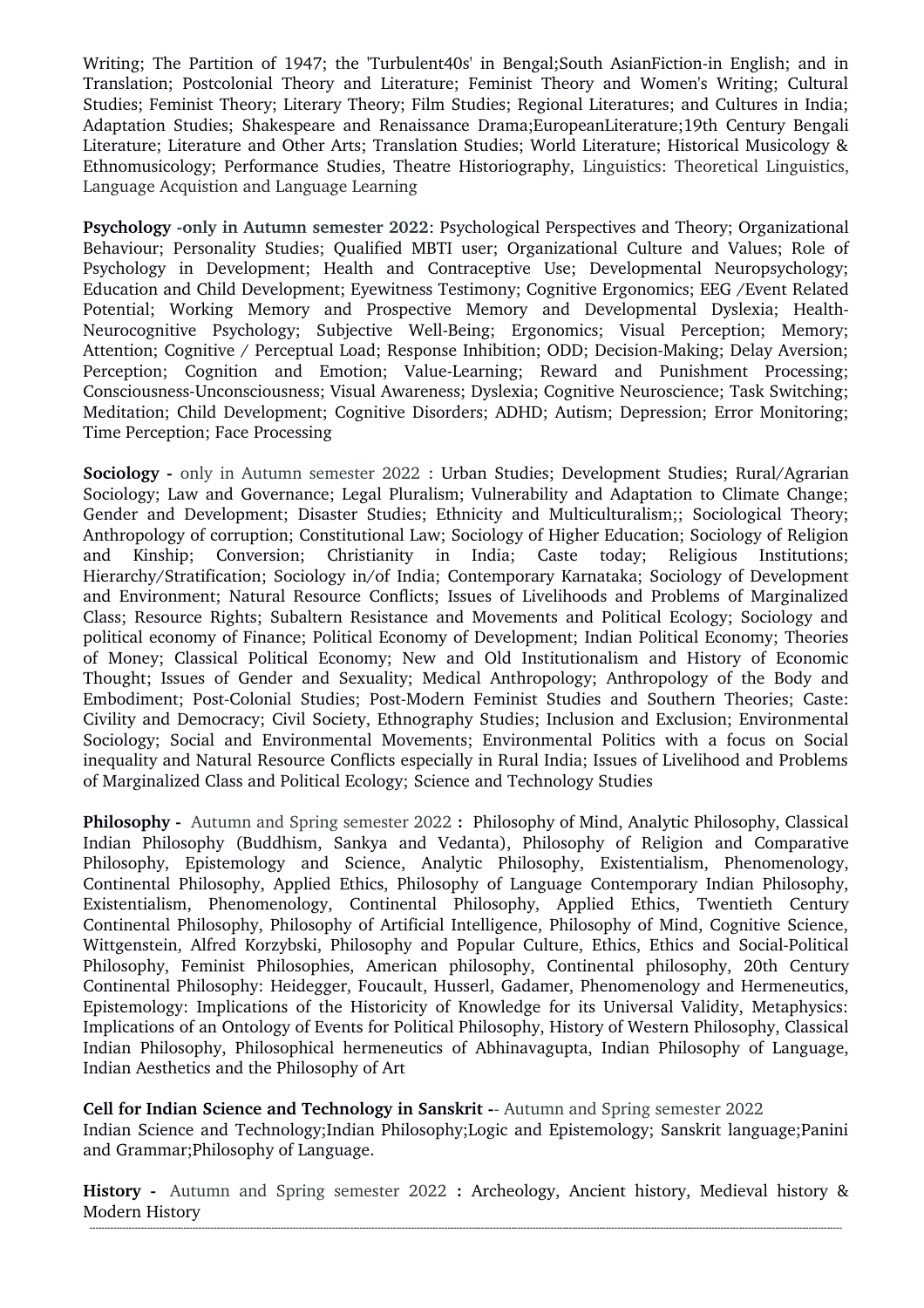### **B.16) INDUSTRIAL ENGINEERING AND OPERATIONS RESEARCH (IO) [Interdisciplinary Group in Industrial Engineering & Operations Research]**

Industrial Engineering and Operations Research (IEOR) at IIT Bombay conducts research in a unique and insightful manner in today's economic context. The programme offers a blend of theory, modeling and application, drawing from traditional as well as modern areas of operations research, together with a systems view derived from longstanding principles of industrial engineering. The program has a contemporary flavor, with specialized courses in Integer Programming, Game Theory, Markov Decision Processes, Analysis and Control of Queues, Services Management, Supply Chain Management, Financial Engineering, Neural Networks, Deep Learning, System Dynamics, Data Analytics, Machine Learning and core courses like Optimization Techniques, Probability theory, Stochastic Models, and Simulation. Broad areas of application are in manufacturing systems, health care, supply chains, logistics, railway networks, finance, communication networks, services, infrastructure and other industrial systems; application of quantitative methods in quality and maintenance management systems; development and application of decision support, intelligent and knowledge-based systems, computer vision, text and multi media analytics and robotics.

The website [http://www.ieor.iitb.ac.in](http://www.ieor.iitb.ac.in/) has details on the faculty, students, research, teaching, academics, admissions, and other activities of the program.

#### ELIGIBILITY FOR ADMISSION

First Class or 60% marks (55% marks for SC/ST), as specified in the General Eligibility Criterion, in the qualifying degree with any one of the following :

- i). M.Tech./M.E. or equivalent degree in any branch of Engineering with adequate exposure to Industrial Engineering & Operations Research.
- ii) B.Tech./B.E. or equivalent degree in any branch of Engineering **OR** OR M.Sc. or equivalent degree in Mathematics, Statistics, Operations Research

### RESEARCH AREAS

i. Optimization: Models, Theory and Algorithms: Large-scale linear optimization; Mixed-integer and conic programming; Combinatorial optimization; Polyhedral theory: Nonlinear optimization; Dynamic programming; Theory, Algorithms and Computational methods for Mixed-Integer Linear and Nonlinear Optimization, convex and non-convex optimization, stochastic optimization, search methods, metaheuristics

ii. Stochastic Models: Queuing Theory; Queuing models; Branching Processes; Resource sharing; Parameter optimization; Performance Analysis; Polling systems; Applications in wireless communications and social networks.

iii. Optimal Control: deterministic and stochastic control, Markov decision processes, Reinforcement learning, Diffusion control; Stochastic Approximation, Sparse Control, Model predictive control.

iv. Simulation Modeling and Analysis: Discrete-event simulation; Monte Carlo methods, System dynamics methodology; Hybrid (discrete-continuous) modeling; Distributed and parallel simulations; Statistical data analysis; Simulation - optimization; Bayesian methods.

v. Game Theory: static and dynamic games, differential games, mechanism design, network games, auctions and market design, learning, incomplete and partial information games, cooperative games, resource allocation problems.

vi. Data Science, Machine Learning and Artificial Intelligence: Supervised, semi-supervised and unsupervised machine learning models, Optimization for emerging machine learning problems, developing new and efficient machine learning models and algorithms for novel applications, transfer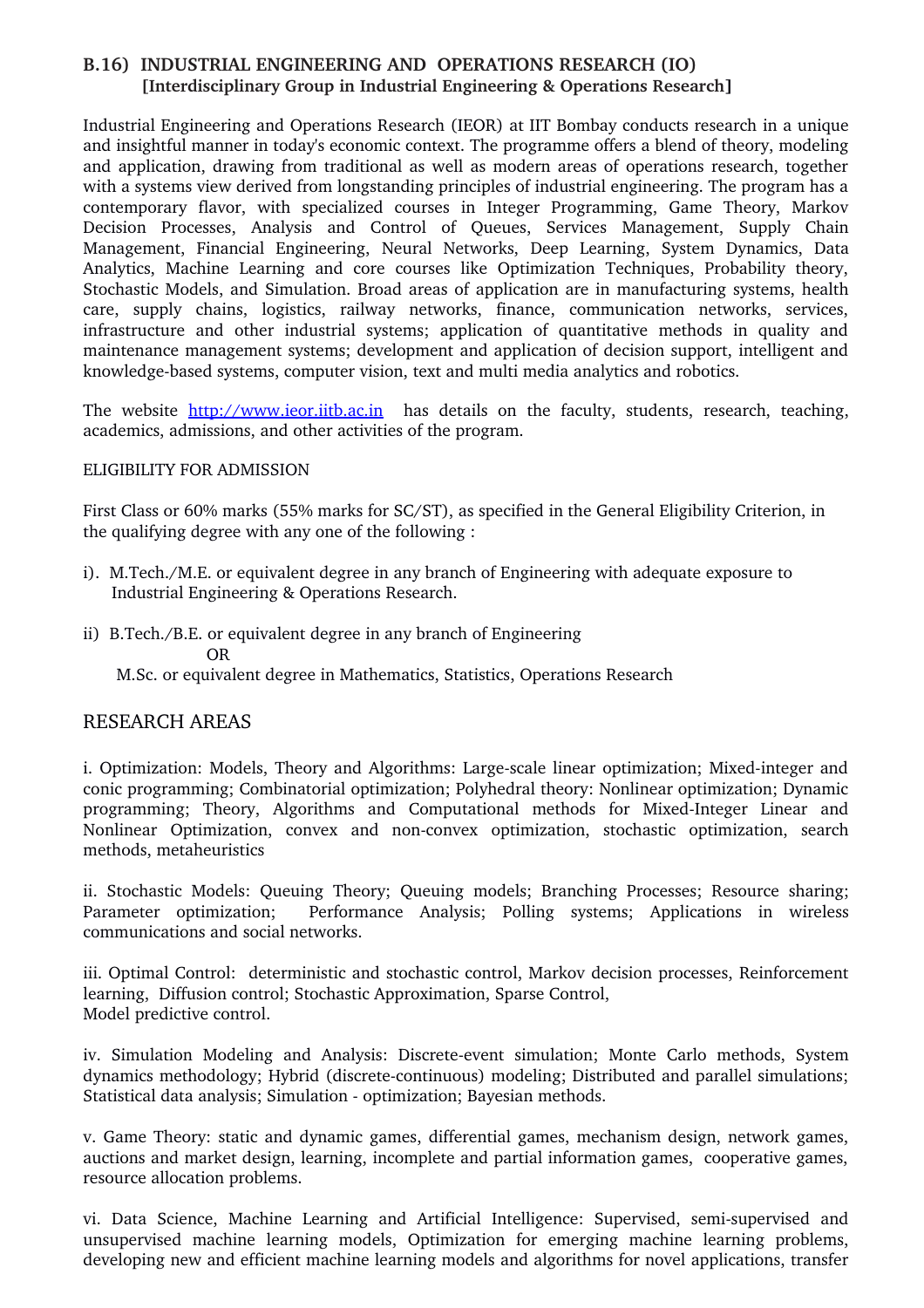and continuous learning, statistical learning theory, online learning, reinforcement learning, multiarmed bandit problems, longitudinal data analysis, time series modeling and analytics.

vii. Deep Learning: Theoretical aspects of deep learning models, new deep learning tools for modern applications involving text, image, audio and video data, deep learning for industrial and business applications, deep learning for operations research.

viii. Logistics, Inventory and Transportation: Transport operations planning (road, rail, air, and sea); Network design; Capacity planning; Operations scheduling and routing; Fleet and crew planning and rostering; Timetabling and rolling stock management in rail services.

ix. Supply Chain Analysis: Information sharing; Coordination; Contract analysis and design; Realtime decision making; Performance and stability analysis; Reverse logistics and closed loop supply chains; Decision- making under uncertainties; Quality of service.

x. Financial Engineering: Mathematical finance; Modeling and pricing of derivatives; Insurance and asset pricing; Portfolio management; Pricing; Revenue sharing and revenue management, systemic risk analysis.

xi. Planning, Scheduling and Control in Manufacturing Systems: Operations management; Project management; Quality management; Hierarchical production planning; Facilities planning; Reconfigurable and flexible systems; Enterprise resource planning; Product variety management; Dynamic, reactive and proactive scheduling.

xii. Social Networks: Recommendation systems, menu design, diffusion of information on networks, online auctions. 

### **B.17) MANAGEMENT (MG) [Shailesh J. Mehta School of Management]**

ELIGIBILITY FOR ADMISSION

At least one of the following criteria must be met:

- (i) B.E/B.Tech or equivalent degree with 60% marks/6.5 CPI (55% marks/6.0 CPI for SC/ST) and at least two vears of work experience and qualified in GATE/UGC-NET(Lectureship)/UGC-JRF/CSIR-NET (Lectureship/ CSIR-JRF or having CAT/ GMAT/ GRE score within the last five years.
- (ii).Master of Management /ME / M.Tech / M.Pharma/ M.Phil/2 years MBA or 2 year PG Diploma in Management from any institute recognized by a Government body (AICTE / UGC/AIU) with 60% marks/6.5 CPI (55% marks/ 6.0 CPI for SC/ST).
- (iii). Executive MBA of at least one year duration from IITs/IIMs or any institute recognized by a Government body (AICTE/ UGC / AIU) with 60% marks/6.5 CPI (55% marks/ 6.0 CPI for SC/ST)
- (iv) M.Sc/M.A/ M.Com/LLM/MCA or equivalent degree with 60% marks/6.5 CPI (55% marks/6.0 CPI for SC/ST) at post graduation level and qualified in GATE/UGC-NET (Lectureship)/UGC-JRF/CSIR-NET Lectureship/CSIR-JRF or having CAT/ GMAT/ GRE taken within the last five years
- (v) Chartered Accountants and Company Secretaries with 60% marks/ 6.5 CPI (55% marks/ 6.0 CPI for SC/ST) in the preceding degree/Bachelors Degree (B.Com/ B.Com/ BA/B.Sc.)

Criteria for awarding Teaching Assistantship and other application categories are as per the guidelines mentioned in section A.6 of this Brochure.

Note : You are required to submit a research proposal (1500 words) on a topic of your interest in place of Statement of Purpose. The proposal should contain a) problem identification, b) brief review of literature, and c) methodology. Applications without research proposal will not be considered.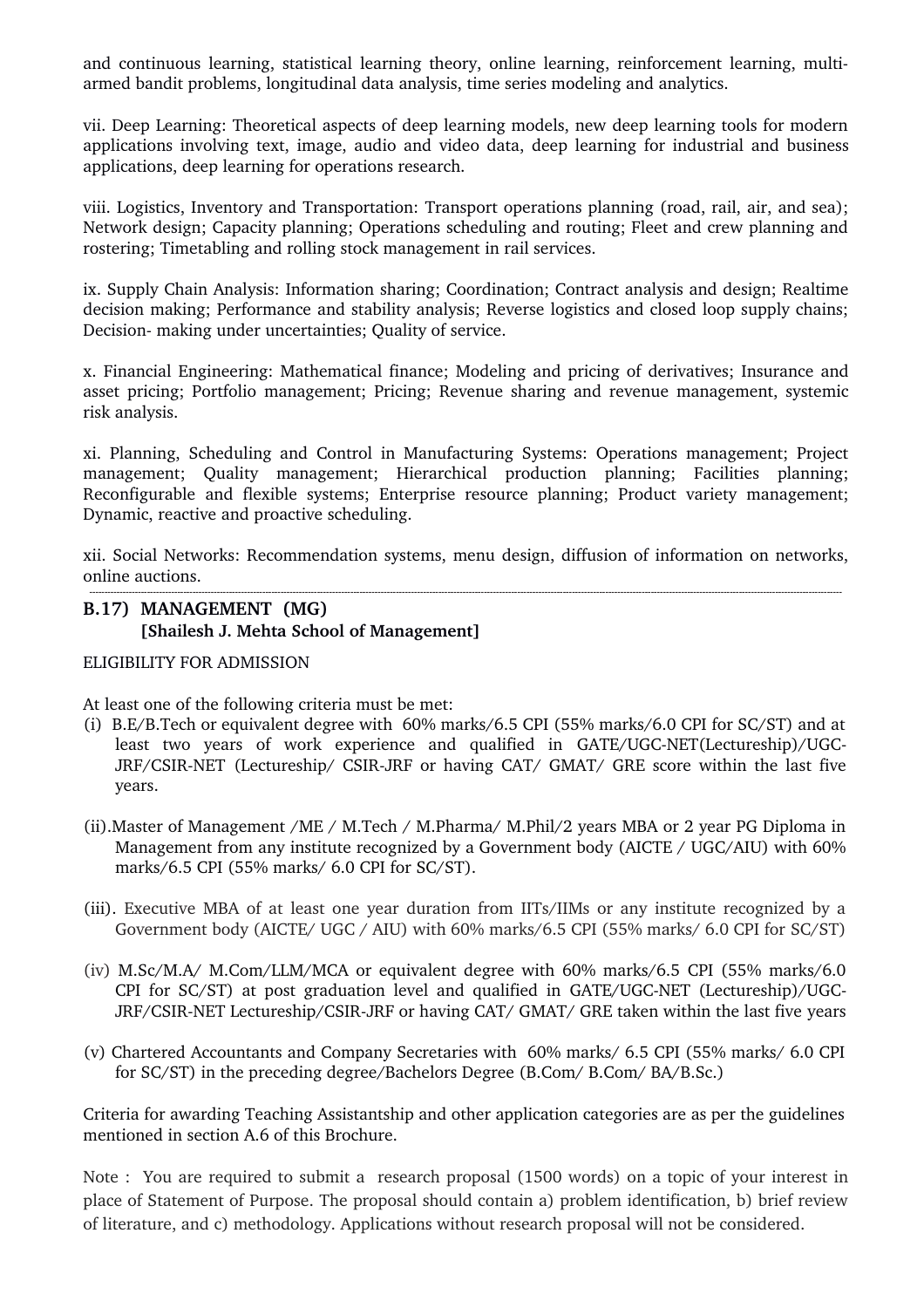#### RESEARCH AREAS

- i. Accounting
- ii. Corporate Competitiveness
- iii. Decision Sciences
- iv. Economics & Policy
- v. Entrepreneurship
- vi. Finance
- vii. General Management
- viii. Human Resource Management
- ix. Information Systems
- x. Intellectual Property Rights
- xi. International Business
- xii. Management of Information Technology
- xiii. Marketing Management
- xiv. Operations and Supply Chain Management
- Xv. Organization Behaviour
- xvi. Project Management
- xvii. Quality Management
- xviii. Statistics and Operations Research
- xix. Strategy and Business Policy
- xx. Technology Management

# **B.18) MATHEMATICS** (**MA) [Department of Mathematics]**

ELIGIBILITY FOR ADMISSION : In addition to the General Eligibility Criterion prescribed by the Institute as given in A.5, the candidate should also fulfill the following: First Class or 60% marks (55% marks for SC/ST), as specified in the General Eligibility Criterion, in the qualifying degree with any one of the following :

1

M.Sc. / M.A. or equivalent degree in Mathematics / Statistics / Computer Science OR

M.Stat. or equivalent degree

OR

B.Tech./B.E. or equivalent degree in Engineering/Technology

**OR** OR

M.Tech./M.E. or equivalent degree in Engineering/Technology

Shortlisted candidates will be called for written test and interview. There will be separate written tests and interviews for students in Mathematics and Statistics. For syllabi of written tests please check the website of the Mathematics Department at<http://www.math.iitb.ac.in/Academics/doctoral.php>

### RESEARCH AREAS

# **Algebra and Number Theory:**

Commutative and Homological Algebra (Blowup algebras, Hilbert functions, local cohomology, projective modules, complete intersections, Gorenstein rings), Algebras with involution, Galois cohomology of classical groups, Representations of algebraic groups, Reductive groups and related structures, Automorphic forms, L-functions, Diophantine equations, F-singularities, Hilbert-Kunz multiplicity.

# **Analysis:**

Functional Analysis (Operator Theory, Hilbert modules, Operator algebras), Several Complex Variables (Function theory of holomorphic functions of several variables), Harmonic Analysis (Harmonic analysis on Lie groups, Hypergeometric functions associated with root systems).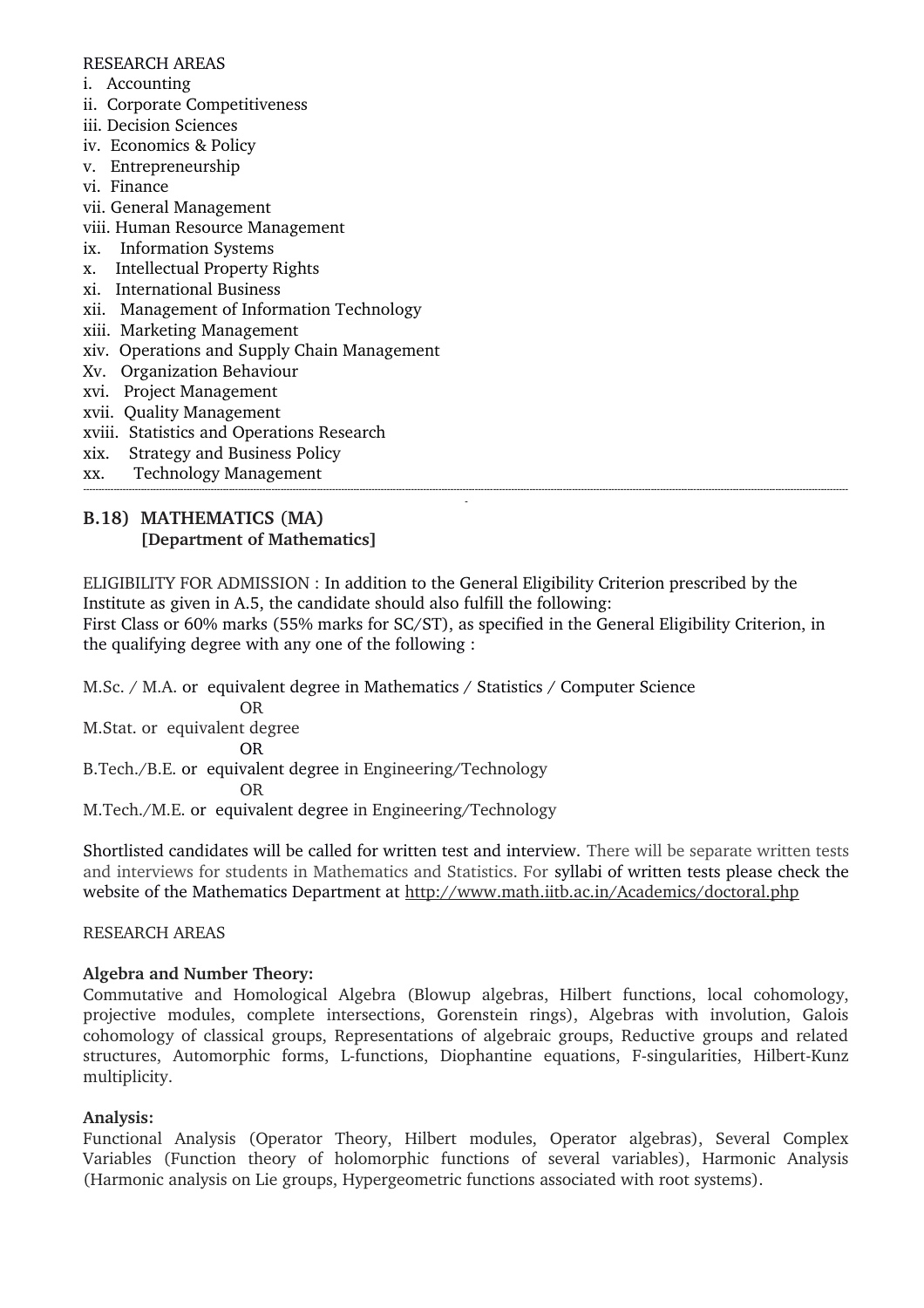# **Combinatorics and Theoretical Computer Science:**

Combinatorial Optimization, Algebraic Combinatorics (representation theory, spectral graph theory), Enumerative Combinatorics, Graph and Hypergraph Theory (colouring problems), Extremal and Probabilistic Combinatorics, Theoretical Computer Science (Computational Complexity, Derandomization).

### **Geometry & Topology:**

Algebraic Topology (stable homotopy theory), Algebraic Geometry (Schubert varieties, determinantal varieties, varieties over finite fields, Algebraic cycles, Moduli spaces of vector bundles), Lie groups (discrete subgroups, congruence subgroups, homogeneous spaces, probability measures), Affine Algebraic Geometry, Principal bundles and their stacks, Topological Combinatorics.

### **Partial Differential equations and Numerical Analysis:**

Hyperbolic systems of quasilinear partial differential equations, nonlinear waves, homogenization, Control theory, viscoelastic fluid flow problems, Navier-Stokes equations, Shock waves in hyperbolic systems of conservation laws.

Geometric analysis, prescribing-curvature type problems and partial differential equations in conformal geometry, blow-up analysis and compactness issues, geometric and functional inequalities, nodal geometry of high energy eigenfunctions, quantum ergodicity and mass concentration problems, spectral theory. Finite element methods, finite volume methods, Invisibility cloaking and metamaterials, Mathematical statistical mechanics.

### **Statistics and Probability:**

Statistical Inference, Statistical Modelling, Design of Experiments, Reliability Theory, Industrial Statistics, Statistical Data Mining in Computational Biology, Spatial Methods in Statistics, Time Series Analysis, Statistical Signal Processing, Non-parametric regression, Curve registration, Big data inference, Compressed sensing, Stochastic Differential Game Theory, Stochastic Control Theory, Mathematical Finance, Applied Probability, Random Matrices, Free Probability, Change point analysis and Stochastic networks, Extreme value theory, Branching random walks, Robust estimation for heavytailed random variables, Stable random fields, Point processes, Asymptotic properties of the random walks, Branching processes, Random graphs, Bootstrap, High dimensional Statistics, Rates of Convergence to CLT, Edgeworth Expansions.

Candidates are advised to visit the department webpage: http://www.math.iitb.ac.in for additional details on research topics.

# **B.19) MECHANICAL ENGINEERING** (**ME) [Department of Mechanical Engineering]**

ELIGIBILITY FOR ADMISSION

First Class or 60% marks (55% marks for SC/ST), as specified in the General Eligibility Criterion, in the qualifying degree with any one of the following :

i. M.Tech./M.E. or equivalent degree in Mechanical Engineering, Production Engineering, Industrial Engineering, Aerospace Engineering, Chemical Engineering,Metallurgical Engineering, Mechatronics, Instrumentation & Controls, Laser Technology, Engineering materials technology, Biomechanics. OR

M.Tech./M.E. or equivalent degree in other branches of Engineering / Technology with an outstanding academic record for research areas consistent with the academic background of the candidates.

ii. B.Tech./B.E. or equivalent degree in Mechanical Engineering, Production Engineering, Industrial Engineering, Aerospace Engineering, Chemical Engineering,Metallurgical Engineering OR

B.Tech./B.E. or equivalent degree in other branches of Engineering / Technology with an outstanding academic record for research areas consistent with the academic background of the candidates. .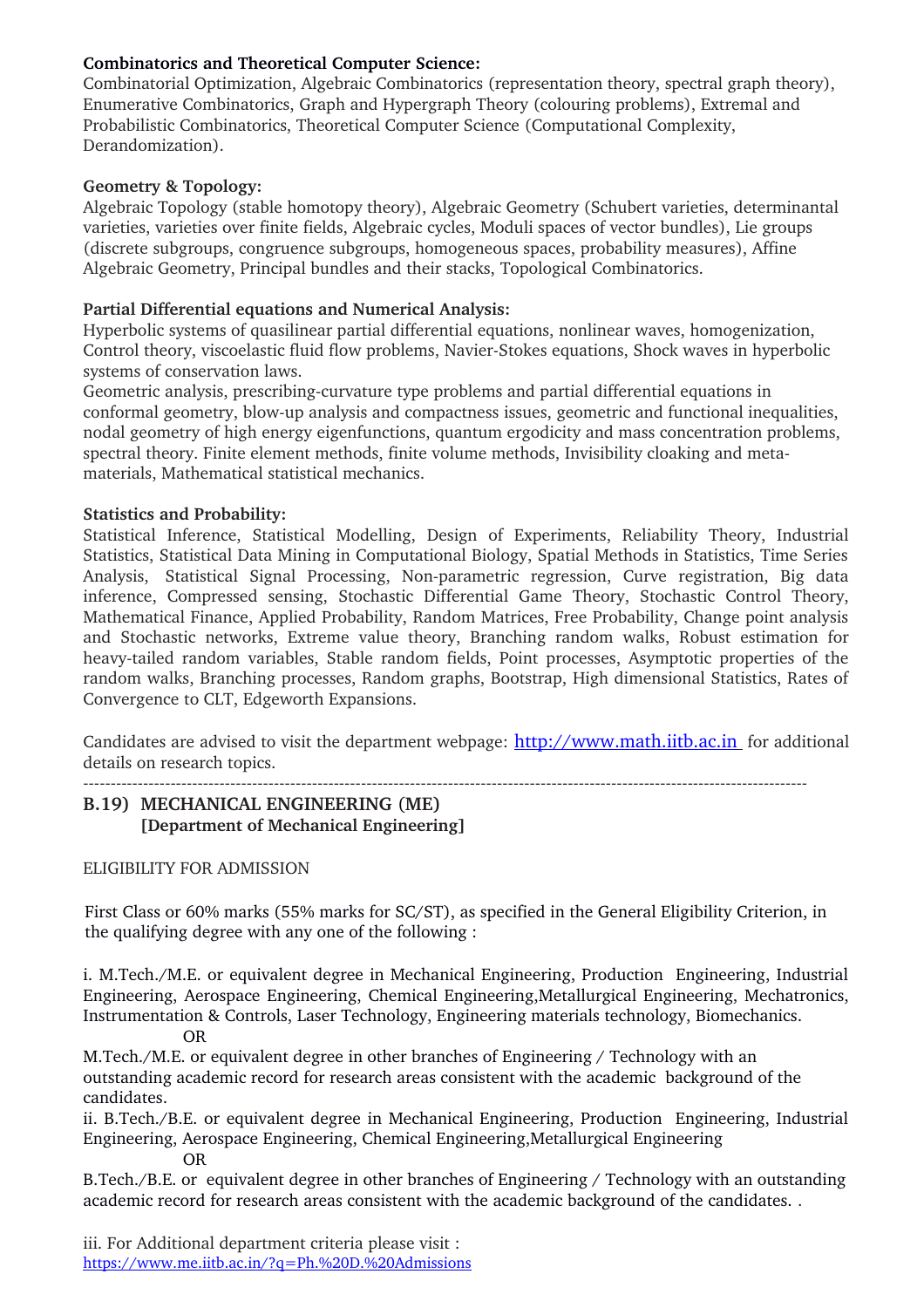ME1- Thermal and Fluids Engineering ME2 – Design Engineering ME3 – Manufacturing Engineering (Please refer to the department website [http://www.me.iitb.ac.in,](http://www.me.iitb.ac.in/) under Research, for more details) 

**B.20) METALLURGICAL ENGINEERING AND MATERIALS SCIENCE (MM) [Department of Metallurgical Engineering and Materials Science]**

#### ELIGIBILITY FOR ADMISSION

The general eligibility criteria prescribed by IIT Bombay are bare minimum and mere possessions of same will not entitle the applicants to be called for written test/interview, The Department may restrict the number of applicants to be called for written test/interview to a reasonable limit, on the basis of qualifications and experience higher than that of the minimum prescribed in the advertisement. The candidate must satisfy the eligibility criteria in either one of the following qualifying degree:

i. M.Tech./ M.E. or equivalent degree in Engineering/Technology.

ii. B.Tech./B.E. or equivalent degree in Engineering/ Technology.

iii. M.Sc. Or equivalent degree in Chemistry, Materials Science, Physics and related science streams. Mathematics as a subject at the B.Sc. Level is mandatory.

See http://www.iitb.ac.in/mems/en/phd-admissions for additional details.

#### RESEARCH AREAS

**i. Metals:** Process analysis, instrumentation and control, Iron and Steel making, deformation behavior and microstructure evolution during creep and superplasticity, mineral processing and extractive metallurgy, metal forming, mechanical behavior, welding, physical metallurgy, phase transformation, structure property relationship, thermomechanical processing and texture analysis.

ii. **Ceramics:** Electronic ceramics, bioceramics, glasses and glass-ceramics – electrical and optical properties, magnetic materials, dielectric and piezoelectric ceramics and devices, ceramic foams, industrial ceramics, high temperature ceramics, near net shape forming, gel casting, rheology of suspensions.

iii. **Semiconductors and magnetic materials:** Devices of thin film elemental semiconductors and alloy systems, surface treatment and surface engineering, chemical vapor deposition, structure property correlation in nanocrystalline magnetic materials, magnetoresistor materials In addition, research into materials for sensors and batteries, superconductors, thermoelectric materials, organic semiconductors, solar cells, nanophotonics, synthesis and processing of ion conductors, materials for energy generation and storage materials for quantum computing and ultrahigh vaccuum systems for thin film systems is going on in the Dept.

iv. **Polymers and Composites:** Polymer blends, Polymercarbon nanotube composites, polymer thin films, polymer nanocomposites, thermodynamic, mechanorheological, mechanical properties of polymers, responsive, functional and conjugated polymers, metal-matrix composites, structure property relations.

**v. Wear and Corrosion:** Fracture and failure, nondestructive evaluation, aqueous corrosion, metallurgy of corrosion, oil and gas corrosion, and protective coatings (paints, high temperature coatings etc.).

**vi. Modeling and Simulations:** Modeling of metallurgical processes, heat and mass transport, modeling of metal forming, Optimization, Monte Carlo simulations, Dislocation dynamics simulations, molecular dynamics simulations, phase field modelling, first principle calculations, crystal plasticity.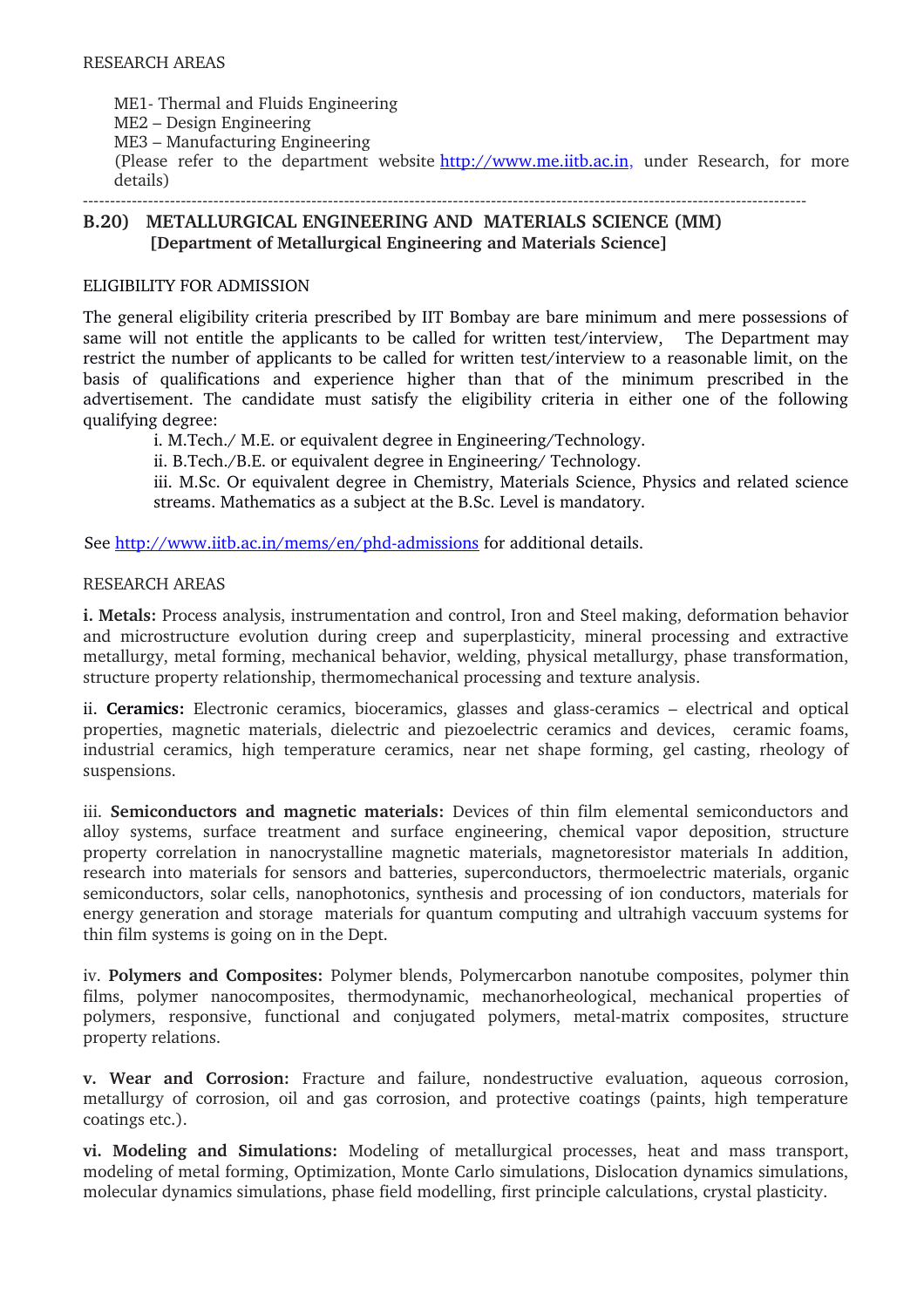#### FACILITIES AVAILABLE

- Basic XRD with Xcelerator and thin film attachment
- 1600 Degree Horizontal Single Sample Dilatometer with Accessories
- Image Intensifier System and ExRay Source
- High Temp. Attachment and Texture and Stress Attachment Unit
- Air Vacuum Induction Melting System
- Hitachi Scanning Electron Microscope
- Simultaneous Thermal Analysis System
- R/S SST Plus with Coaxial Cylinder Rheometer
- Atomic Absorption Unit AVANTAP
- Carbon Sulphur Analyser
- High Temp. Furnaces 1700 Deg.C.
- UV Visible Spectrophotometer
- Thin film processing units
- MTS machines
- Vibrating sample magnetometer
- National facility on OIM and stress determination by XRD
- Electrochemical Measurement Systems The State of the art Model PAR 338.
- Potentiostat model Wenking PSG 581
- Automated 10 Ton/SCC systems.
- Thermogravimetry analysers.
- Computer Facilities.
- Optical & Stereo microscopes
- Acoustic Emission Systems.
- Wear and Corrosion Machines.
- Facilities for testing Paint and Other Coatings.
- Dynamic loop system.
- High temperature high pressure autoclaves
- DST-FIST High Performance Computing facility, along with CALPHAD and standard open Source scientific software.

• DST-FIST SNOM and FIB-SEM facilities.

# **B.21) NANOTECHNOLOGY AND SCIENCE (NT) [Centre for Research in Nanotechnology & Science (CRNTS)]**

Nanotechnology research provides immense challenges and opportunities in the world of today. IIT Bombay has identified Nanosciences and Nanotechnology as thrust areas that enable cutting edge research traversing the boundaries of established disciplines. The Centre for Research in Nanotechnology and Sciences (CRNTS) was established to coordinate and consolidate such research happening in various academic and research units at IIT Bombay, as well as to foster the creation of new research areas.

More than fifty faculty members from various departments of the IIT Bombay with active research interest in the domain of nanotechnology and sciences are associated with the interdisciplinary program at CRNTS.

Realizing the importance of cross disciplinary, multidisciplinary and interdisciplinary interactions in this domain, this program requires the association of two research supervisors, preferably from two different academic entities (viz. departments or centres within IIT Bombay), to supervise the research of each Ph. D. candidate enrolled in CRNTS. This unique approach is envisaged to generate the specialized manpower required to contribute in this important area.

### ELIGIBILITY FOR ADMISSION

First Class or 60% marks (55% marks for SC/ST), as specified in the General Eligibility Criterion, in the qualifying degree with any one of the following :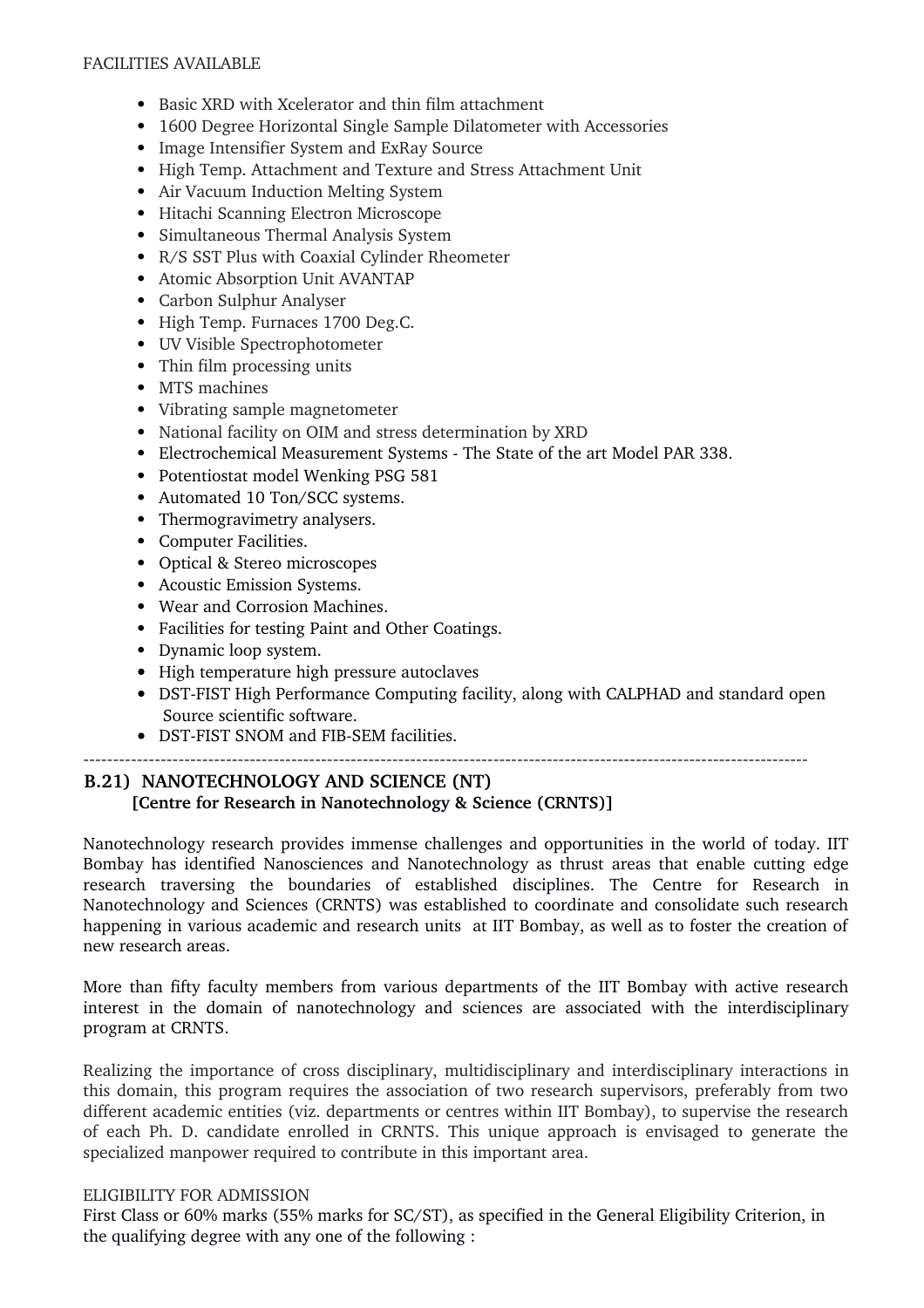- i. M.Tech./M.E. or equivalent degree in Electrical, Mechanical, Civil, Metallurgical, Materials, Chemical, Biomedical Engineering, Energy Science and Engineering and Environmental Science and Engineering
- ii. B.Tech./B.E. or equivalent degree in Electrical, Mechanical, Civil, Metallurgical, Materials, Chemical, Biomedical Engineering, Energy Science and Engineering and Environmental Science and Engineering

OR

M.Sc. or equivalent degree in Physics, Chemistry, Biological and Environmental Sciences

#### RESEARCH FACILITIES

Facilities for advanced characterization such as Field Emission Gun Transmission Electron Microscope (FEGTEM – 200kV and 300 kV) with EELS, STEM, EDS, Field Emission Gun Scanning Electron Microscope (FEGSEM) with EDS and WDS, Cryo SEM, Environmental Scanning Electron Microscope, Time of Flight Secondary ion Mass Spectrometer (TOF-SIMS), Laser ablation inductively coupled Mass spectroscope (LA-ICPMS), Laser Raman spectrometer, FTIR microscope, FACS cell sorter, Small Angle X-Ray Scattering, Atom Probe Tomography, CHN analyser, Thermal Gravimetry Analyzer, Gas Chromatograph With High Resolution Mass Spectrometer (GC-HRMS), Liquid Chromatography Mass Spectrometer (LCMS), High Resolution -Liquid Chromatography Mass Spectrometer (HR-LCMS), Orbitrap Liquid Chromatograph Mass Spectrometer (HRLCMS Orbitrap), Electron Spin Resonance Spectrometer, Nuclear Magnetic Resonance Spectrometer, Inductively Coupled Plasma-Atomic Emission Spectroscopy, Two-Dimensional Gas Chromatography with Time-of-Flight Mass Spectrometer (GC-GC-TOF-MS) exist in CRNTS. These instruments are being used by about 2500 users from IIT Bombay, other academic institutions from the country, and industry. CRNTS Ph. D. students get the opportunity to use these facilities first hand and to get a unique understanding of application of these sophisticated instruments in a large variety of scientific and engineering fields. In addition to this, IIT Bombay has excellent facilities for the fabrication and characterization of various nanoelectronics devices, photovoltaic devices, and sensors.

#### RESEARCH AREAS

Nanomaterials, Nanosensors, Nanoelectronics, Nanobiotechnology, Nanomanufacturing, Nanofluidics and Computational research in nanosystems.

#### SELECTION PROCEDURE

Selection is by a 2-stage interview and written test. First stage interview/written test will be in a department specified by prospective guides. Second stage interview will be in CRNTS. Ph.D. topics being offered are available at http://goo.gl/AgAcFu, along with names of supervisors, co-supervisors, eligibility criteria and departments in which the first round of interview is to be conducted. Candidates are required to apply directly to these departments. In case they are shortlisted, according to the criteria of the departments, they should mention at the time of interview that they are interested in Ph. D. Topics offered by CRNTS. Second round of interview of further shortlisted candidates will be conducted in CRNTS as given in the schedule. Note that the candidates *should* apply to the department(s) mentioned **<http://goo.gl/AgAcFu>and NOT to CRNTS.**

# **B.22) PHYSICS (PH) [Department of Physics]**

#### ELIGIBILITY FOR ADMISSION

First Class or 60% marks (55% marks for SC/ST), as specified in the General Eligibility Criterion, in the qualifying degree with any one of the following :

- i. M.Tech./M.E. or equivalent degree in Engineering Physics, Aerospace Engineering, Chemical Engineering, Civil Engineering, Electrical Engineering, Mechanical Engineering, Metallurgical Engineering, Computer Science.
- ii. M.Sc. or equivalent degree in Physics / Chemistry / Mathematics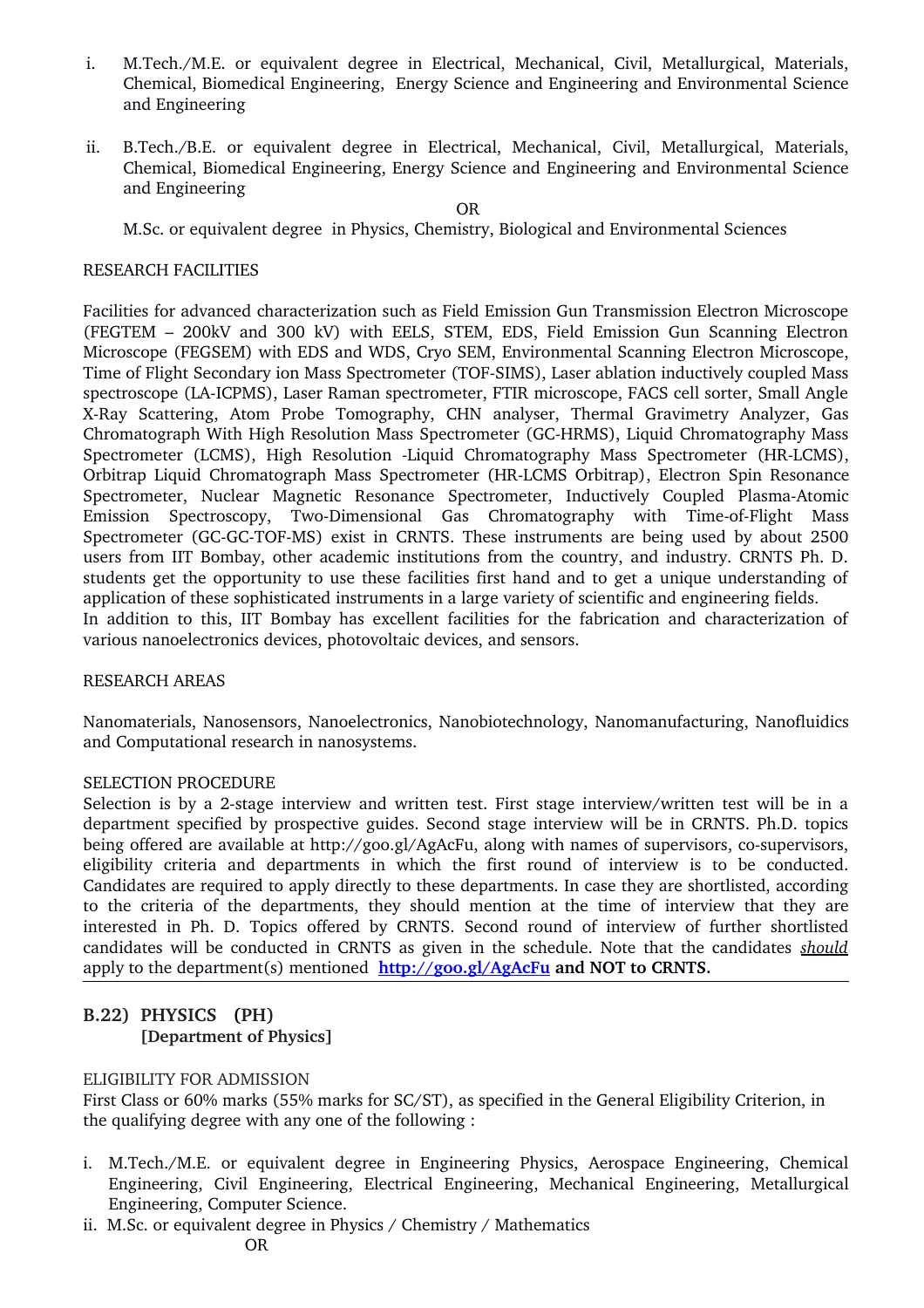B.Tech./B.E. or equivalent degree in Engineering Physics, Aerospace Engineering, Chemical Engineering, Civil Engineering, Electrical Engineering, Mechanical Engineering, Metallurgical Engineering, Computer Science.

#### RESEARCH AREAS

#### **1. Condensed Matter Physics-Theory**

Electron correlation in one and many component quantum fluids, Many body effects in inhomogeneous electron systems and metal surfaces, Quantum magnetism, Algorithms for condensed matter theory, Theoretical studies on magnetism and superconductivity, Electronic structure of ordered and disordered alloys, insulators, conjugated polymers and clusters, Strongly correlated electron systems, Novel magnetic systems, Development of wave function based ab-initio methods for electronic structure calculations, Study of control and thermodynamics of driven quantum systems with quantum information theory tools, ultrafast electron dynamics in solids.

### **2. Condensed Matter Physics-Experimental**

Magnetic oxide thin films and metallic multilayers for various applications, Spintronic materials, Nano and bio magnetism, Strongly correlated electron systems, Quantum magnetism, Low-dimensional magnets, Metal-insulator transitions, Quasi 1d/2d magnetic systems and doping effects. Dilute magnetic semiconductors, Semiconductor nanostructures. Electrical and optical properties of semiconducting oxide and nitride thin films, Nanoparticles and nanostructured thin films, Langmiur-Blodgett organic multilayers, Conducting polymers. Bilayer GaAs quantum wells, Organic semiconductors, Perovskite semiconductors, Optoelectronics, Photodetectors & photovoltaics, Solar cells, 2D and other materials for energy applications

#### **3. Optics/Photonics/spectroscopyTheory:**

Theoretical plasmonics and photonic bandgap crystals, Topological Photonics, PT symmetry in optics, Nonreciprocal optics, Theory of Metamaterials and metasurfaces, Computational optoelectronics of two-dimensional crystals and their heterostructures, Numerical Methods & Simulation Techniques for Nanophotonics, Complex Nanophotonic Device Design, Study of control and thermodynamics of driven quantum systems with quantum information theory tools, Quantum Optics Theory: Study of quantum synchronization of optical and opto-mechanical systems, EIT and other effects in unconventional systems using quantum information theory tools, Femto second and attosecond electron dynamics in atoms, molecules and solids. Time-resolved x-ray processes in matter.

### **4.Optics/Photonics/Lightmatter interactions/Nanophotonics/Ultrafast phenomena/ Spectroscopy Experimental**

Light-matter interactions in various types of nanostructures and other materials like organic molecules, Graphene, MoS<sub>2</sub>, Quantum wells, Quantum dots and their hybrid nanostructures, Plasmonics, Sensing, Nanoscale light sources (lasers/LEDs), Solar cells, All-optical switching,

Highly spatially and temporally resolved (ultrafast) spectroscopic investigations of optical response using various techniques, Development of 2D materials based nanoscale light sources, Photodetectors and data communications, Photovoltaic materials and devices for energy, Metamaterials, Metasurfaces, Magneto-optics, Micro-spectroscopy

#### **5. High Energy Physics – Theory**

Properties and interactions of fundamental particles, Gauge field theories and applications to cosmology, Neutrino physics and CP violation, String theory, Collider physics and QCD spin physics.

#### **6. High Energy Physics and Nuclear Physics-Experimental**

Properties of heavy ion collisions at ultra-relativistic energies involved in ALIC and CMS experiments at CERN. Experimental Nuclear Physics and Nuclear Medicine

### **7. Astronomy, Cosmology, Gravity – Theory**

Cosmology and Gravity

#### **8. Astronomy, Cosmology, Gravity – Experimental**

Cosmology and Gravity, Gravitational Wave Physics, Multi-messenger and observational astronomy, Astronomical instrumentation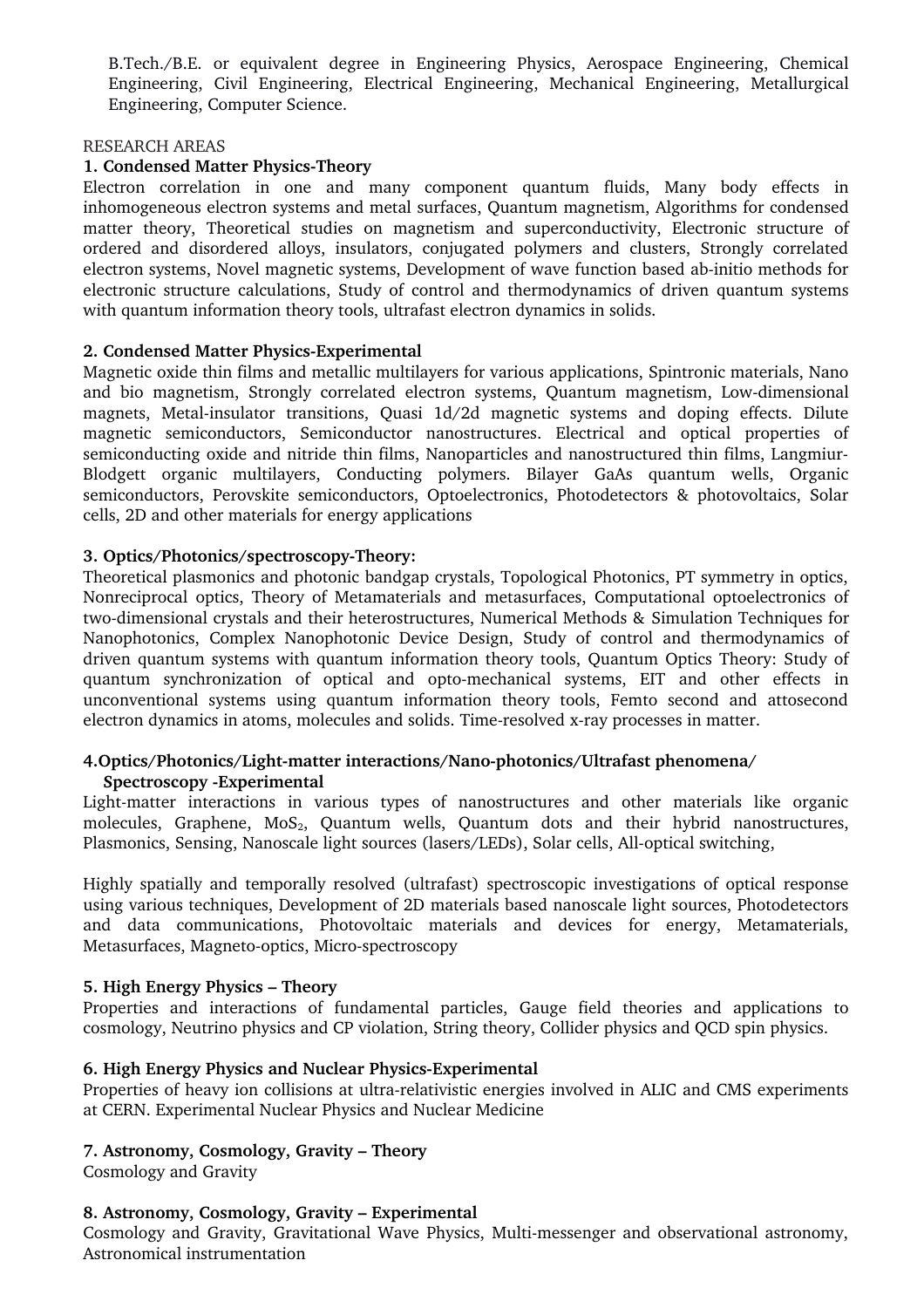**9. Statistical Physics/Bio Physics/Soft Matter Physics/ NonLinear Dynamics Theory**

Biophysics, complex fluid polymers, Stochastic processes, Non-equilibrium dynamics, Slow glassy dynamics, Granular inelastic gases

**10. Bio Physics/Soft Matter Physics/ NonLinear Dynamics Experimental** Bulk/interfacial Rheology, Synchrotron X-ray scattering, Particle tracking 

### **B. 23) POLICY STUDIES [PS] (Ashank Desai Centre for Policy Studies)**

The PhD Programme Structure:

The Ashank Desai Centre for Policy Studies (ADCPS) at IIT Bombay was conceived as a centre for research, education, training, and practice. In order to meet a growing need and demand for policy professionals in India, it was thought necessary that ADCPS have a Master's in Public Policy (MPP) programme as well as a PhD programme. ADCPS launched its PhD in Public Policy (MPP) programme from the Autumn semester of 2017.

ACPS envisions myriad ways in which its PhD and MPP programmes and graduates from these programmes can contribute to IIT Bombay's intellectual expansion as well as to India's polity and society. The aim is to produce professionals or academics who seek to serve or lead in the interest of the public. These academic programmes will reflect the changing dynamics in today's world and the need for policy to keep up with technological advancements, globalization, nuanced and complex public debates, and the growing trend of building rights-based democracies. Policy can no longer be contained within the realm of government and bureaucracy; it has percolated into civil society, academic institutions, and the private sector. Through the programmes, ADCPS aims to give its students tools which are applicable in diverse situations and teach students how to adapt to various fields, contexts, or situations. Students of the programmes can then find themselves fitting into and contributing to the public or private sectors, working within the government, or in the notfor-profit/ NGO sector. They may choose to work for large corporations as analysts or lobbyists, or may do policy research in IOs, think tanks, or universities. Finally, ADCPS in its academic programmes aims to capitalize on IIT Bombay's existing institutional strengths and build a department that can be a hub for public policy research and expertise. ADCPS's academic programmes integrates public policy, social sciences, and technology.

### ELIGIBILITY FOR ADMISSION

At least one of the following criteria must be met:

- 1) B.E/B.Tech or \*equivalent degree with 60% marks/6.0 CPI (55% marks/5.5 CPI for SC/ST).
- 2) M.Sc/M.A/M.Com/LLM/MCA or \*equivalent degree with 60% marks/6.0 CPI (55% marks/5.5 CPI for SC/ST) at post-graduation level.
- 3) MBA/ME/M.Tech/M.Phil/ from any institute recognized by a Government body (AICTE/ UGC/ AIU) with 60% marks/6.0 CPI (55% marks/5.5 CPI for SC/ST).

\* All equivalent degrees must be certified by their respective institution (s).

Candidates must also fulfill ONE of the following additional requirements for items 1 and 2 above:

- (a) VALID CAT/GMAT/GRE score.
- (b) Qualified in GATE/UGC-NET (Lectureship)/UGC-JRF/CSIR-NET (Lectureship)/CSIR-JRF/DAE/  DST/DBT/ICMR/NBHM/ etc.)
- (c) At least two years of work experience (acquired after obtaining the qualifying degree and completed before the starting of the semester in which admission is sought).

Criteria for awarding Teaching Assistant positions are as per IIT Bombay guidelines. [Please visit IIT Bombay PhD TA position guidelines]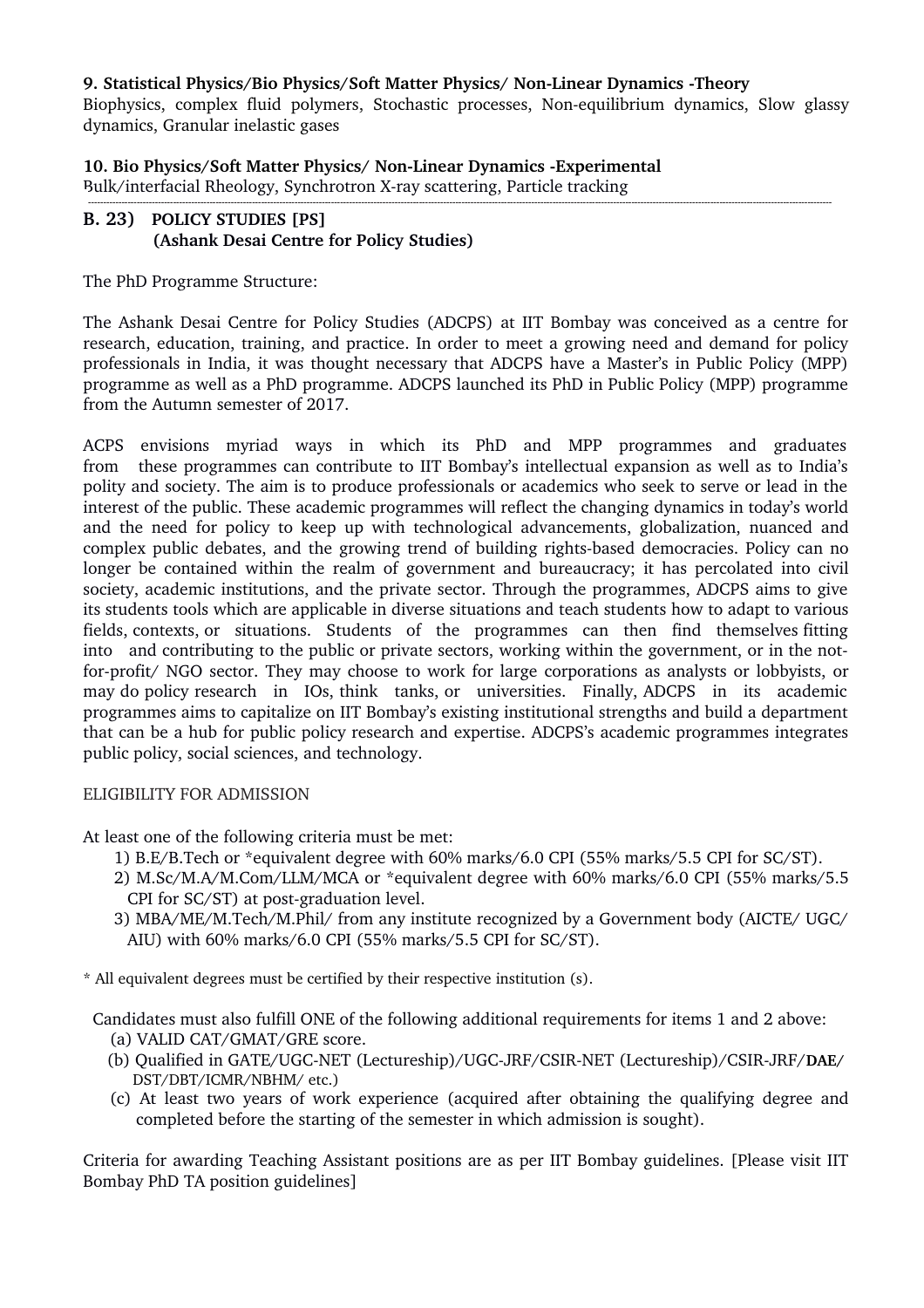Each student will need to indicate at least one of the 5 RESEARCH areas mentioned below, in which they wish to carry out doctoral research on policy related aspects. The prospective candidate is required to submit :

- a) Sample of recent writing on a relevant policy topic (blog, research paper, thesis excerpt maximum of 1000 words.
- b) A research proposal on a topic of policy relevant research interest. The proposal should

contain (a) problem identification, (b) brief review of literature (c) Policy relevant issues and questions and (d) proposed methodology, (e) final outcome, (f) reference (1800 words maximum excluding reference).

A written examination and interview will be conducted for all students who meet the above criteria.

# PROGRAMME STRUCTURE

The programme is structured to keep half of the credit load in the Policy area, and the other half is to be divided between (i) the courses in the sectoral area of interest e.g. water, energy, gender, communication etc. and (ii) Institute electives which would complement the policy courses and the domain courses, taking into account the student's background.

# RESEARCH AREAS

A candidate must identify either one or two of the following areas of APCPS Policy research and indicate as such in the research proposal (please carefully read [www.cps.iitb.ac.in/research](http://www.cps.iitb.ac.in/research) for elaboration):

i. Digital Society ii. Structural Inequalities iii. Environment, Energy and Natural Resources iv. Markets and Governance Processes v. Technology and Society

# **B.24) SYSTEMS AND CONTROL ENGINEERING (SC)**

# **[Interdisciplinary Group in Systems & Control Engineering]**

### ELIGIBILITY FOR ADMISSION

First Class or 60% marks (55% marks for SC/ST), as specified in the General Eligibility Criterion, in the qualifying degree with any one of the following :

- i. M.Tech./M.E. or equivalent degree in any branch of Engineering
- ii. B.Tech./B.E. or equivalent degree in any branch of Engineering OR

M.Sc. or equivalent degree in Mathematics or Physics

### RESEARCH AREAS

Large scale systems, system reduction, nuclear reactor control, sliding mode control (continuous & discrete), power systems – stability & control, modeling, control & implementation of smart structures, space launch vehicles – stability & control, flexible manipulators, stability & control of multirate output feedback based control (POF/FOS). •

NMR spectroscopy, quantum information and control. •

Nonlinear system analysis and control, adaptive control, geometric mechanics, Lagrangian and Hamiltonian mechanics. •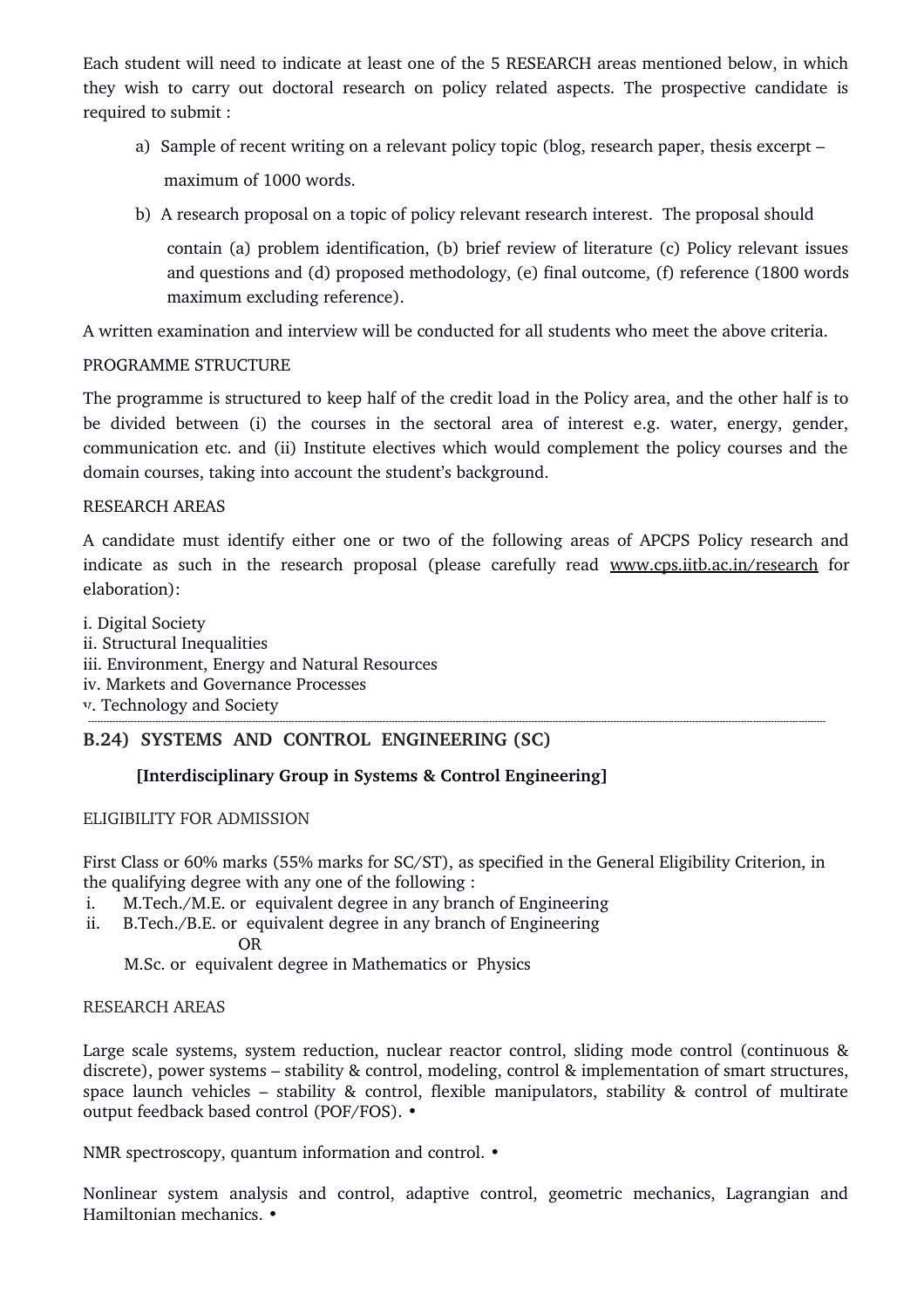Optimal control, constrained and optimization based control, in particular, stochastic modelpredictive/receding-horizon control. •

Stochastic control, learning theory, information theory. •

Cooperative control of multi-agent systems, resource allocation, team theory and its application, decentralized control, cooperative and network control. •

Reconfigurable hardware, embedded control systems, robotic path planning algorithms, hardware/software codesign. •

Switched and hybrid systems, control under communication and computation constraints. •

Game theory, optimization, economics, combinatorics and systems biology.  $\bullet$ 

Control of distributed parameter systems, parameter estimation for PDEs, motion planning for PDEs.

Artificial Intelligence, Machine Learning and Data Science

All applicants are advised to look at the faculty webpage (www.sc.iitb.ac.in/coreFaculty.html) and the corresponding research areas before applying.

#### 

### **B.25) TECHNOLOGY & DEVELOPMENT (TD) [Centre for Technology Alternatives for Rural Areas(CTARA)]**

#### ELIGIBILITY FOR ADMISSION

First Class or 60% marks (55% marks for SC/ST), as specified in the General Eligibility Criterion, in the qualifying degree with any one of the following :

- i. M.Tech./M.E. or equivalent degree in any branch of Engineering
- ii. B.Tech./B.E. or equivalent degree in any branch of Engineering
- **OR** OR
	- M.Sc. or equivalent degree.

Adequate exposure/experience in carrying out Field Work and/or Technology Transfer / Project Management and to Contemporary International issues related to Technology and Development is desirable. A clear Statement of Purpose (SoP) along with a research project proposal ( $\sim$ 1000 words) must accompany the application. Admission will be made through a written-test followed by an interview.

#### RESEARCH AREAS

Technology and Development Rural/Agro-based Industries Natural Resources ( Energy, water, Land use) Environment, Climate Change and Development Public Policy and Governance Agriculture and Biodiversity Rural and regional planning Sustainable materials & rural infrastructure

### **B.26) Urban Science & Engineering (US) [Centre for Urban Science & Engineering (CUSE)]**

The Centre for Urban Science and Engineering is an interdisciplinary centre for research, teaching and skilled manpower development with the primary mandate of creating innovative and holistic solutions to deliver urban services related to planning and design, policy and governance, built environment and social and physical infrastructure while mitigating the effects of natural disasters and climate change. The centre combines the latest advances in science and technology with sustainable, equitable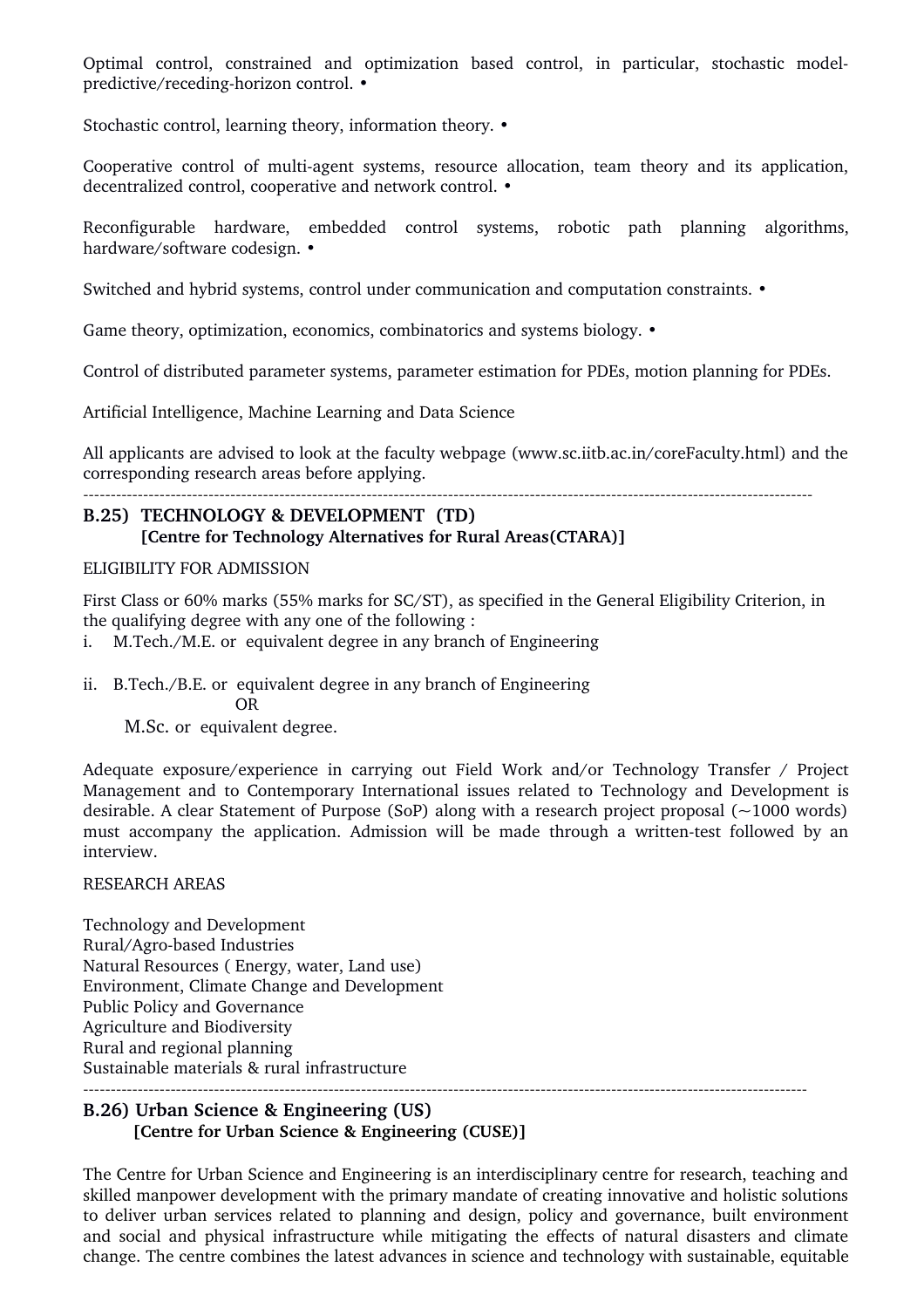and human-friendly design, to create new products and solutions that would ultimately lead to the betterment of life for the rapidly increasing urban population in the developing world.

#### ELIGIBILITY FOR ADMISSION

First Class or 60% marks (55% marks for SC/ST), as specified in the General Eligibility Criterion, in the qualifying degree with any one of the following:

i. M.Tech./M.E. or equivalent degree in any branch of Engineering consistent with the research areas of the Centre

OR

 Master's degree in Architecture, Urban Planning, or equivalent degree consistent with the research areas of the Centre

ii. B.Tech./B.E. or equivalent degree in any branch of Engineering consistent with the research areas of the Centre

OR

Bachelor's degree in Architecture, Urban Planning, or related disciplines

OR

M.Sc./MA or equivalent degree in Environmental Sciences, Energy Sciences, Geography, Social

Sciences, Economics, Applied Mathematics, Statistics, or related disciplines.

For qualifying degree listed under ii, candidates must also fulfil ONE of the following additional requirements:

\* Valid GATE/CEED score

\* Selected through National Eligibility Test – UGC NET including lectureship (Assistant Professorship)

\* Selected through a National level examination conducted by MHRD or its agencies/Institutions such as UGC/ IIT/ IISc./ IISER/IIIT etc.

\* Minimum of TWO years of professional experience relevant to the research areas of the Centre (acquired after obtaining the qualifying degree and completed before the starting of the semester in which admission is sought)

Criteria for awarding Teaching Assistantship is as per the guidelines mentioned in section A.6 of this brochure.

\*\* B.Tech. / B.S. degree / BE / B.Arch./B.Plan.(or equivalent) holders having a CGPA/CPI score of 8.00 (on 010 scale) and above from an Indian Institute of Technology or any of the CFTIs is exempted from the requirement of a valid GATE score for the consideration of General Eligibility Requirement for admission.

#### **RESEARCH AREAS**

Ph.D. students will be engaged in interdisciplinary research that will focus on urban challenges in India. They will work with Centre faculty in the following domains, including but not limited to:

Planning and Design Policy and Governance Social and Physical Infrastructure Built Environment and Buildings Informatics

All applicants are advised to visit the webpage of CUSE [\(https://www.cuse.iitb.ac.in\)](https://www.cuse.iitb.ac.in/) for more details on research areas before applying.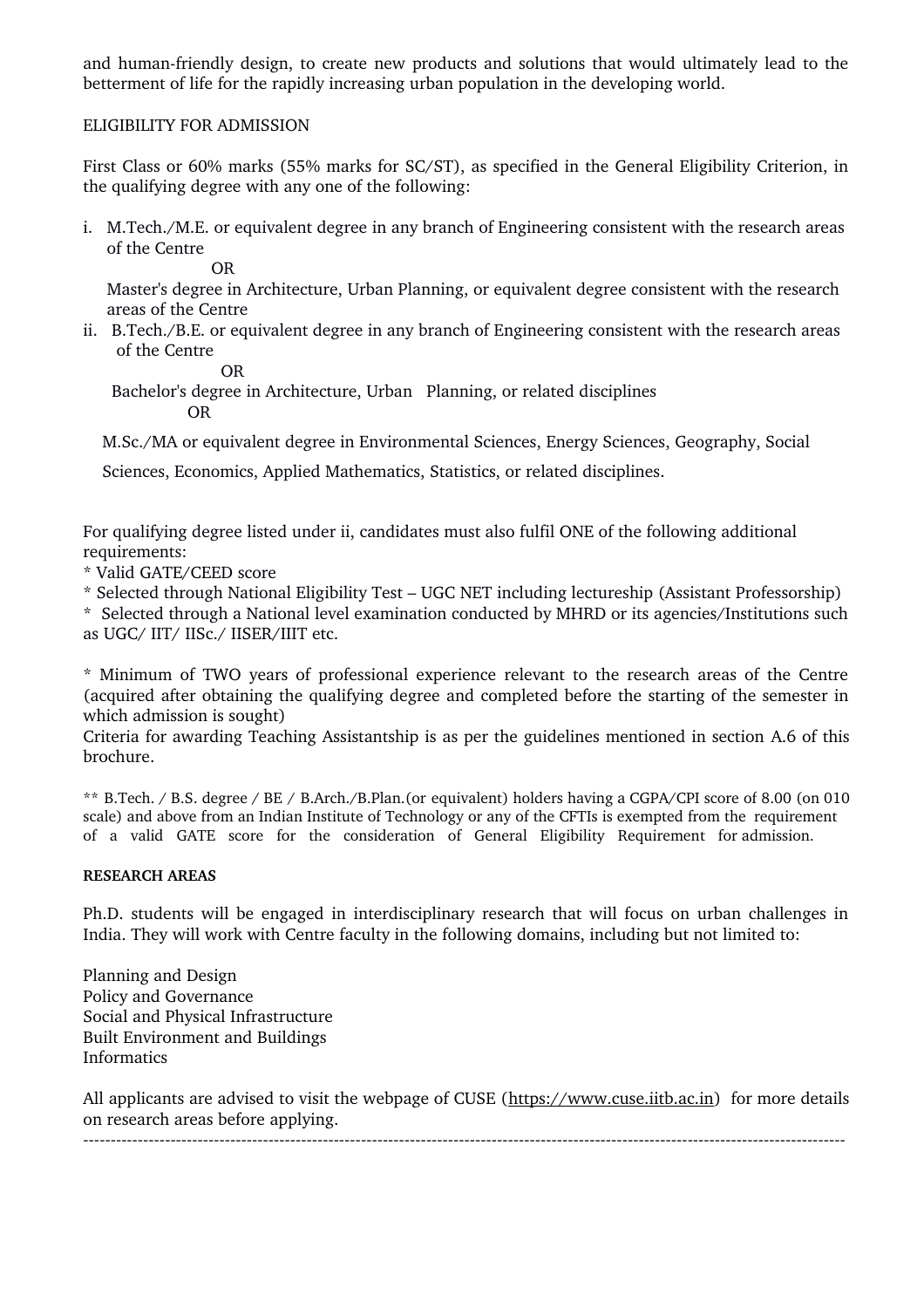# **B.27) Digital Health (DH) [Koita Centre for Digital Health (KCDH)]**

Koita Centre for Digital Health (KCDH) at IIT Bombay is the first of its kind in India, focused on driving academic programs, research, and industry collaborations in Digital Health.

Keeping in mind the interdisciplinary nature of the domain, the PhD program encourages the association of two research supervisors, preferably from two different academic entities (viz. departments or centres within IIT Bombay), to supervise the research of each Ph. D. candidate enrolled in KCDH. Also, collaborations with clinicians are encouraged for each research project.

### ELIGIBILITY FOR ADMISSION

First Class or 60% marks (55% marks for SC/ST), as specified in the General Eligibility Criterion, in the qualifying degree namely

A. M.E./M.Tech/MS degrees in Chemical, Computer Sci. Engg., Electrical, Energy, Mechanical, Resources Engg., Material Science, Engineering Physics, BioMedical Engineering (or equivalent disciplines)

B. MS (Master of Surgery)/MD/MVSc/MDS/MPTh/Mpharm/M.O.Th

C. . MBBS, BDS, BPharm, BVSc, BPTh, BOTh (degree programme to be of 4 years or more) with 60 percent aggregate AND qualifying All India level post graduate entrance examination for corresponding disciplines such as AIIMS/NEET-PG/MCI/JIPMER/ PGI Chandigarh/AFMC-Pune/ for MBBS/BDS or GPAT (for Pharmacy graduates) or a valid CSIR/UGC/DBT/ICMR JRF not linked to ICMR project (for FA any fellowship that will provide scholarship for 5 years

D. M.Sc./ M.S./ Integrated BS-MS in Physical sciences (Physics, Chemistry or equivalent disciplines), M.A./M.Sc./Integrated BS-MS in Mathematical sciences (Mathematics, Statistics, Biostatistics, Applied Statistics, Applied/Computational Mathematics or equivalent disciplines). M.Sc./ M.S. / Integrated BS-MS in Life sciences (specifically Biochemistry, Biophysics, Biotechnology, Physiology, Molecular Biology or equivalent disciplines)

E. B.E./B. Tech/4 year BS (in Chemical, Computer Sci. Engg., Electrical, Mechanical, Engineering Physics, MEMS-Material Science & Metallurgy, Biomedical Engineering, Mathematics, Applied/Computational Mathematics, Economics, Statistics or equivalent disciplines), with eligibility subject to specified admission procedure, would be considered. A valid GATE score and other IITB norms as per IITB PhD brochure will be required.

The candidates with qualifying degrees as mentioned in 'C, D & E' must fulfil one of the following:

(i) A valid GATE score

- (ii) a valid CSIR/UGC/DBT/ICMR JRF not linked to ICMR project (for FA any fellowship that will provide scholarship for 5 years
- (iii) Experience as specified earlier in A.5 and A.6 for CT, EX, IS, PS, SF, SW category

# RESEARCH AREAS

- **1.** Healthcare Applications
	- EHR, EMR and clinical applications
		- Medical imaging
		- Medical devices software
		- Payers and life sciences application
- 2. Healthcare Data Management
	- Data interoperability and standards
	- Data Privacy and Security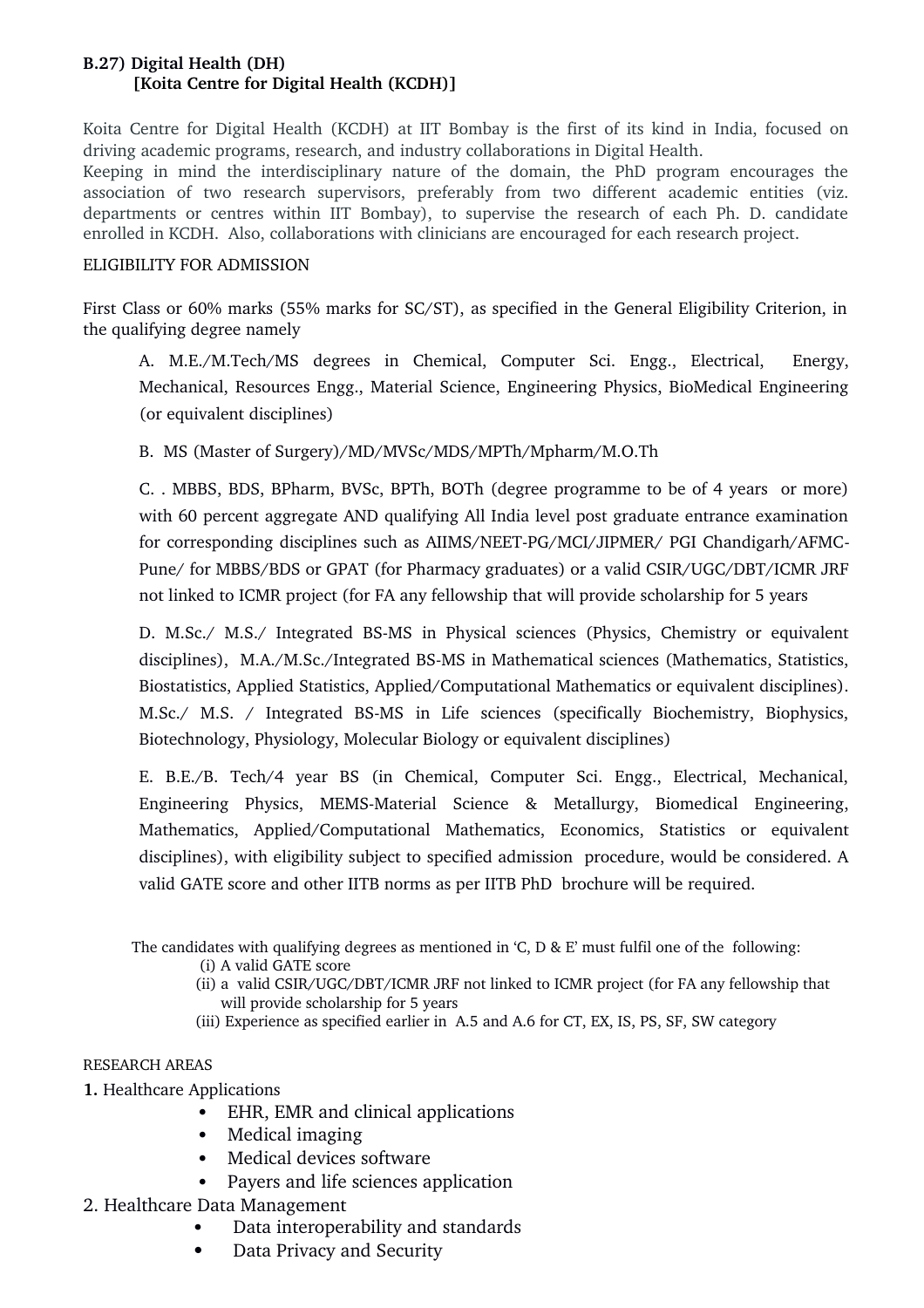- Healthcare data warehousing & management
- Federated data management
- 3. Healthcare Analytics and AI/ML.
	- Healthcare AI/ML
	- Medical image analytics
	- Clinical decision support
	- Preventive & prescriptive analytics
- 4. Consumer Health & Tele-medicine
	- Consumer health devices
	- Mobile Health applications
	- Tele-medicine applications
	- Remote patient monitoring
- 5. Computational Biology and Bioinformatics
	- Proteomics
	- Genomics
	- Pathway analysis
	- Disease diagnosis
- 6. Population Health & Public Health Policy
	- Disease surveillance & analytics
	- Population health analytics
	- Epidemiology & disease management
	- Public health policy

# 

### **B.28) Machine Intelligence and Data Science ( MInDS) [Center for Machine Intelligence and Data Science (CMInDS)]**

Centre for Machine Intelligence & Data Science (C-MinDS) is one of the more recent centres set up by the Institute. It will start its Ph.D programme from the Autumn semester of 2022.

The Center for Machine Intelligence and Data Science (MInDS) has been in operation since March 2020. Seventy-five faculty across fifteen departments are associated with the Center, with twenty five of them actively involved in the direct functioning of the center. We are starting our PhD program from Autumn 2022.

# ELIGIBILITY FOR ADMISSION

The qualifying degree may be any one of the following:

- 1. Master's or equivalent degree in Engineering/Technology
- 2. Four years Bachelor's degree in Engineering/Technology/Science
- 3. Master's or equivalent degree in Science/Statistics/Mathematics

Note: The MCA (Master of Computer Applications) degree will be considered as being equivalent to a four-year BTech degree.

For candidates qualifying under (2) or (3), one of the following additional requirements must also be fulfilled:

- a. Valid GATE score
- b. A four year Bachelor's degree from the IITs (BTech), IISc (BS), IISERs (BS-MS) or a Master's degree from ISI (any two year Master's degree), with CPI (normalized to a 10 point scale)  $>= 8$
- c. Minimum of TWO years of professional experience (acquired after obtaining the qualifying degree and completed before the starting of the semester in which admission is sought)

Minimum marks/CGPA/CPI in qualifying degree would be as per current Institute norms. Among students admitted under criterion (b) above without a GATE score, only IIT BTech holders will be eligible for TAship.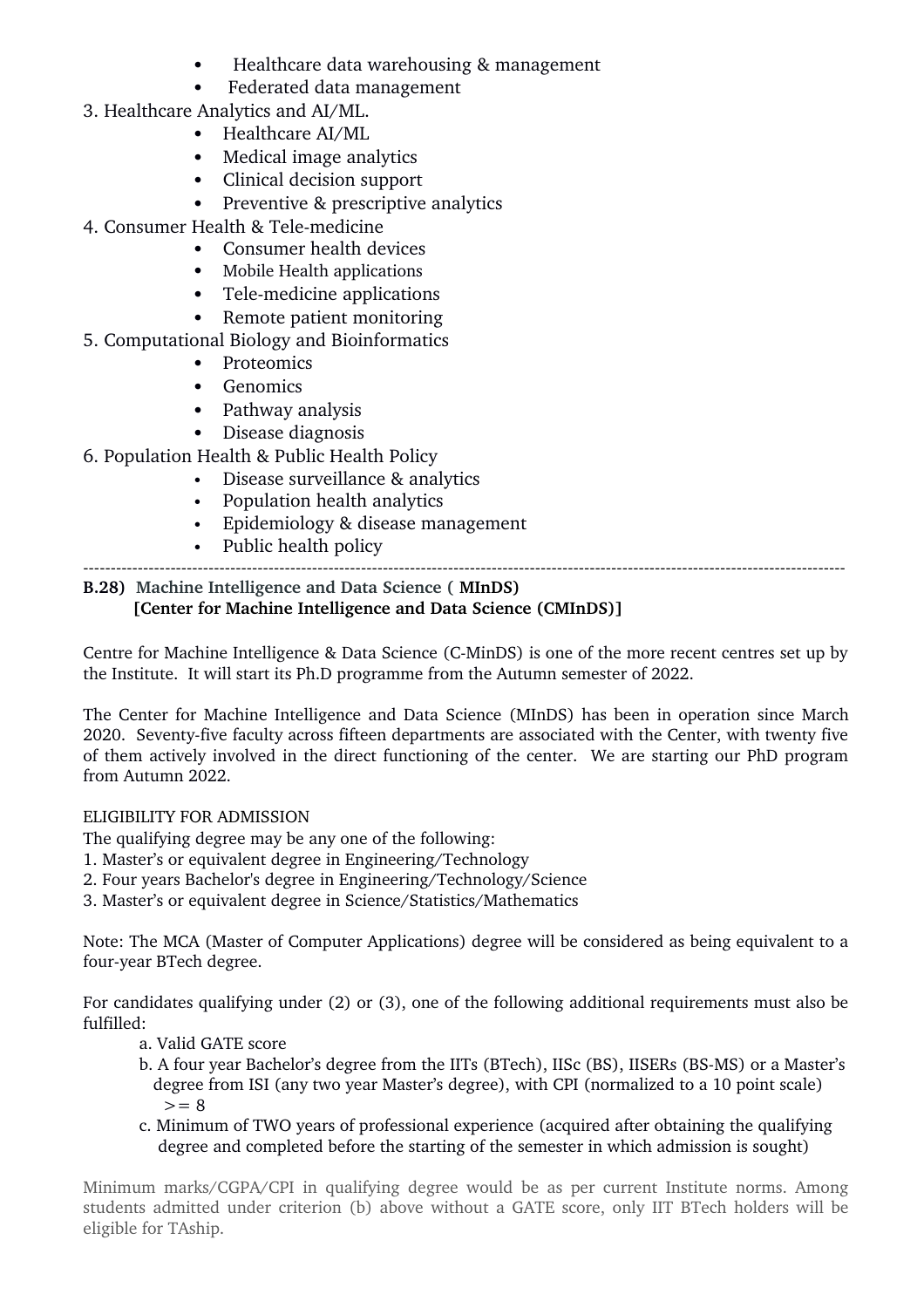The Center will additionally conduct a written test and an interview to shortlist candidates. This test will evaluate applicants on general aptitude, programming, probability & statistics, calculus, and linear algebra.

### RESEARCH AREAS (not limited to):

AI/ML theory: Concept learning, generalization bounds, handling data imbalance, learning from noisy labels, memory networks, adversarial attacks and preventions, interpretable AI, Bayesian modeling, uncertainty quantification in deep learning, causality and counterfactual reasoning, domain adaptation and generalization, robustness, human-machine interaction.

AI/ML in Finance: Risk Analytics, Consumer Analytics, Customer Data Analytics, Real-Time Analytics, Financial Fraud Detection, Personalized Services, Algorithmic Trading, Data Auditing, and Currency Note Salvage Automation, Game theory in Finance, Anomaly detection, and data quality.

Speech and language technologies specifically for Indian languages: Machine (and Spoken) Translation, Speech Recognition, Models for Code-Switching, Cross-Lingual Audio-Visual Learning, Sentiment and Emotion Recognition, Information Extraction, Explainable and Human-in-the-Loop Systems, Natural language interfaces to data, Conversational data analysis

AI in transportation: Automation in Highway and Railway Alignment Design, Predicting Road Runoff Crashes from Vehicle Dynamics Data, As-Built Geometric Features of Highways from Instrumented Vehicle Data, Driving Style Recognition from Vehicle Dynamics Data, Security Ratings of Transportation Facilities using Multi-Source User Data, Safety Evaluation of Transportation Infrastructure using Multi-Source User Data

AI in visual computing: Image classification, segmentation, object detection, weakly-supervised image classification, zero-shot and few-shot learning, continual learning, transfer learning and domain adaptation, multi-modal learning, multi-task learning, human activity analysis from videos, 3D computer vision using deep learning, image retrieval, medical image analysis, image rendering, Shape analysis from image sequences, remote sensing image analysis

AI & ML in Manufacturing: IoT / IIoT framework, performance analytics, fault detection & diagnosis, prognostics & diagnostics, condition-based monitoring, performance monitoring, physics assisted knowledge representation, filtering and estimation theory, distributed decision making, advanced and large scale optimization for prescriptive analytics, Regulation and Control, scheduling and decision support systems.

### Fellowships

In addition to the institute-funded eight TA positions, PhD scholars will have opportunities to apply for attractive fellowships. Two fellowships called the "Megan Kacholia Fellowship" are specifically designated for women PhD students and provide a fellowship stipend of more than 60,000 INR along with a generous research budget for a period of five years (contingent on satisfactory performance).

### PhD Qualifier

In order to qualify for the PhD program, students will have to fulfill the following criteria:

- For students with a Master's degree in Engineering/Technology (respectively, for those without), a CPI  $>= 8$  averaged over 3 (respectively, 5) CMInDS courses taken at IITB within two semesters (respectively four semesters) of the start of joining. (By CMInDS courses, we mean courses that belong to our breadth/elective baskets.)
- A grade  $> = 8$  in the PhD seminar

Students unable to meet these qualifying criteria will be offered an exit option (M.Phil) as per prevailing Institute norms.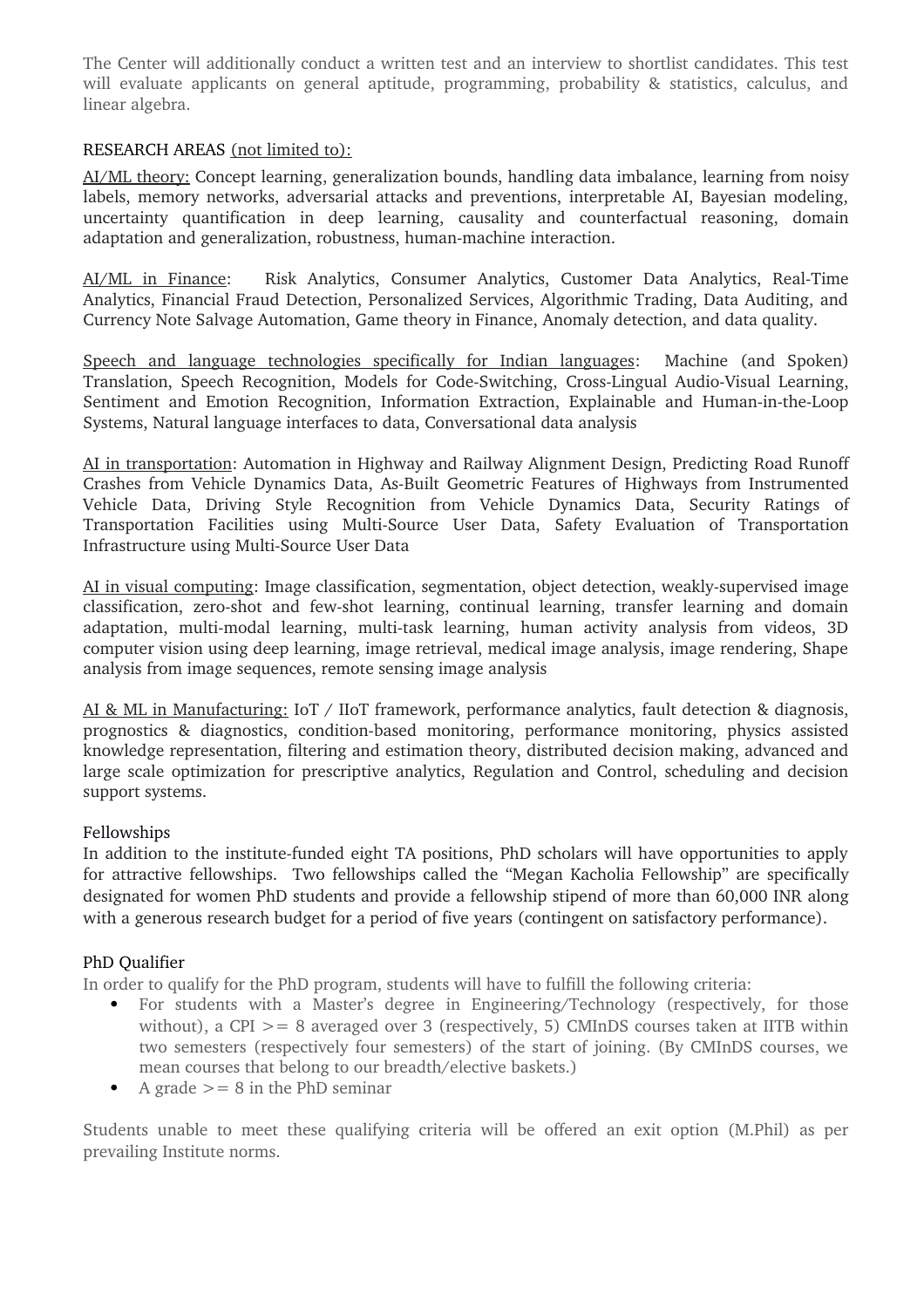### **Fees, Deposits & Hostel Rent for Ph.D. students (subject to revision as per MHRD/BoG decision)**

**Academic Fees**

|              |                                                                                                                                                                               | Fees payable (Rs.)                        |                                                   |                                             |                                             |
|--------------|-------------------------------------------------------------------------------------------------------------------------------------------------------------------------------|-------------------------------------------|---------------------------------------------------|---------------------------------------------|---------------------------------------------|
|              |                                                                                                                                                                               | <b>GN/OBC</b>                             |                                                   |                                             |                                             |
| Sr<br>No.    | <b>Particulars</b>                                                                                                                                                            | <b>Group I</b><br>(Concessional)          | <b>Group II</b><br>(Non-<br><b>Concessional</b> ) | <b>SC/ST/PD</b>                             | <b>Institute</b><br><b>Staff</b>            |
| A)           | One time payment at the time of Admission                                                                                                                                     |                                           |                                                   |                                             |                                             |
|              | <b>Admission Fee</b><br>1.                                                                                                                                                    | 2850                                      | 2850                                              | 2850                                        | 2850                                        |
|              | <b>Thesis Fees</b><br>2.                                                                                                                                                      | 3200                                      | 3200                                              | 3200                                        | 3200                                        |
|              | <b>Medical Examination</b><br>3.                                                                                                                                              | 600                                       | 600                                               | 600                                         | 000                                         |
|              | <b>Provisional Certificate</b><br>4.                                                                                                                                          | 700                                       | 700                                               | 700                                         | 700                                         |
|              | <b>Student Welfare Fund</b><br>5.                                                                                                                                             | 1250                                      | 1250                                              | 1250                                        | 1250                                        |
|              | 6.<br>Modernisation & Upgradation                                                                                                                                             | 3200                                      | 3200                                              | 3200                                        | 3200                                        |
|              | <b>Identity Card</b><br>7.                                                                                                                                                    | 700                                       | 700                                               | 700                                         | 000                                         |
|              | Total (A)                                                                                                                                                                     | 12500                                     | 12500                                             | 12500                                       | 11200                                       |
| B)           | Per semester fees                                                                                                                                                             |                                           |                                                   |                                             |                                             |
|              | 1. Tuition Fee - Statutory fees<br>2. Examination Fee<br>3. Registration Fee<br>4. Gymkhana Fee<br>5. Student Benevolent Fund<br>6. Student Accident Insurance Fund<br>(SAIF) | 5000<br>1250<br>950<br>2200<br>700<br>300 | 25000<br>1250<br>950<br>2200<br>700<br>300        | $00\,$<br>1250<br>950<br>2200<br>700<br>300 | $\bf{00}$<br>1250<br>950<br>00<br>700<br>00 |
|              | Total (B)                                                                                                                                                                     | 10400                                     | 30400                                             | 5400                                        | 2900                                        |
| $\mathbf{C}$ | Refundable Deposits (To be paid at the time of admission)                                                                                                                     |                                           |                                                   |                                             |                                             |
|              | 1. Institute Security Deposits                                                                                                                                                | 3000                                      | 3000                                              | 3000                                        | $00\,$                                      |
|              | 2. Library Security Deposits                                                                                                                                                  | 3000                                      | 3000                                              | 3000                                        | $00\,$                                      |
|              | Total $(C)$                                                                                                                                                                   | 6000                                      | 6000                                              | 6000                                        | 00                                          |
|              | Total $(A+B+C)$                                                                                                                                                               | 28900                                     | 48900                                             | 23900                                       | 14100                                       |

### **NOTE:**

Students permitted to take temporary withdrawal from the programme for one or more semesters, are required to pay Rs.3000/- as a continuation fee per semester.

IIT Bombay reserves the right to revise the fee structure in subsequent semesters.

For any query related to hostel fees / hostel room allotment / payment/refund of hostel fees etc., students are required to write to Assistant Registrar- HCU (arhcu@iitb.ac.in), HCU office [\(hcu.office@iitb.ac.in\)](mailto:hcu.office@iitb.ac.in)

Candidates opted for Hostel Accommodation have to submit the Mess Advance of Rs.27,000/- by ONLINE payment/Net Banking as per the link provided in the online admission portal**, at the time of joining the Institute hostel.**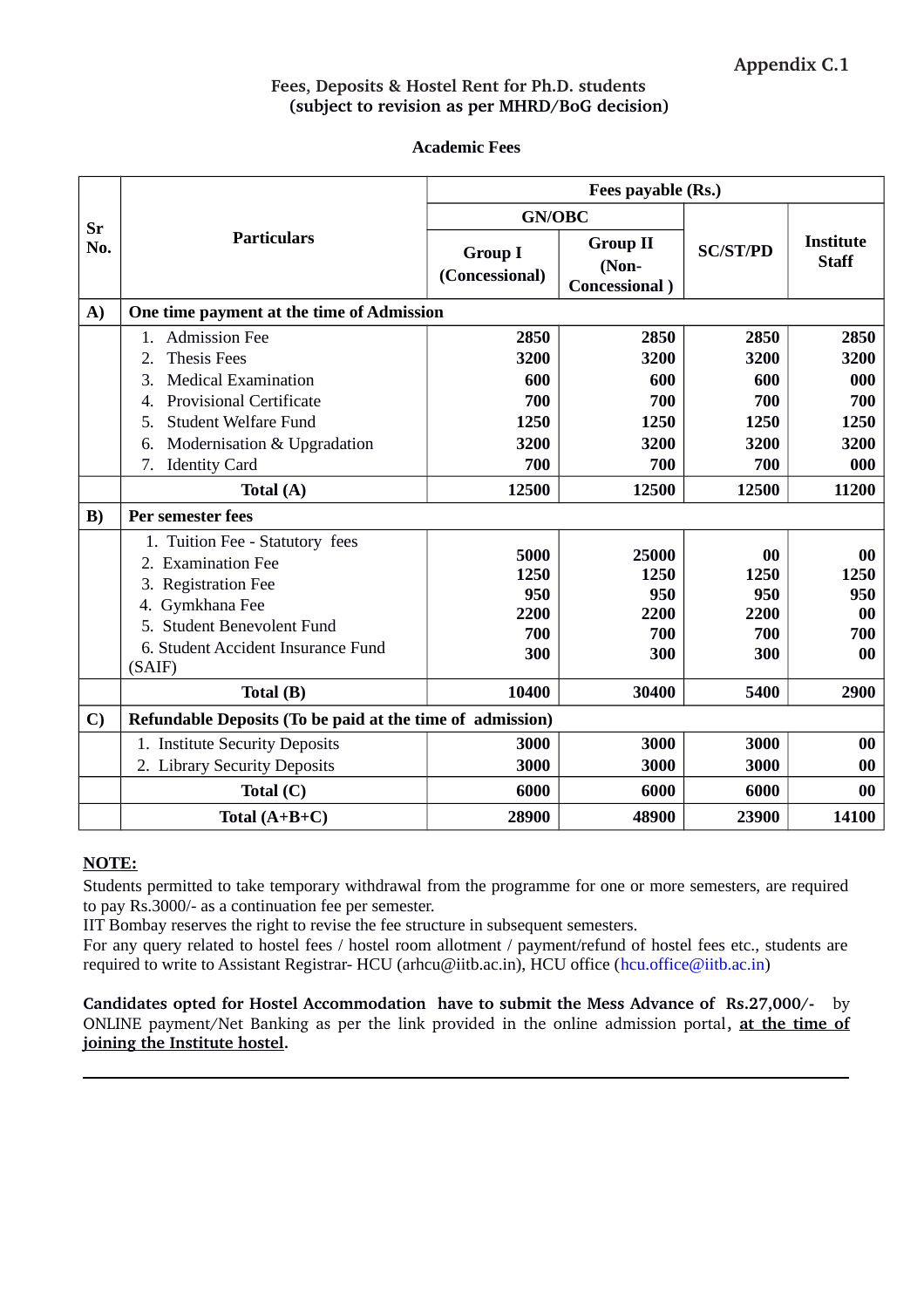| Group-I                                                                                                                                                                                                                                                                                                                                                                                                                            | Group-II                                                                                             |                                                                                                                                                                                                                                                                                                                                                                 |  |
|------------------------------------------------------------------------------------------------------------------------------------------------------------------------------------------------------------------------------------------------------------------------------------------------------------------------------------------------------------------------------------------------------------------------------------|------------------------------------------------------------------------------------------------------|-----------------------------------------------------------------------------------------------------------------------------------------------------------------------------------------------------------------------------------------------------------------------------------------------------------------------------------------------------------------|--|
| (with concession on Tuition Fee)                                                                                                                                                                                                                                                                                                                                                                                                   |                                                                                                      |                                                                                                                                                                                                                                                                                                                                                                 |  |
| <b>Masters Students (Indian)</b><br>Tuition Fee $=$ Rs. 30000/-<br>(inclusive of a waiver<br>of Rs. $20000/-$ )                                                                                                                                                                                                                                                                                                                    | PhD Students (Indian)<br>Tuition Fee $=$ Rs. 5000/-<br>(inclusive of a waiver)<br>of Rs. $20000/-$ ) | <b>PhD Students</b><br><b>Masters Students</b><br>(Indian)<br>(Indian)<br>Tuition Fee $=$<br>(Tuition Fee =<br>Rs. 50000/-*<br>Rs. 25000/-)*                                                                                                                                                                                                                    |  |
| Teaching Assistantship (TA)<br>Research Assistantship (RA)<br>Govt./ Semi Govt. Fellowship Awardees (AERB / AICTE /<br>ARCI / CPHEEO / CSIR / DAE / DST / DBT / HBNI / ICAR /<br>٠<br>ICMR / ICPR / ICSSR / MERC / MNES / NBHM / PMRF /<br>$\bullet$<br>QIP / UGC / ENDOWMENT)/IITB-Monash-CSIR/UGC<br>Teaching Assistantship through Project (TAP)<br>٠<br>Research Assistantship through Project (RAP)<br>٠<br>Foreign TA and FA |                                                                                                      | Sponsored (SW) category (including<br>$\bullet$<br>IITB-<br>Monash)<br>Project Staff (PS) category<br>DRDO Sponsored<br>Sponsored Fellowship<br>Awardees<br>$(SFA)$ -<br>(e.g. CG, Infosys, TCS, Forbes<br>Marshall etc.)<br>Self<br>Finance<br>(SF)<br>Category<br>(including)<br>College Teacher (CT) and SF with<br>Study<br>Leave<br>External (EX) category |  |

# **Group-I and Group-II Categories for PG students**

**\* Excluding M.Sc., M.Sc.+PhD, MA+PhD, MBA, PhD'EX' category students who joined parent organization after the course work.**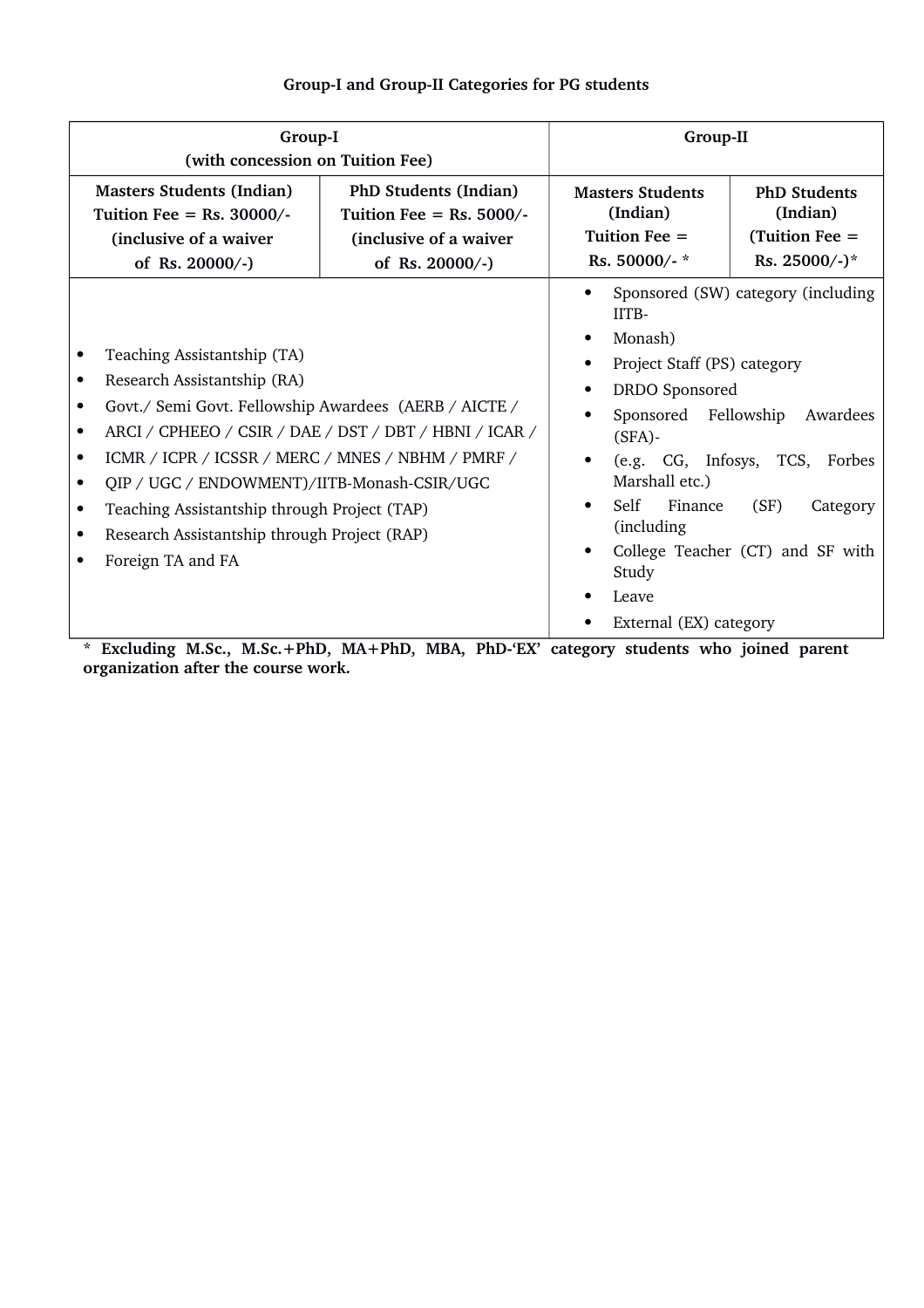# Sponsorship Letter for Full-time Ph.D. Candidates (SW)

(To be typed on letterhead of the sponsoring organization)

To The Director, Indian Institute of Technology, Bombay Mumbai – 400 076.

### **Sub: Sponsoring of an Employee for Ph.D. programme**

Dear Sir,

We hereby sponsor the candidature of Shri./ Smt./ Kum when the subset of shrill and the set of Shri in our organization as  $(designation)$  for joining his / her Ph.D. Programme in at your Institute as a <u>full-time</u> candidate.

He/ She is employee of our organization since . We shall bear the total expenses of his / her studies. We shall fully relieve him/ her of his/ her duties in the organization during the entire period of the Ph.D. programme, to enable him/ her to devote full time to his/ her studies in the Institute.

Signature and Seal of the Sponsoring Authority ===================================================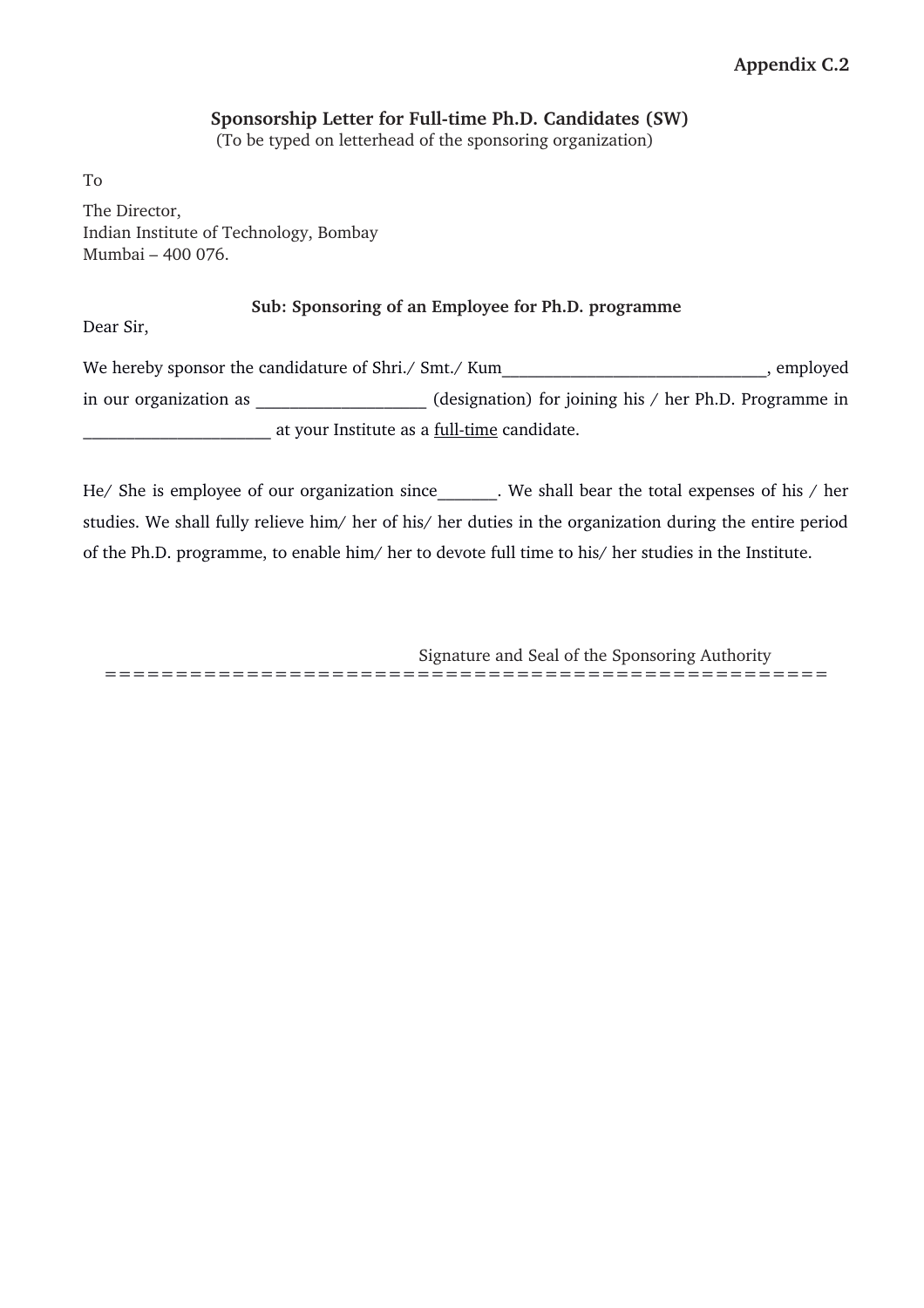# **Employer's Letter for Ph.D. candidates joining on Study Leave (SF)**

(To be typed on letterhead of the Institution)

To

The Director, Indian Institute of Technology, Bombay Mumbai – 400 076.

### **Sub: Relieving an employee on Study Leave**

Dear Sir,

| We hereby relieve Shri./ Smt./ Kum.            | employed in this Institute |                                                |  |  |  |
|------------------------------------------------|----------------------------|------------------------------------------------|--|--|--|
| as                                             | (designation) on           | (full-pay/ half-pay/ no-pay) leave for joining |  |  |  |
| Ph.D. programme at IIT Bombay, for a period of |                            | years (at least three years).                  |  |  |  |

Signature of Head of the Institute and Seal of the Institution

===================================================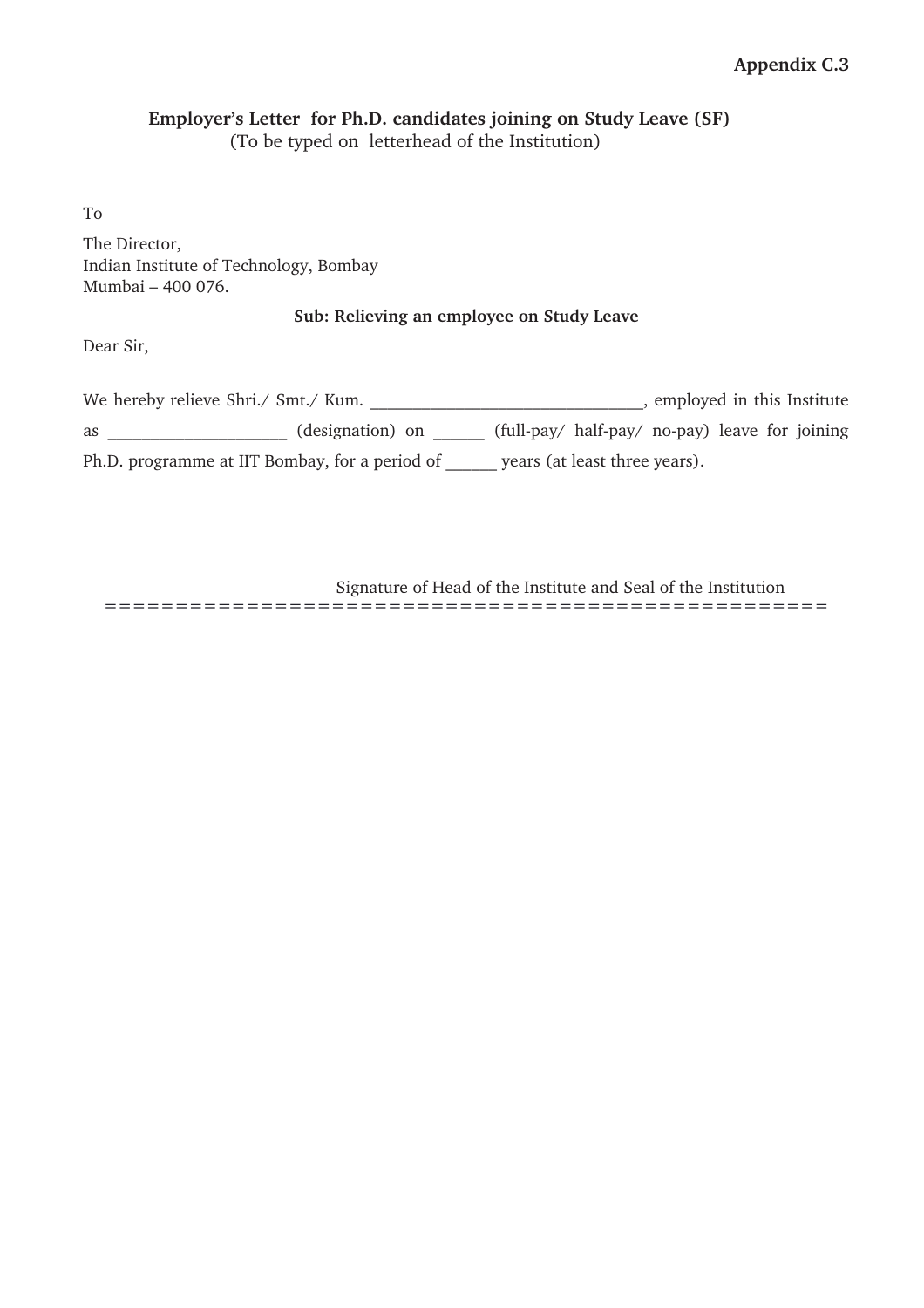# **Appendix C.4**

# **Sponsorship Certificate for Ph.D. External Registration (EX)**

(To be typed on letterhead of the Sponsoring Organization)

Name of the sponsoring organization : \_\_\_\_\_\_\_\_\_\_\_\_\_\_\_\_\_\_\_\_\_\_\_\_\_\_\_\_\_\_\_\_\_\_\_\_\_\_\_\_\_\_\_\_\_\_\_\_\_\_\_ Address : Present Designation of the applicant : Present status of the applicant: \_\_\_\_\_\_\_\_\_\_\_\_\_\_\_\_\_\_\_\_\_\_\_\_\_\_\_\_\_\_\_\_\_\_\_\_\_\_\_\_\_\_\_\_\_\_\_\_\_\_\_\_\_\_\_\_\_\_ (Permanent/Quasi Permanent/Temporary) Division where research work is proposed to be done: \_\_\_\_\_\_\_\_\_\_\_\_\_\_\_\_\_\_\_\_\_\_\_\_\_\_\_ Name of supervisor from the sponsoring organization: (Bio-data of supervisor to be enclosed giving details of designation, qualification, research experience etc.) Details of facilities relevant to the research problem which will be made available to the candidate by the organization. Statement of proposed Co-supervisor (external) If Shri / Kum. / Smt.\_\_\_\_\_\_\_\_\_\_\_\_\_\_\_\_\_\_\_\_\_\_\_\_\_\_\_\_\_\_\_\_\_\_\_\_\_ is registered for the doctorate degree, I agree to act as his/ her research Co-supervisor along with the research Supervisor from IIT Bombay. Signature of proposed Co-supervisor (external) If Shri./ Kum./ Smt. Sime and the Ph.D. programme, we shall allow him/ her to undergo the programme of studies at IIT Bombay. Further, if Shri./ Kum./ Smt.  $\blacksquare$ programme, we shall fully relieve him/her from normal duties to complete the course work requirement (and qualifier examination, if applicable) at IIT Bombay. During the period of Doctoral programme, the candidate will be permitted to carry out his / her research work at our laboratories / organization and will be given the required facilities. We also give our consent to the consent to the Cosupervisor (external) of the Ph.D. thesis, along with a faculty member of IIT Bombay as the Supervisor. Signature and Seal of the Sponsoring Authority ===================================================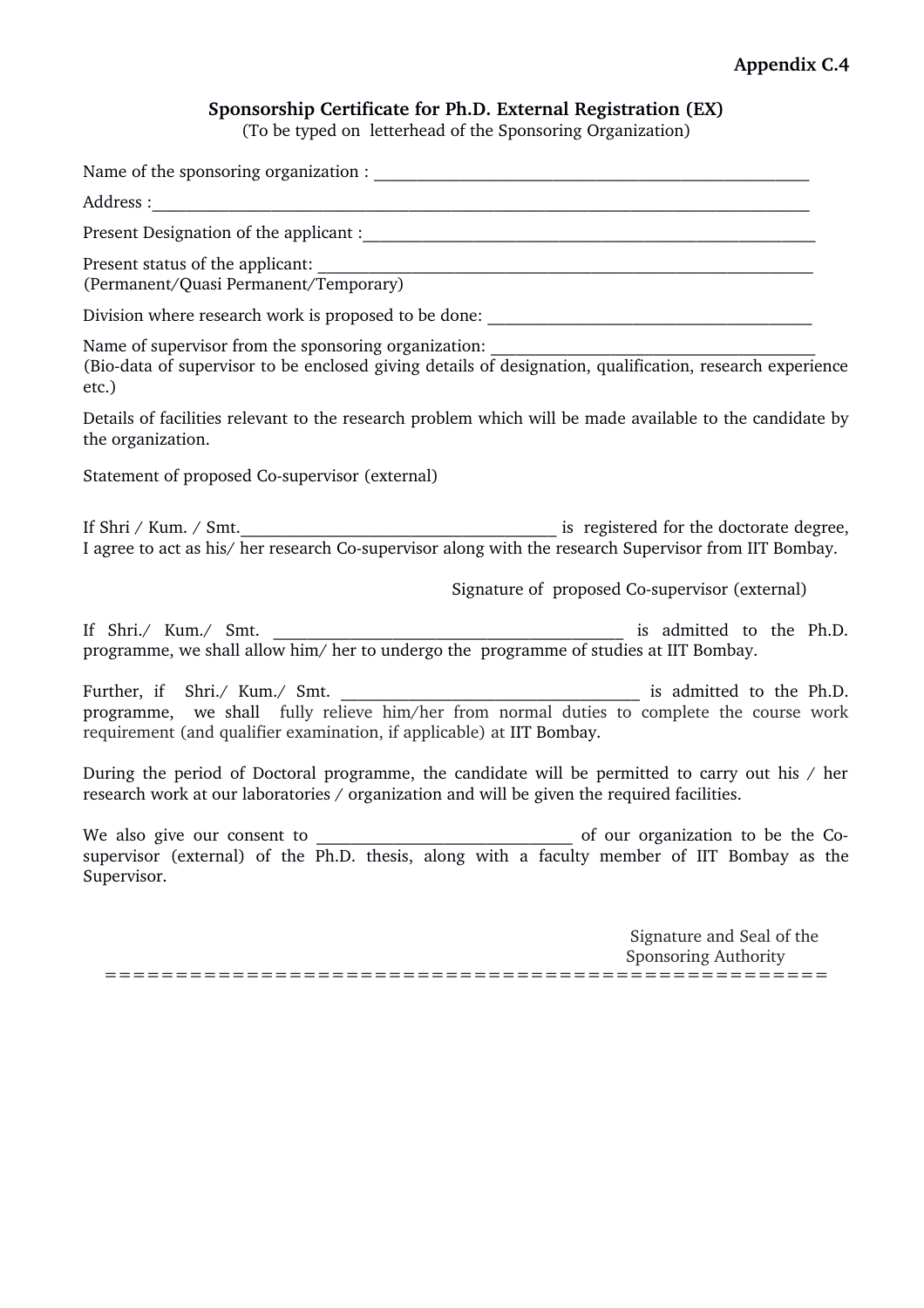# **No Objection Certificate from College/University for Ph.D. Applicant under College Teacher Category (CT)**

(To be typed on letterhead of the College/University)

Dear Sir,

This is to certify that Shri./Smt./Kum. This is an employee of our College/University since \_\_\_\_\_\_\_\_\_\_\_\_\_\_ and is currently serving as  $\overline{\text{(designation)}}$ .

Our College/University has no objection to his/her application in the  $(department)$ to join the Ph.D. Programme at IIT Bombay, under College Teacher (CT) category.

Further, if selected, the College/University has 'NO OBJECTION" to allow Shri./Smt./Kum. to undergo the programme of studies and also to fulfill the coursework requirements (and qualifier examination, if applicable) at IIT Bombay.

Signature & Seal of the Head of the College/University

[Bio-data of proposed Co-supervisor (external), which is optional, to be enclosed giving details of designation, qualification, research experience, etc.]

=====================================================